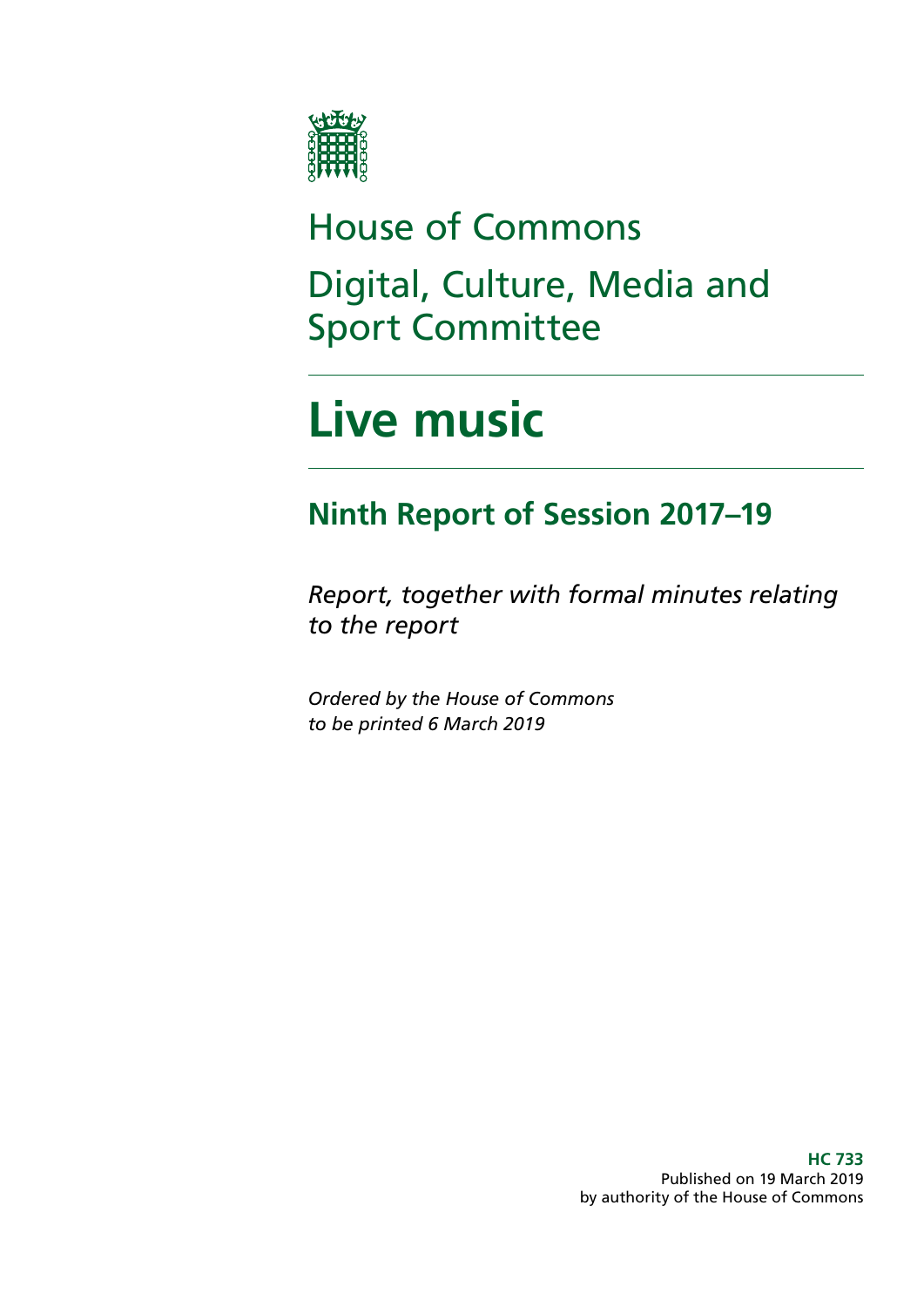#### **The Digital, Culture, Media and Sport Committee**

The Digital, Culture, Media and Sport Committee is appointed by the House of Commons to examine the expenditure, administration and policy of the Department for Digital, Culture, Media and Sport and its associated public bodies.

#### **Current membership**

[Damian Collins MP](https://www.parliament.uk/biographies/commons/damian-collins/3986) (*Conservative, Folkestone and Hythe*) (Chair) [Clive Efford MP](https://www.parliament.uk/biographies/commons/clive-efford/165) (*Labour, Eltham*) [Julie Elliott MP](https://www.parliament.uk/biographies/commons/julie-elliott/4127) (*Labour, Sunderland Central*) [Paul Farrelly MP](https://www.parliament.uk/biographies/commons/paul-farrelly/1436) (*Labour, Newcastle-under-Lyme*) [Simon Hart MP](https://www.parliament.uk/biographies/commons/simon-hart/3944) (*Conservative, Carmarthen West and South Pembrokeshire*) [Julian Knight MP](https://www.parliament.uk/biographies/commons/julian-knight/4410) (*Conservative, Solihull*) [Ian C. Lucas MP](https://www.parliament.uk/biographies/commons/ian-c.-lucas/1470) (*Labour, Wrexham*) [Brendan O'Hara MP](https://www.parliament.uk/biographies/commons/brendan-o) (*Scottish National Party, Argyll and Bute*) [Rebecca Pow MP](https://www.parliament.uk/biographies/commons/rebecca-pow/4522) (*Conservative, Taunton Deane*) [Jo Stevens MP](https://www.parliament.uk/biographies/commons/jo-stevens/4425) (*Labour, Cardiff Central*) [Giles Watling MP](https://www.parliament.uk/biographies/commons/giles-watling/4677) (*Conservative, Clacton*)

#### **Powers**

The Committee is one of the departmental select committees, the powers of which are set out in House of Commons Standing Orders, principally in SO No 152. These are available on the internet via [www.parliament.uk.](https://www.parliament.uk/)

#### **Publication**

© Parliamentary Copyright House of Commons 2019. This publication may be reproduced under the terms of the Open Parliament Licence, which is published at [www.parliament.uk/copyright](https://www.parliament.uk/copyright).

Committee reports are published on the Committee's website at [www.parliament.uk/dcmscom](https://www.parliament.uk/business/committees/committees-a-z/commons-select/digital-culture-media-and-sport-committee/) and in print by Order of the House.

Evidence relating to this report is published on the [inquiry publications page](https://www.parliament.uk/business/committees/committees-a-z/commons-select/digital-culture-media-and-sport-committee/inquiries/parliament-2017/livemusic/publications/) of the Committee's website.

#### **Committee staff**

The current staff of the Committee are Chloe Challender (Clerk), Mems Ayinla (Second Clerk), Mubeen Bhutta (Second Clerk), Josephine Willows (Senior Committee Specialist), Lois Jeary (Committee Specialist), Andy Boyd (Senior Committee Assistant), Keely Bishop (Committee Assistant), Lucy Dargahi (Media Officer) and Anne Peacock (Senior Media and Communications Officer).

#### **Contacts**

All correspondence should be addressed to the Clerk of the Digital, Culture, Media and Sport Committee, House of Commons, London SW1A 0AA. The telephone number for general enquiries is 020 7219 6188; the Committee's email address is [cmscom@parliament.uk](mailto:cmscom%40parliament.uk?subject=)

You can follow the Committee on Twitter using [@CommonsCMS](https://twitter.com/CommonsCMS?ref_src=twsrc%5Egoogle%7Ctwcamp%5Eserp%7Ctwgr%5Eauthor).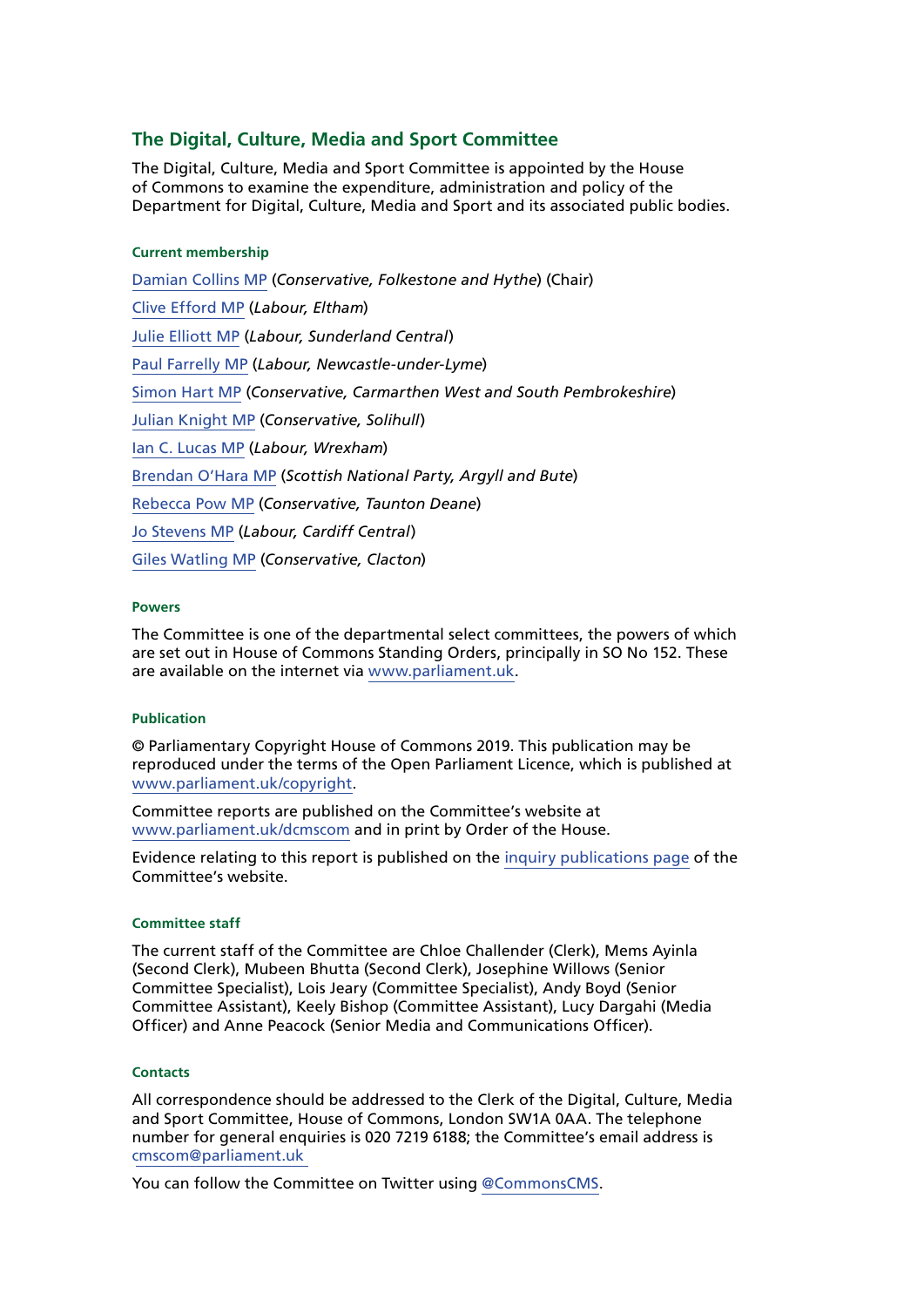### **Contents**

| <b>Summary</b>      |                                                                            | 3<br>4            |
|---------------------|----------------------------------------------------------------------------|-------------------|
| <b>Introduction</b> |                                                                            |                   |
| 1                   | The live music success story                                               | 6                 |
|                     | The benefits of live music                                                 | 6                 |
|                     | The uneven distribution of live music's benefits                           | 7                 |
|                     | Regional disparities                                                       | $\overline{7}$    |
|                     | Distribution of income                                                     | 8                 |
|                     | Competition in the music industry                                          | 9                 |
|                     | Case study: UK grime                                                       | 10                |
| $\overline{2}$      | <b>Problems in the ticketing market</b>                                    | $12 \,$           |
|                     | The live music ticketing market                                            | $12 \overline{ }$ |
|                     | Arguments for and against a secondary market                               | 13                |
|                     | Developments in the ticketing market                                       | 14                |
|                     | Enforcement of consumer law                                                | 15                |
|                     | The Breaching of Limits on Ticket Sales Regulations 2018                   | 18                |
|                     | Industry solutions to ticket touting                                       | 19                |
|                     | Google's role in the ticketing market                                      | 20                |
| 3                   | <b>Challenges facing music venues</b>                                      | 23                |
|                     | The impact of music venue closures                                         | 23                |
|                     | The difficulties experienced by existing venues                            | 24                |
|                     | <b>Business rates</b>                                                      | 25                |
|                     | Licensing and planning pressures                                           | 26                |
|                     | Stagnating income and poor infrastructure                                  | 28                |
|                     | Strategies to support music venues                                         | 29                |
|                     | Diversified business models                                                | 29                |
|                     | Parity in policy and funding                                               | 30                |
| 4                   | Threats to the talent pipeline                                             | 34                |
|                     | Music education                                                            | 34                |
|                     | The music curriculum                                                       | 35                |
|                     | The impact of the EBacc                                                    | 36                |
|                     | The work of Music Education Hubs                                           | 37                |
|                     | Sustainable income streams                                                 | 38                |
|                     | Accessing employment opportunities after Britain leaves the European Union | 40                |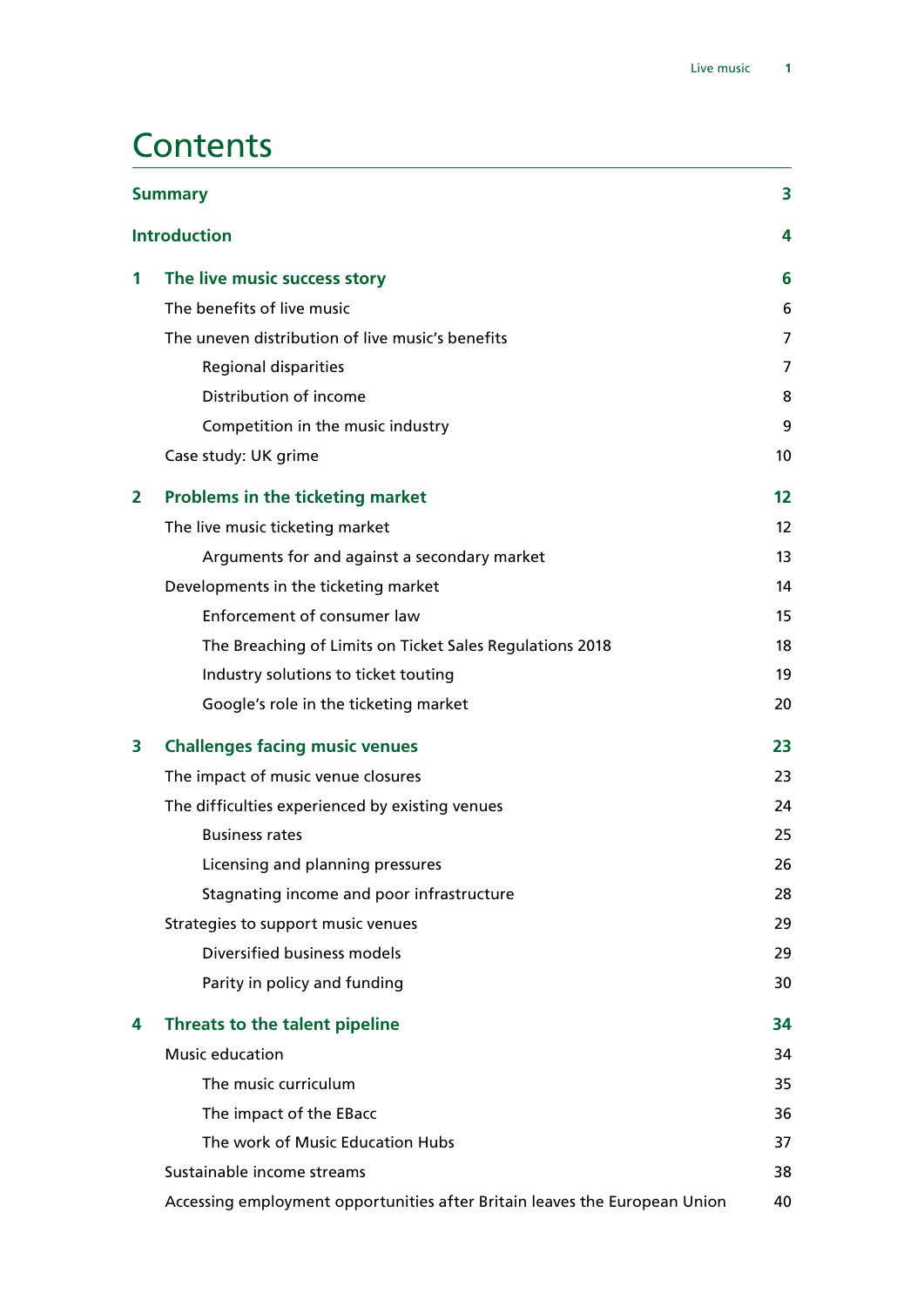| Appendix 1: Visits in support of the inquiry                     |    |
|------------------------------------------------------------------|----|
| <b>Conclusions and recommendations</b>                           | 45 |
| <b>Formal minutes</b>                                            | 50 |
| <b>Witnesses</b>                                                 | 51 |
| <b>Published written evidence</b>                                | 52 |
| List of Reports from the Committee during the current Parliament | 55 |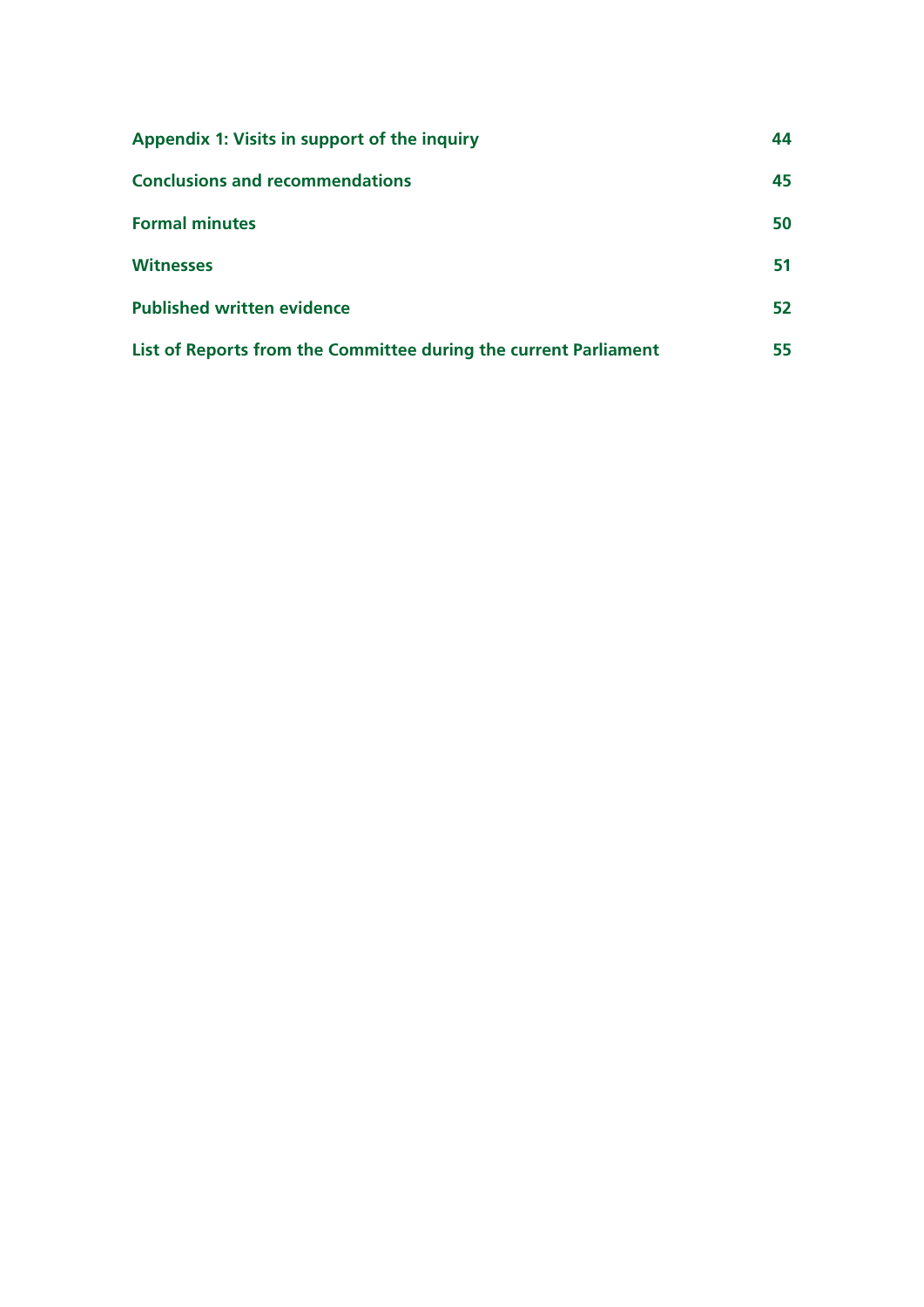### <span id="page-4-0"></span>Summary

Live music makes a significant contribution to the UK's economy and cultural life, attracting tourists from around the world, employing thousands in delivering live events, supporting hospitality and infrastructure supply chains and, perhaps most importantly, inspiring and entertaining music lovers around the country. However, there are concerns about the sustainability of the industry and the uneven distribution of its benefits both around the country and among those who work in it.

For consumers, ticket touting remains one of the most prominent concerns: there is still a need for urgent measures to address this part of the market. There has been significant progress by enforcement agencies in bringing secondary resale platforms into line with consumer law, and changes within the industry itself to limit the resale of tickets for profit; however, the conduct of viagogo, in particular, has caused distress for too many music fans for too long.

While the image of music being a glamorous industry might be true for a minority of artists, the experiences of those working at the grassroots level tell a different story entirely. In the past decade the UK has seen nationwide closures of music venues, and the sites that remain face a struggle to stay open given rising costs and declining revenues. That poses an immediate threat to the development of the next generation of talent and fans. We have also heard how prejudices against grime artists risk stifling one of the UK's most exciting musical exports.

Many musicians are also struggling to make a sustainable living from live music. Their ability to tour in Europe, or for European musicians to work in the UK, may be further compromised after Britain leaves the EU. The effects of any such development are likely to be felt most acutely by those from poorer socioeconomic backgrounds, a demographic that we are concerned is also being unduly affected by the Government's policies for music education.

Historically, the buoyancy of the UK's music sector as a whole has enabled it to remain at a distance from public subsidy; however, in the light of all these challenges the Government needs to play a greater role in supporting and incentivising the industry to support the grassroots in order to secure the UK's live music heritage into the future. Likewise, a thorough post-legislative review of the Live Music Act 2012 should help the Government to identify where regulations can be further scaled back to the benefit of music venues.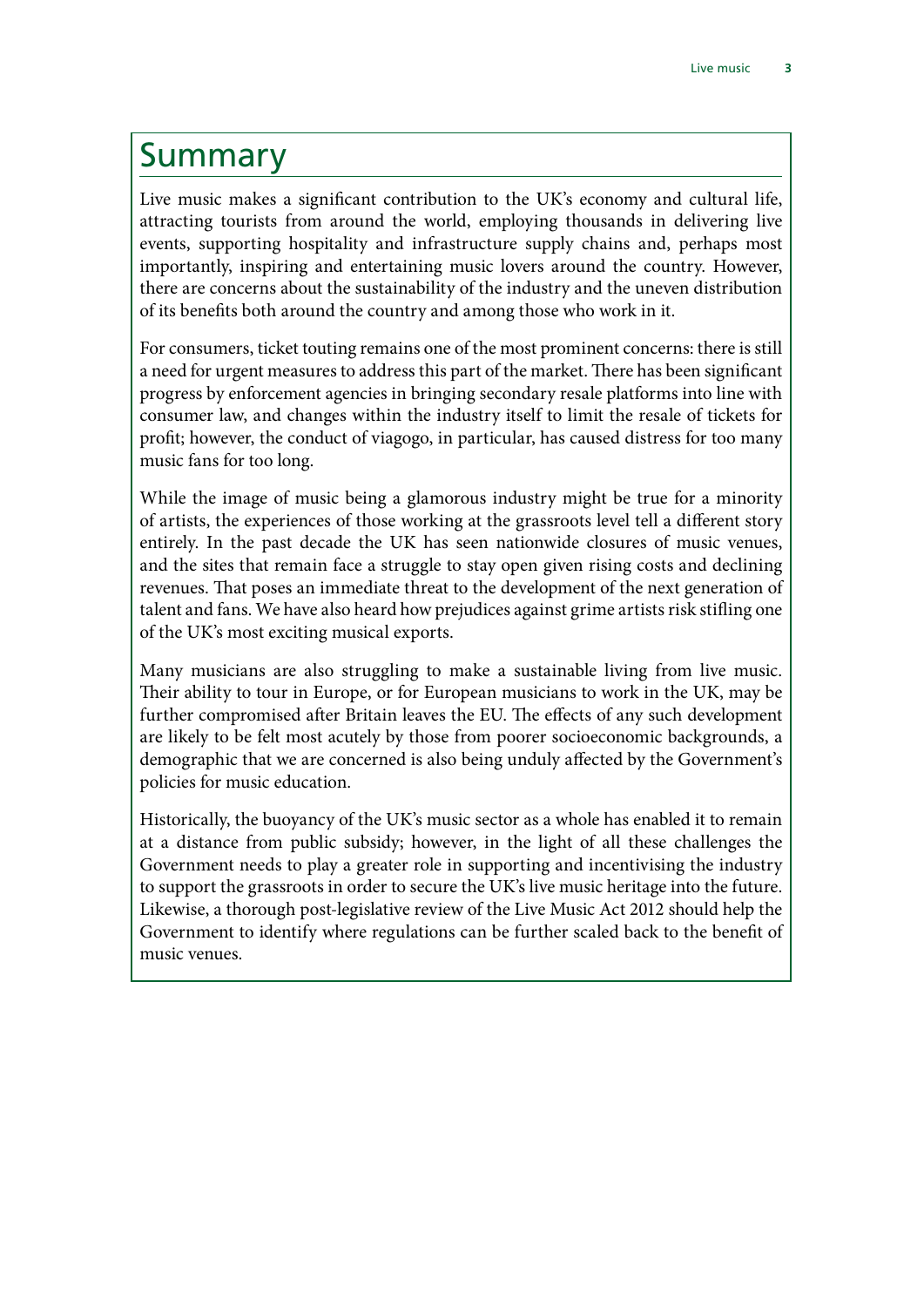## <span id="page-5-0"></span>Introduction

1. In 2017, 29.1 million people attended concerts and festivals in the UK, a c.17% increase on the previous year.<sup>1</sup> Moreover, the live music industry generated almost  $\mathcal{E}1$  billion Gross Value Added (GVA) for the UK economy and employed more than 28,000 people.<sup>2</sup> The UK is home to festivals with six-figure attendances, such as Glastonbury; networks of smaller venues in cities such as Glasgow and Sheffield; and the record-breaking artist behind 2018's highest-grossing tour—Ed Sheeran.3 However, the industry faces challenges that could undermine those levels of success in the future. They include ongoing controversy surrounding ticket resale platforms; music venue closures; the uncertainty of Britain's future relationship with the EU; and threats to the talent pipeline caused by changes to music education and funding for musicians. It was in this context that we launched our inquiry into the economic, cultural and social benefits of live music in January 2018.

2. 'Live music' encompasses many different genres, performance spaces and audiences. At points our inquiry has focused on specific parts of the sector, such as the challenges facing unsubsidised, small and medium-scale venues that predominantly host contemporary music; however, other aspects of the inquiry, such as the importance of music education or the potential impact of Brexit on musicians' ability to tour, apply across the industry and could be as relevant to a solo singer-songwriter as they are to a symphony orchestra.

3. This inquiry has built on our predecessor Committees' work into 'Ticket Abuse' in 2016–17, which was unfinished owing to the 2017 general election, and 'Ticket Touting' in 2007. It also followed our inquiry into the 'Impact of Brexit on UK creative industries, tourism and the Single Digital Market', which we concluded in January 2018. This inquiry sought to examine what had changed since the earlier inquiries, as well as taking a more holistic look at the live music sector.

4. We received more than 80 submissions of written evidence, almost two-thirds of which addressed the subject of ticket abuse, and took oral evidence from artists, promoters, venue operators and industry bodies all of whom encounter these issues in their work. We supplemented that evidence with visits to the Royal Albert Hall and the Royal Opera House, where we heard about the challenges of running internationally renowned venues. During the inquiry we visited the Sunderland Empire theatre and the city's Music, Arts and Culture Quarter, where we heard about plans for a new performance hub. We thank all those who contributed to the inquiry for sharing their expertise and dedication with us.

5. We also considered the oral evidence given to the unfinished inquiry into 'Ticket Abuse'. In November 2016 and March 2017, our predecessor Committee heard from about the scale of the problem associated with ticket touting and secondary selling. We thank all those who gave evidence to that inquiry for clearly communicating the detrimental impact of the secondary ticketing market on consumers, artists and the industry. We would also like to thank our parliamentary colleagues, Sharon Hodgson MP, Nigel Adams MP, and the members of the All-Party Parliamentary Group on Ticket Abuse for their longstanding campaigning on this important issue.

<sup>1</sup> UK Music, [UK LIVE MUSIC ATTENDANCE AND MUSIC TOURISM IN 2017,](https://www.ukmusic.org/assets/general/Live_Music.pdf) (October 2018), p 5

<sup>2</sup> UK Music, [Measuring Music 2018,](https://www.ukmusic.org/assets/general/UK_Music_Measuring_Music_2018.pdf) (1 November 2018), p 8–9

<sup>3</sup> "[Year End Special Features: Top Tours, Ticket Sales Charts, Industry Pros Weigh In On 2018"](https://www.pollstar.com/article/year-end-special-features-top-tours-ticket-sales-charts-industry-pros-weigh-in-on-2018-136923), Pollstar, (17 December 2018)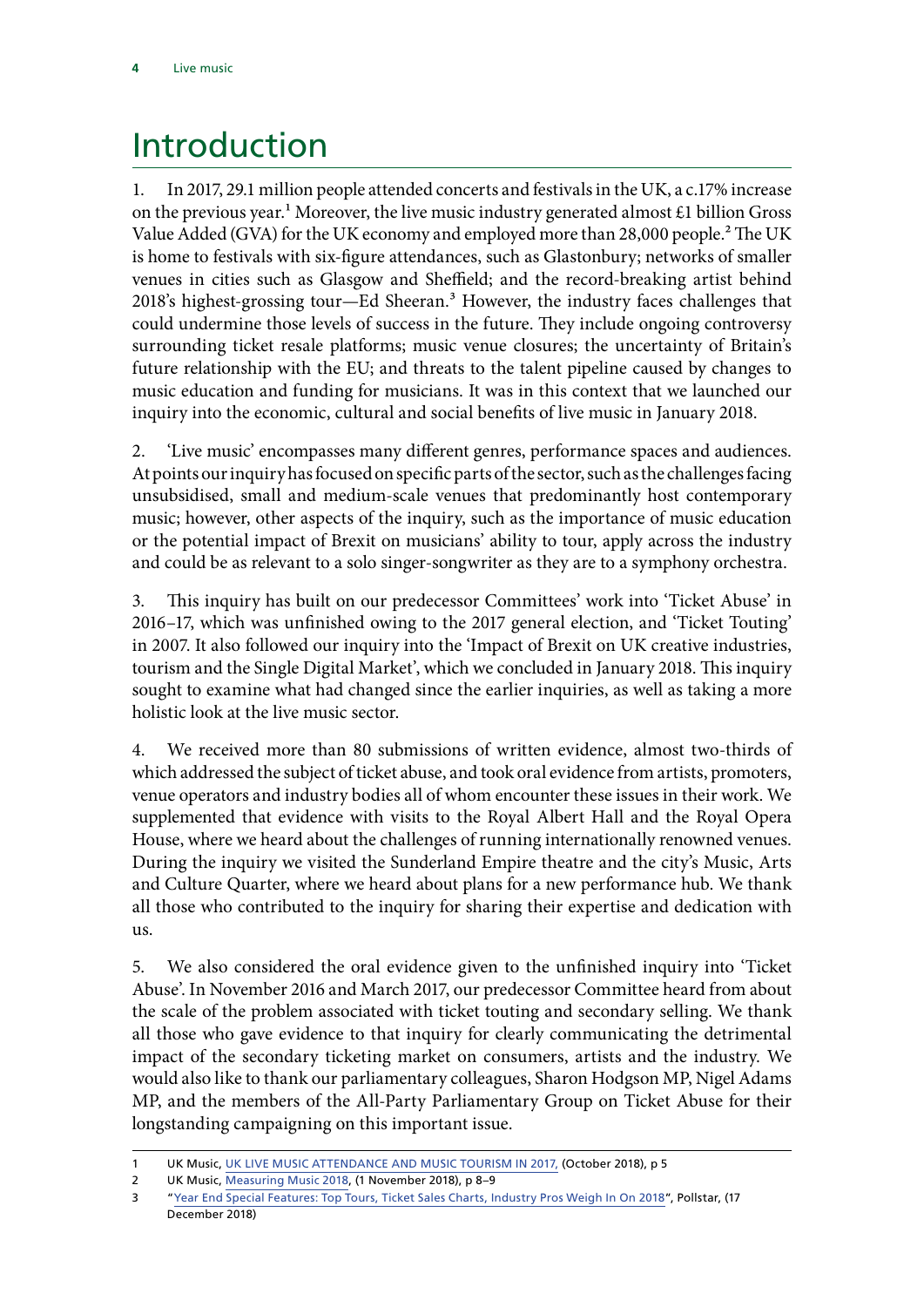6. Given the centrality of the secondary ticket market to our inquiry and previous work, we were frustrated that viagogo yet again proved unwilling to engage meaningfully with Parliament.<sup>4</sup> Having refused to give oral evidence to the 2016–17 inquiry, viagogo then withdrew at short notice from our September 2018 evidence session. The company cited ongoing legal action as its reason not to appear; however, we advised that this did not invoke the House's *sub judice* resolution as the case was not before the courts at that time, and therefore there was no barrier to a representative of the company giving oral evidence. We believe that the company's repeated refusals to answer our questions demonstrates its disdain to not only the legislative process but, more importantly, its customers—many of whom wrote to us expressing anger at the business practices they had experienced, as we will explore in more detail in Chapter 2.

<sup>4</sup> This report uses viagogo's own lowercase formatting for references to the company's name, except when quoting directly from evidence or campaign groups that have styled the word differently.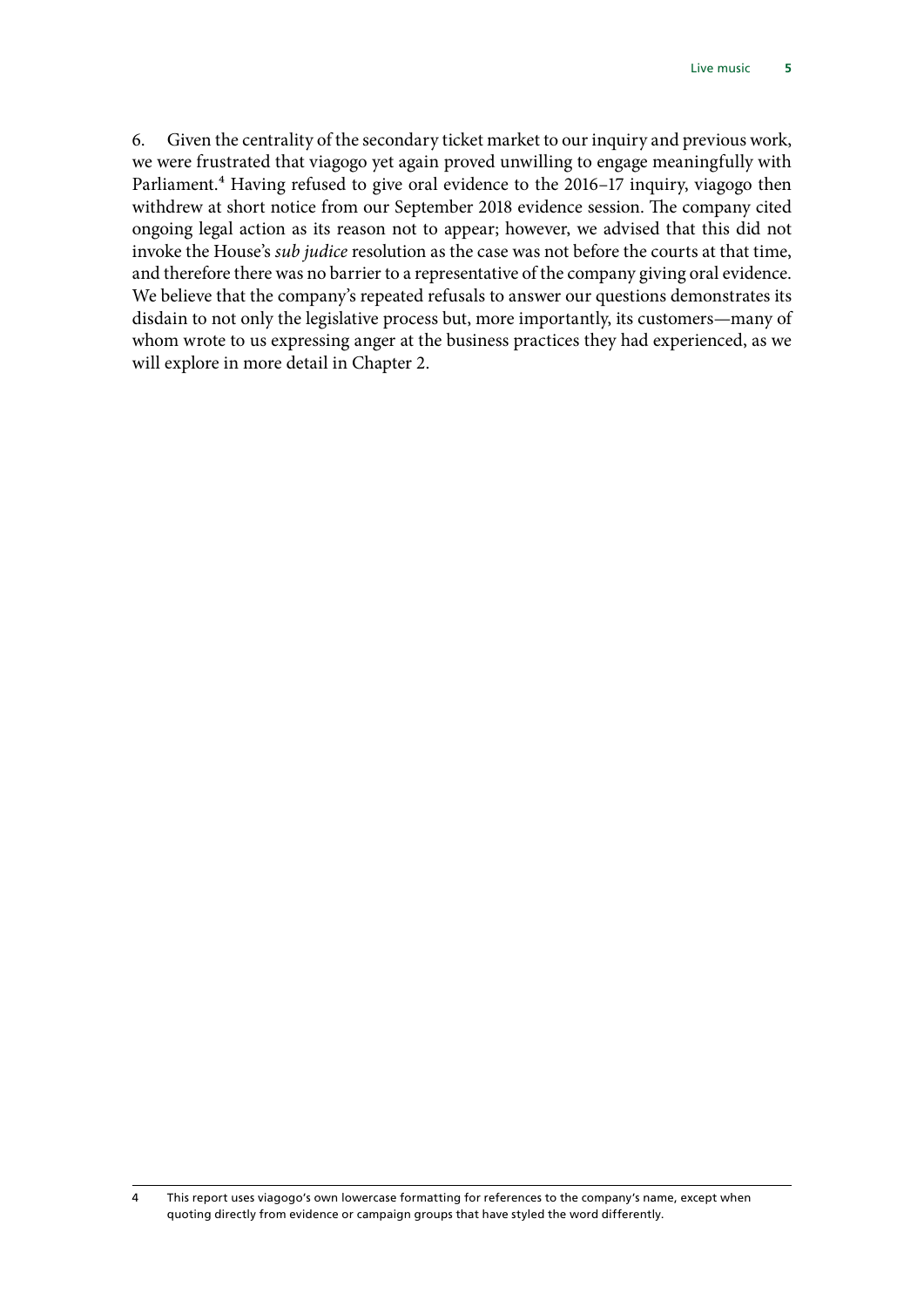## <span id="page-7-0"></span>**1** The live music success story

*'Let us not forget our amazing rich history and legacy in music, but we have our Adeles, our Stormzys and our Ed Sheerans and then there is an enormous gap.' (Jane Beese, The Roundhouse)*

#### **The benefits of live music**

7. Live music is at the heart of the UK's thriving music scene, accounting for almost one quarter of the music industry's  $\text{\pounds}4.5$  billion contribution to the UK economy.<sup>5</sup> The Association of Independent Festivals identifies that through supporting local landowners, suppliers and facilities:

> a 5,000 capacity festival can generate approximately £800,000 in net gain to the local area, while a 110,000 capacity festival can generate £18 million for the local area.<sup>6</sup>

While such income is significant for the rural economy, live music also contributes to the 'night-time economy' in urban areas.<sup>7</sup> The Music Venue Trust told us that "for every  $£10$  spent on a ticket in a grassroots music venue,  $£17$  is spent elsewhere in the night-time economy."8

8. Gigs and festivals are an increasingly significant source of revenue for musicians, and support the careers of the thousands of engineers, touring crew and promoters who work behind the scenes. The UK's first live music census, published in February 2018, identified that live music forms a greater proportion of consumer spend than recorded music does, and that on average live performances account for 49% of professional musicians' income—compared to just 3% from recording.<sup>9</sup> This was echoed by rapper ShaoDow, who told us that as online streaming brings in less money for musicians, live performances and related activities such as selling merchandise are increasingly significant:

> Without it, if we are taking a hit on the musical, physical side of things and then live as well, it is going to get to a point where musicians simply cannot afford to live and create and I think that is a crying shame.<sup>10</sup>

9. Live music is a key driver of tourism to the UK. The Department for Digital, Culture, Media and Sport informed us that:

> According to the International Passenger Survey in 2016, 1.9m international visits to the UK were made with the intention of attending a live music event and 1.3m visitors came to the UK intending to attend a festival. For the same period, visitors attending live music events spent £1.7bn and those attending a festival spent £1.2bn.<sup>11</sup>

<sup>5</sup> UK Music, [Measuring Music 2018,](https://www.ukmusic.org/assets/general/UK_Music_Measuring_Music_2018.pdf) (1 November 2018), p 8

<sup>6</sup> [Association of Independent Festivals](http://data.parliament.uk/writtenevidence/committeeevidence.svc/evidencedocument/digital-culture-media-and-sport-committee/live-music/written/79303.pdf) (LMU 0042)

<sup>7</sup> The 'night-time economy' has long been understood as the work of bars, clubs, pubs and restaurants, as well as other sectors that operate beyond standard working hours such as transportation and security.

<sup>8</sup> [Q253](http://data.parliament.uk/writtenevidence/committeeevidence.svc/evidencedocument/digital-culture-media-and-sport-committee/live-music/oral/91709.pdf) [Mark Davyd]

<sup>9</sup> [Live Music Exchange](http://data.parliament.uk/writtenevidence/committeeevidence.svc/evidencedocument/digital-culture-media-and-sport-committee/live-music/written/80926.pdf) (LMU 0067)

<sup>10</sup> [Q230](http://data.parliament.uk/writtenevidence/committeeevidence.svc/evidencedocument/digital-culture-media-and-sport-committee/live-music/oral/91709.pdf)

<sup>11</sup> [Department for Digital, Culture, Media and Sport](http://data.parliament.uk/writtenevidence/committeeevidence.svc/evidencedocument/digital-culture-media-and-sport-committee/live-music/written/79962.pdf) (LMU 0055)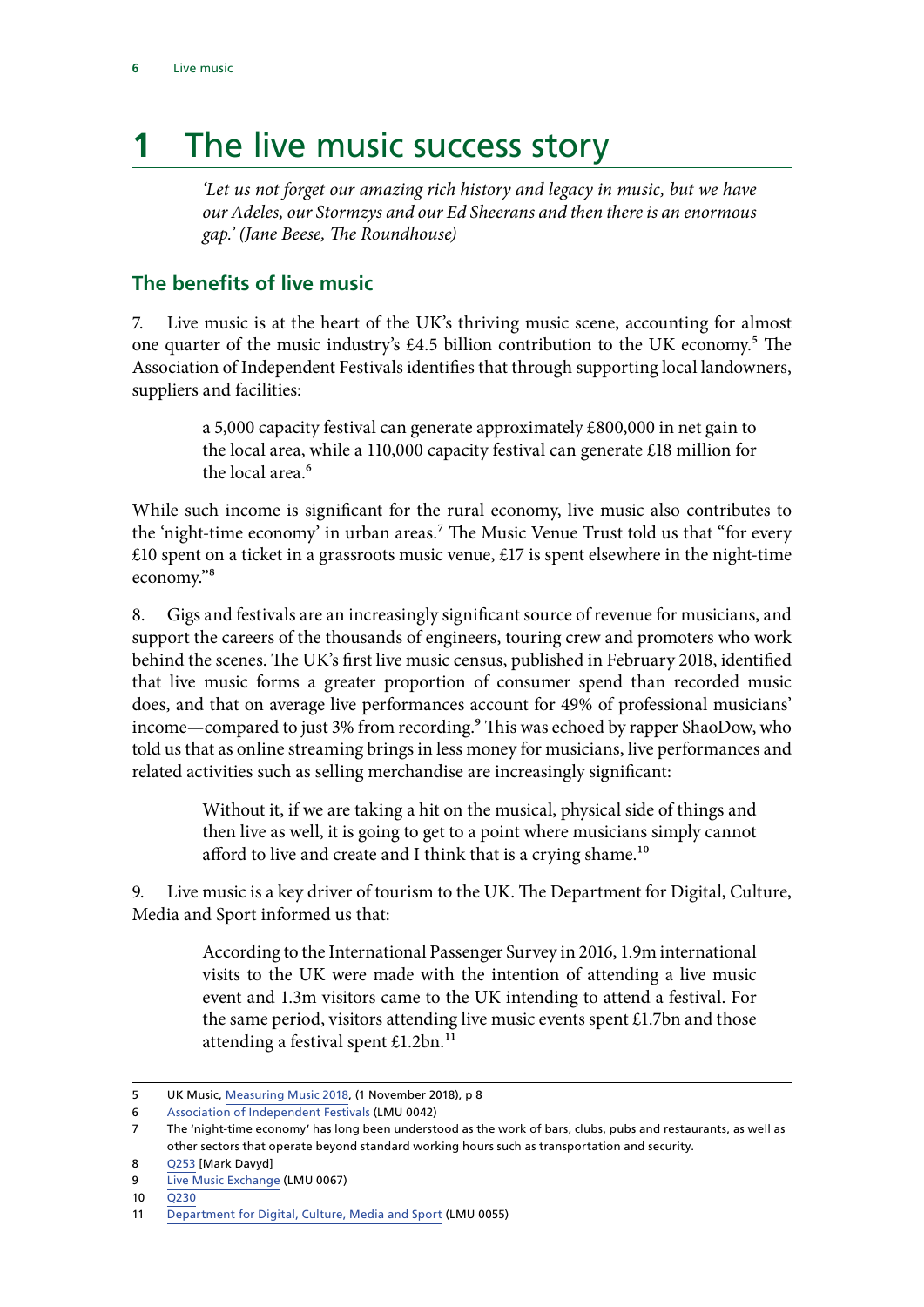<span id="page-8-0"></span>The UK's musical tradition attracts fans from all over the world. Jeff Horton, owner of the 100 Club on London's Oxford Street, credits the attraction of heritage as part of his venue's enduring appeal:

> The place of history and heritage in art and music is very important and part of London's fabric, and I think that if you speak to most people who visit London, and if you ask them the first thought that goes into their head about the UK, they will almost certainly say music. It is what we do and we are still brilliant at it.<sup>12</sup>

10. In addition to the economic benefits, it is important to acknowledge the social and cultural value that live music offers. The Mayor of London highlighted that live music "has the power to bring people closer together and transform communities.<sup>"13</sup> As an inherently social activity, live music offers unique benefits, especially for young people for whom venues can be safe and accessible environments that still offer the buzz of discovering something new. In this way, live music offers a social alternative in the digital age. As Ben Lovett of the band Mumford & Sons told us:

> Streaming services have algorithms that create playlists of artists, and they think they know you better than you know yourself. Sometimes they have a good guess but we cannot have our culture curated by robots. We have to be curated by people who really know what they are talking about, not tech companies but music companies and venues that are run by music fans.14

#### **The uneven distribution of live music's benefits**

#### *Regional disparities*

11. The benefits of live music are not spread evenly around the country, with significant regional disparities in the spending generated by music tourism. UK Music identified that in 2016:

> In the North East only £51 million in spend was generated and in East Midlands it was £194 million. Contrastingly, in London over £1 billion was generated.15

Despite London's dominance as a destination for live music, the capital still has the fewest arenas per person compared to other major cities. Research from the Madison Square Garden Company, which is in the early planning stages for MSG Sphere—a new, largescale, state-of-the-art venue in Stratford, east London—highlighted that with only two arenas, London is home to 4.39 million people per venue compared to an average across comparable cities of 2.47 million people per venue.<sup>16</sup> Ben Lovett said that London is "trending down against countries and cities that I think we like to believe we are on a par with", which could impact the capital's position in the long term.<sup>17</sup>

<sup>12</sup> [Q228](http://data.parliament.uk/writtenevidence/committeeevidence.svc/evidencedocument/digital-culture-media-and-sport-committee/live-music/oral/91709.pdf)

<sup>13</sup> [Mayor of London](http://data.parliament.uk/writtenevidence/committeeevidence.svc/evidencedocument/digital-culture-media-and-sport-committee/live-music/written/80944.pdf) (LMU 0069)

<sup>14</sup> [Q241](http://data.parliament.uk/writtenevidence/committeeevidence.svc/evidencedocument/digital-culture-media-and-sport-committee/live-music/oral/91709.pdf)

<sup>15</sup> [UK Music](http://data.parliament.uk/writtenevidence/committeeevidence.svc/evidencedocument/digital-culture-media-and-sport-committee/live-music/written/79332.pdf) (LMU 0047)

<sup>16</sup> Sound Diplomacy and the Madison Square Garden Company, [LONDON'S VENUE MARKET: AN INTERNATIONAL](https://london.msg.com/wp-content/uploads/2018/02/London-Venue-Market-Study.pdf)  [BENCHMARKING STUDY](https://london.msg.com/wp-content/uploads/2018/02/London-Venue-Market-Study.pdf), (2018), p 17

<sup>17</sup> [Q230](http://data.parliament.uk/writtenevidence/committeeevidence.svc/evidencedocument/digital-culture-media-and-sport-committee/live-music/oral/91709.pdf)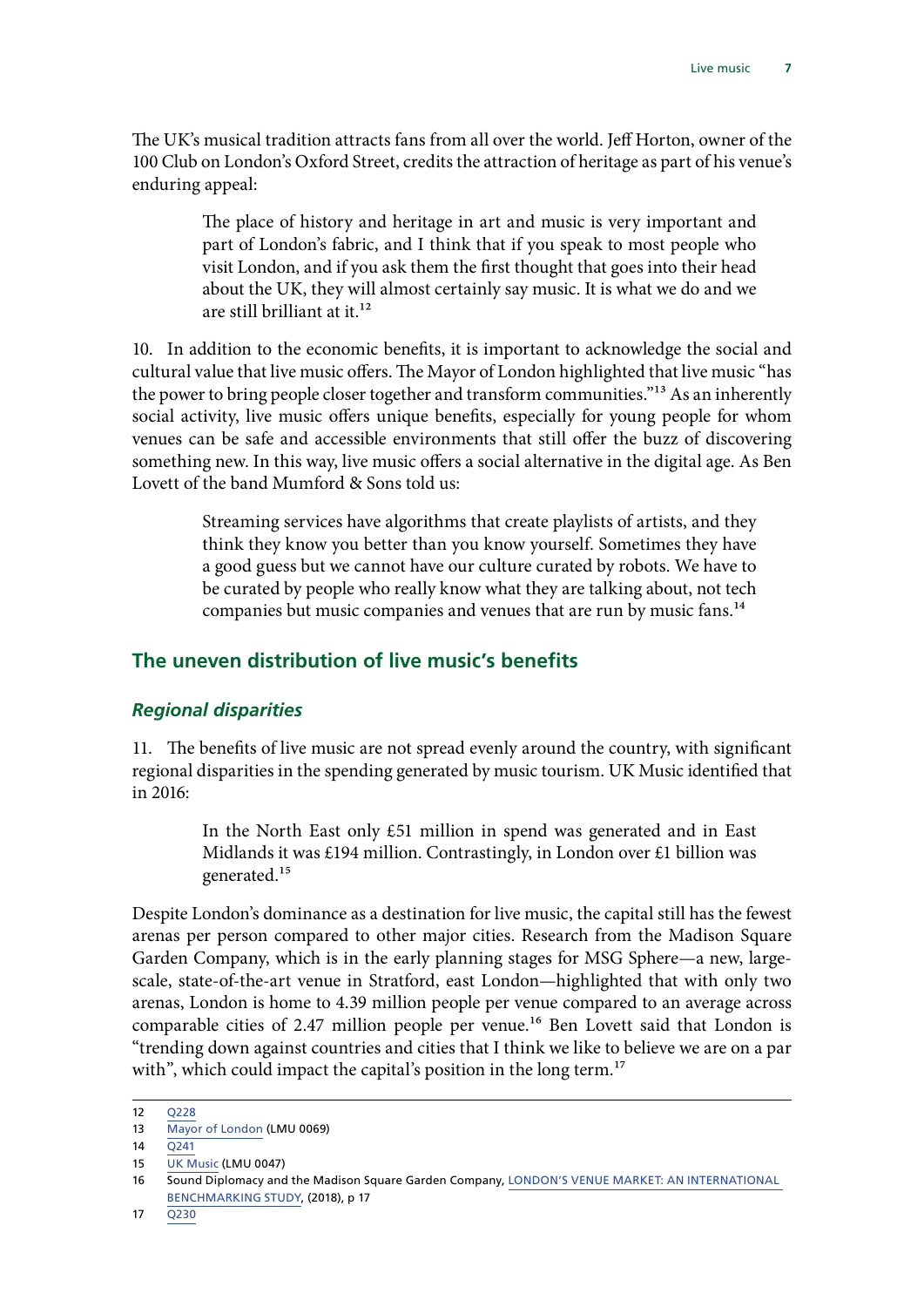<span id="page-9-0"></span>12. A dearth of suitable venues in certain parts of the country means that local economies and fans are losing out on the opportunities live music affords. Rapper ShaoDow told us:

> There are parts of the country that I would love to perform in where I have a fan base, but that does not have either a small music venue or any form of musical infrastructure […] That means there is a vast array of people who are into music who are not attending gigs who could be.<sup>18</sup>

In discussing the nationwide closures of music venues, which we will explore in more detail in Chapter 3, the Minister for Digital and the Creative Industries, Margot James MP, agreed that "the situation is worse outside of London".<sup>19</sup>

13. In suggesting strategies to address such disparities, UK Music states "that the devolution of power to Combined Authority structures presents a great opportunity to promote and grow music in cities and regions across the UK". It cites the successes of London's devolved government, which established a 'Music Board' comprised of relevant stakeholders in 2016, and encourages the Government "to consider incentives to develop these initiatives for existing and future devolution deals."20 The London Music Board's achievements have included protecting grassroots venues from further closures, abolishing the Metropolitan Police's controversial risk assessment form 696 and appointing a 'Night Czar' to champion the 'night-time economy'.<sup>21</sup>

14. A 'Music City'—such as Cardiff or London—is somewhere with a vibrant music economy where there is recognition of, and support for, the benefits of that culture among relevant authorities and stakeholders.<sup>22</sup> With nearly one-third of venues telling the UK live music census that they had been negatively affected by parking or loading issues in the previous 12 months, there are small interventions that local authorities can make to address venues' concerns.<sup>23</sup> Ben Lovett also pointed out that in the United States property developers are incentivised to build cultural hubs, including music venues, so that "in the long term, you get the benefit of moving into these towns and you get the benefit of people wanting to spend money in that area."24 We should also highlight the important role that music venues play in towns, so that local councils ensure that they too give more precedence to measures to help them.

#### *Distribution of income*

15. Neither is the money generated by live music evenly distributed throughout the music industry. The Musicians' Union told us that although there is a perception of the music industry as a "commercial proposition", the reality for many professional musicians is rather different:

24 [Q252](http://data.parliament.uk/writtenevidence/committeeevidence.svc/evidencedocument/digital-culture-media-and-sport-committee/live-music/oral/91709.pdf)

<sup>18</sup> [Q226](http://data.parliament.uk/writtenevidence/committeeevidence.svc/evidencedocument/digital-culture-media-and-sport-committee/live-music/oral/91709.pdf)

<sup>19</sup> [Q360](http://data.parliament.uk/writtenevidence/committeeevidence.svc/evidencedocument/digital-culture-media-and-sport-committee/live-music/oral/93357.pdf)

<sup>20</sup> [UK Music](http://data.parliament.uk/writtenevidence/committeeevidence.svc/evidencedocument/digital-culture-media-and-sport-committee/live-music/written/79332.pdf) (LMU 0047)

<sup>21</sup> Risk assessment form 696 was required from the promoters or organisers of live events as a condition for licences being granted. The form collected the names, private addresses and phone numbers of all performers. Originally, it also specified the style of music to be performed and the target audience, including their ethnicities. The form was felt to contribute to the targeting of particular audiences, and in 2008 our predecessor Committee heard about ways in which the police and local authorities were felt to be linking live music with crime and disorder, including terrorism. Use of form 696 was discontinued in November 2017.

<sup>22</sup> Music Canada and IFPI, [The Mastering of a Music City,](https://www.ifpi.org/downloads/The-Mastering-of-a-Music-City.pdf) (5 June 2015)

<sup>23</sup> [Live Music Exchange](http://data.parliament.uk/writtenevidence/committeeevidence.svc/evidencedocument/digital-culture-media-and-sport-committee/live-music/written/80926.pdf) (LMU 0067)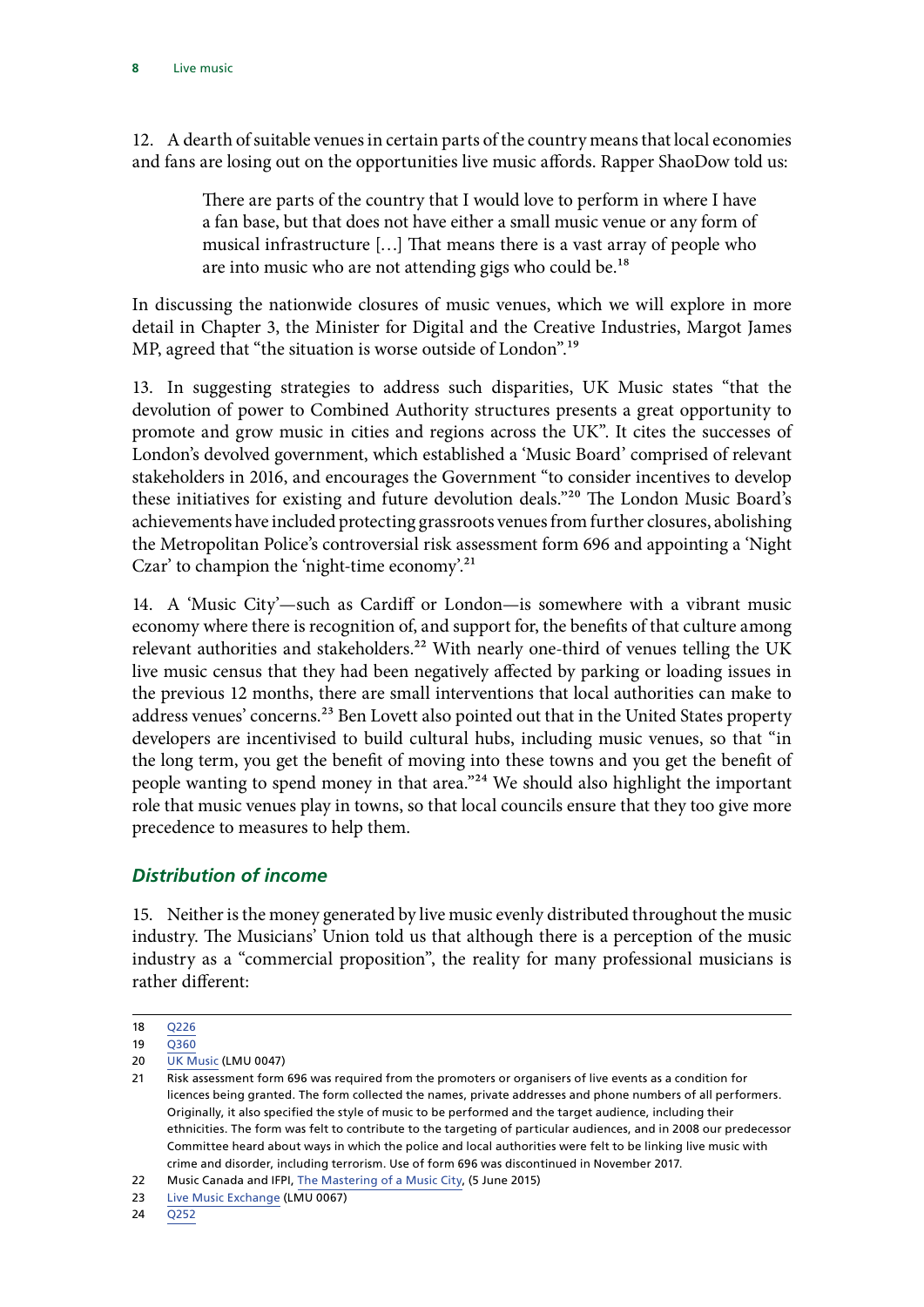<span id="page-10-0"></span>We still think of the recorded music industry being something that is selfsustaining and that rock and pop and other genres like that, which are popular, generate their own income, but we know that the majority of our members make around £20,000 a year from music, so they are definitely not high earners.<sup>25</sup>

Ben Lovett told us that playing live is a "loss leader" for many artists in the early stages of their careers and that his own venue, Omeara in south London, is run with the music component making a loss.<sup>26</sup> It is clear that passion, rather than profit, motivates many working in live music, as demonstrated by the venue operator of the Fulford Arms, a 150-capacity independent venue in York:

> Across the country there are people who support live music and believe that it has a great cultural importance. Although some artists are involved to become rich and famous, many aren't and just want to perform. More importantly there is a community of promoters, engineers and venue owners who are often not financially rewarded for the work they do and are just trying to make events and art happen. In other areas such as theatre, opera and film this is recognised and supported through government and arts council and industry recognition and funding, but this is rarely the case with live music—I love the scene that I work in and have sacrificed a lot to help 800 artists just last year perform but it is often too much and we need support.<sup>27</sup>

#### *Competition in the music industry*

16. There is considerable 'vertical integration' in the live music market, with single organisations operating festivals, venues, ticketing websites, events promotion and artist management. This gives companies an advantage over smaller promoters or venues, which may have made the initial investment into developing an artist, when negotiating contracts.28 Furthermore, exclusivity clauses that prevent acts from performing at competitors' events give dominant companies an advantage over independent ones. In highlighting that US-owned Live Nation controls 25% of UK festivals with over 5,000 capacity, the Association of Independent Festivals told us:

> For independent festival operators, a Live Nation monopoly would quite simply be a stranglehold with profound and serious consequences. This situation is rapidly developing and the complaint we hear privately from a growing number of AIF members is about the collateral damage caused by the imposition of hugely restrictive exclusivity deals. By their nature, these deals are anti-competitive, restraining when and where even the smallest artist can perform and significantly diminishing the pool of talent that non-Live Nation promoters can draw upon.<sup>29</sup>

<sup>25</sup> [Q338](http://data.parliament.uk/writtenevidence/committeeevidence.svc/evidencedocument/digital-culture-media-and-sport-committee/live-music/oral/92172.pdf)

<sup>26</sup> [Qq232](http://data.parliament.uk/writtenevidence/committeeevidence.svc/evidencedocument/digital-culture-media-and-sport-committee/live-music/oral/91709.pdf), [234](http://data.parliament.uk/writtenevidence/committeeevidence.svc/evidencedocument/digital-culture-media-and-sport-committee/live-music/oral/91709.pdf)

<sup>27</sup> [Fast Entertainment Ltd T/A The Fulford Arms](http://data.parliament.uk/writtenevidence/committeeevidence.svc/evidencedocument/digital-culture-media-and-sport-committee/live-music/written/79252.pdf) (LMU 0036)

<sup>28</sup> O340 [Jane Beese]

<sup>29</sup> [The Association of Independent Festivals](http://data.parliament.uk/writtenevidence/committeeevidence.svc/evidencedocument/digital-culture-media-and-sport-committee/live-music/written/79303.pdf) (LMU 0042)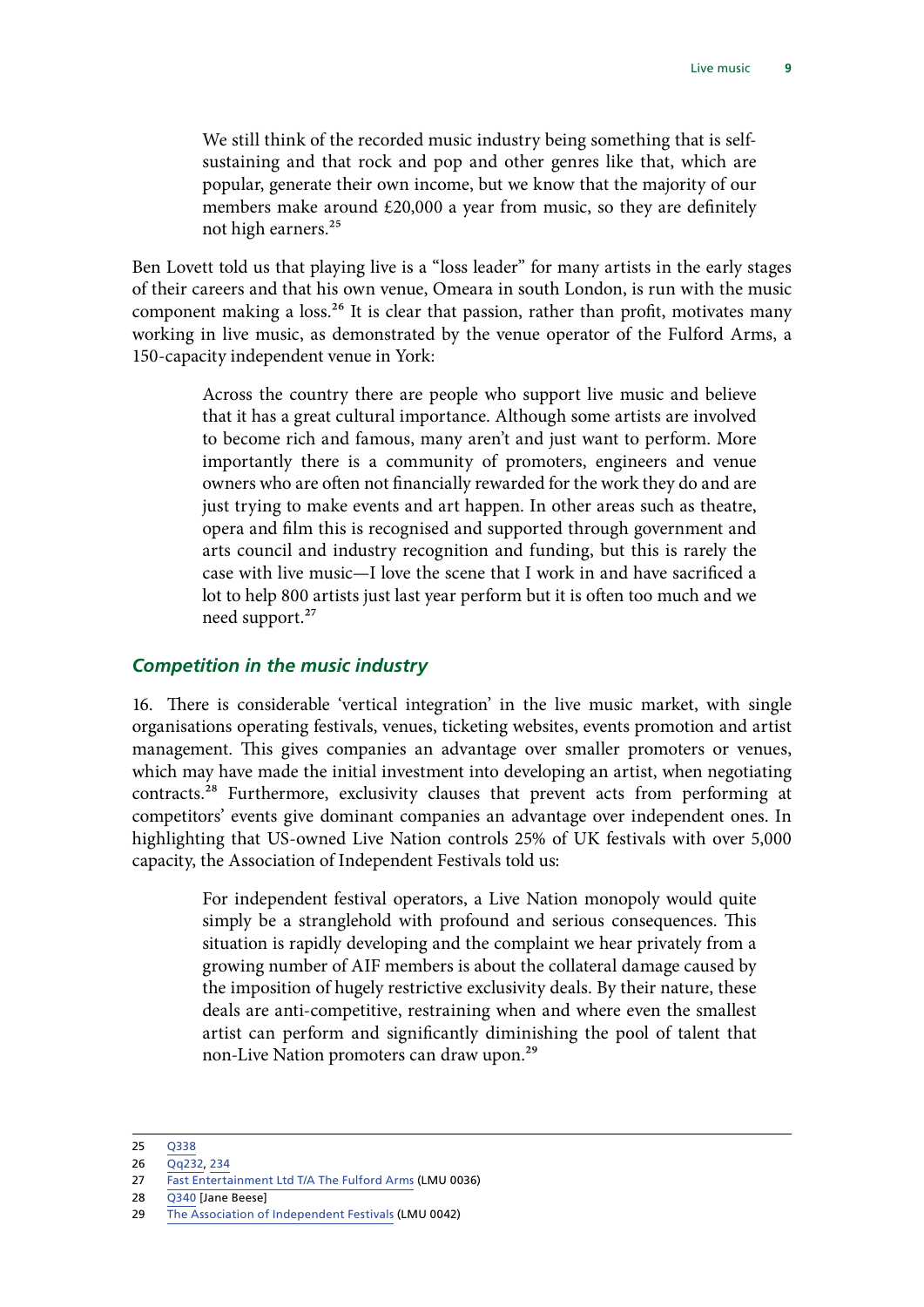<span id="page-11-0"></span>17. Similarly, Tom Gray of the band Gomez told us that the music industry is a "wild west" with competition issues and conflicts of interest that would not be acceptable in "any other industry".<sup>30</sup> He told us that as "the biggest players in the music industry create all the value" they have become "too big to challenge", which has a detrimental impact on musicians' negotiating power:

> The major labels were allowed to buy the publishers so they have taken out their own competition on that negotiating table, so if you are songwriter your chances of getting more money as a songwriter for your deal is not there because the people who should be negotiating for you are already owned by the record company, the people who you should be negotiating against. This has been allowed to happen.<sup>31</sup>

18. **Live music is a valuable and vibrant part of the UK's culture; however, we cannot take its past success for granted, and must safeguard the industry and spread its benefits more evenly. Historically, this may not have been considered a role for central or local government because of the strength and profitability of the UK's music industry; however, there are practical ways in which policymakers and local authorities can support the sector.**

19. *We recommend the establishment of regional 'Music Boards', comprising representatives from the music industry, policymakers and other relevant stakeholders, to advocate for the live music sector and promote its interests in planning and policy decisions. We ask the Government to support the formation of such bodies through its devolution deals, or the Local Enterprise Partnerships in areas where no combined authorities have been established.*

20. *We ask the Competition and Markets Authority to consider conducting a market study of the music industry to assess whether competition in the market is working effectively for both consumers and those working in the industry.*

#### **Case study: UK grime**

21. Grime has been one of Britain's most successful musical exports in recent years. BBC Radio 1Xtra presenter DJ Target told us that "it is the best time we have had for creatives and musical talent coming out of this country", citing the ability of acts to build a fan base and distribute music independently thanks to the opportunities afforded by social media. However, the success of artists such as Stormzy, Wiley and Bugzy Malone has been mirrored by challenges faced by other artists "wanting to go out and perform live or go around the country and really connect with their fans."<sup>32</sup>

22. Although the Metropolitan Police repealed its controversial risk assessment form 696 in late 2017 following concerns that it unfairly targeted urban acts, DJ Target told us that "the issues are still there".<sup>33</sup> For example, ShaoDow and other rappers have had venues cancel gigs at short notice after it became clear what style of music the artists play:

30 [Q338](http://data.parliament.uk/writtenevidence/committeeevidence.svc/evidencedocument/digital-culture-media-and-sport-committee/live-music/oral/92172.pdf)

33 [Q345](http://data.parliament.uk/writtenevidence/committeeevidence.svc/evidencedocument/digital-culture-media-and-sport-committee/live-music/oral/92172.pdf)

<sup>31</sup> [Q340](http://data.parliament.uk/writtenevidence/committeeevidence.svc/evidencedocument/digital-culture-media-and-sport-committee/live-music/oral/92172.pdf)

<sup>32</sup> [Q306](http://data.parliament.uk/writtenevidence/committeeevidence.svc/evidencedocument/digital-culture-media-and-sport-committee/live-music/oral/92172.pdf) [DJ Target]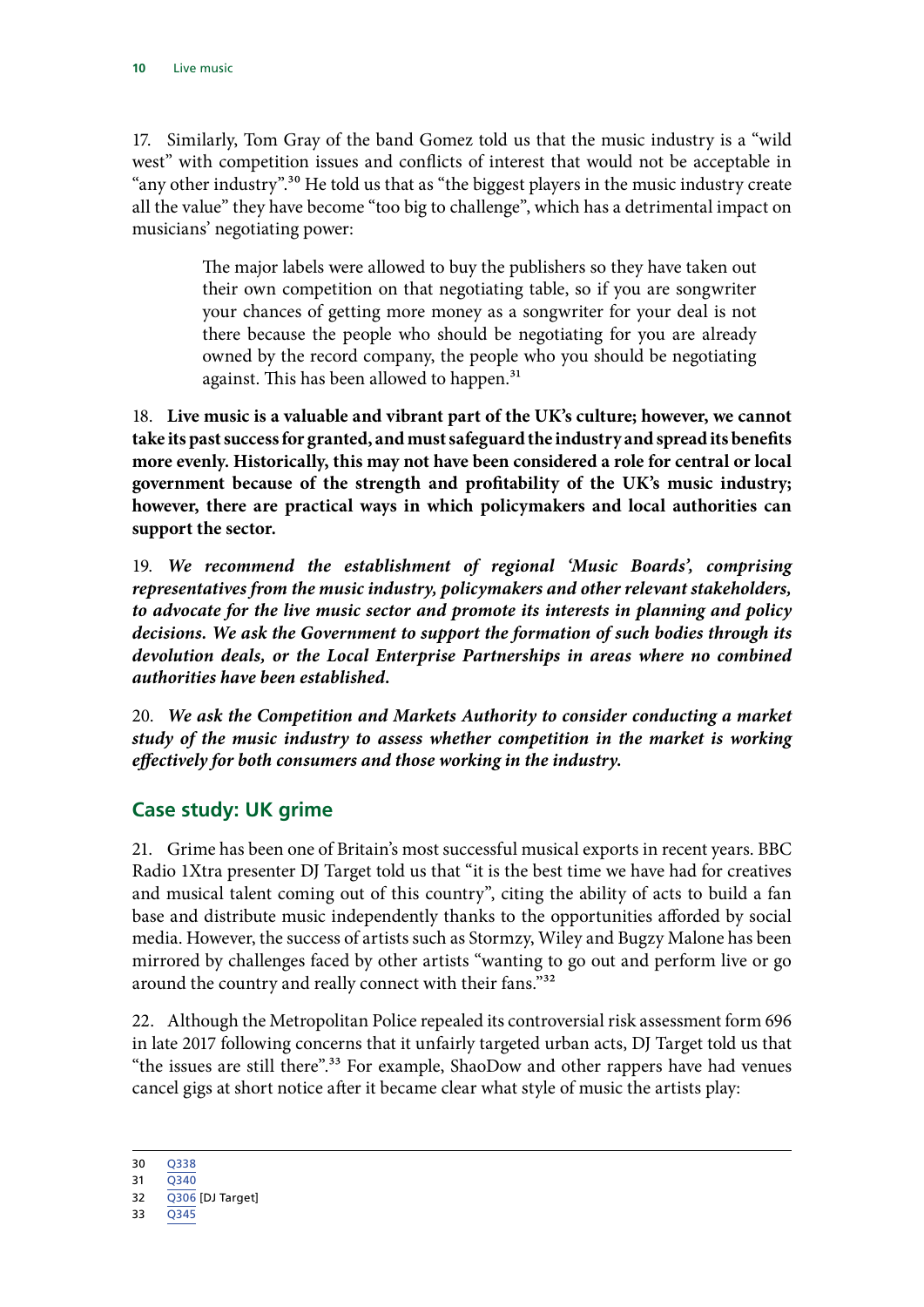I had a venue cancel on me on the day that I was meant to go there. I was booked for a performance in a club and called them ahead of time to say, "I am on my way", and they said, "Oh, by the way, we were just listening to your music. You make Hip Hop". I said, "Yes", and he said, "Oh, we cannot do that here, we will lose our licence."<sup>34</sup>

The Roundhouse's Head of Music agreed that urban music "is not being supported by local councils, by licensees. There is still an amount of what I believe to be institutionalised racism, which is hindering that scene rather than allowing it to flourish."<sup>35</sup>

23. The relative power imbalance between licensing authorities and smaller venues was cited by DJ Target as a reason why it is hard for venues to question decisions to close events down:

> It could be a venue that has been pressured to cancel the event by the police. It could be a local authority that pulls a licence or threatens to pull a licence if you have that event. It is coming from different levels. The small promoter cannot afford to have his licence taken away. The small venue that already is struggling cannot afford to risk it so then they end up saying, "Okay. We do not do those types of nights anymore".<sup>36</sup>

A potential solution, suggested by the Musicians' Union, is therefore to give venues the knowledge and confidence both to manage risks and defend their programming if it is questioned by licensing authorities.<sup>37</sup>

24. **We welcome the abolition of the Metropolitan Police's form 696 following concerns that it unfairly targeted certain artists and audiences, but it is concerning to hear that prejudices against urban acts persist.** *The Department for Digital, Culture, Media and Sport, the Ministry of Housing, Communities and Local Government and the Home Office should work together to develop guidance for licensing authorities, police forces and music venues on how to collaborate on managing risks to ensure that urban music acts are not unfairly targeted.*

34 [Q253](http://data.parliament.uk/writtenevidence/committeeevidence.svc/evidencedocument/digital-culture-media-and-sport-committee/live-music/oral/91709.pdf)

35 [Q329](http://data.parliament.uk/writtenevidence/committeeevidence.svc/evidencedocument/digital-culture-media-and-sport-committee/live-music/oral/92172.pdf)

36 [Q346](http://data.parliament.uk/writtenevidence/committeeevidence.svc/evidencedocument/digital-culture-media-and-sport-committee/live-music/oral/92172.pdf)

37 [Q351](http://data.parliament.uk/writtenevidence/committeeevidence.svc/evidencedocument/digital-culture-media-and-sport-committee/live-music/oral/92172.pdf) [Naomi Pohl]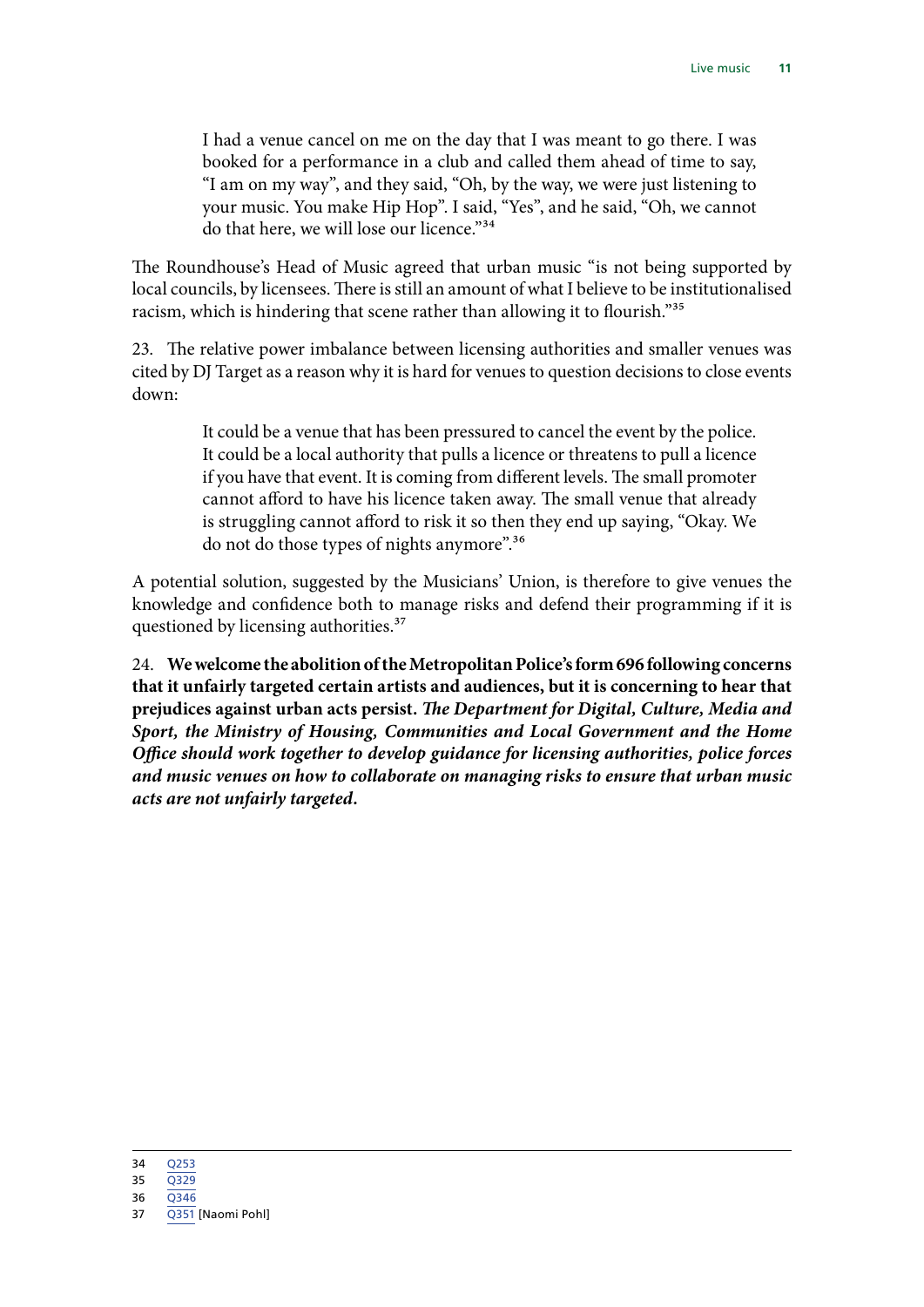## <span id="page-13-0"></span>**2** Problems in the ticketing market

*'To put it bluntly, we are starting to clear up the acne that has blighted our industry, and I think that we are coming to the point where we just have one major boil left to lance.' (Stuart Galbraith, Kilimanjaro Live)*

#### **The live music ticketing market**

25. Most tickets for live events in the UK are bought from primary ticketing agents, secondary ticketing sites or directly from venues. Primary ticketing agents such as Ticketmaster or See Tickets sell tickets from an inventory provided by the event promoter at face value, plus any booking or delivery fees. However, secondary platforms, such as StubHub and viagogo, enable people who have previously bought on a primary site to list a ticket for resale at any price they choose, and then charge their own additional platform fees accordingly.

26. In practice, ticket inventories are usually distributed across numerous primary platforms and evidence has suggested that, at least in the past, promoters have also put tickets directly on secondary sites.<sup>38</sup> All this has led to a complex and fragmented ticketing market that means consumers are often unclear about whether they are buying from a primary or secondary platform. Professor Michael Waterson's 2016 independent review of the market identified that nearly a quarter (23%) of buyers thought a reseller was an official vendor.39

27. Our predecessor Committee heard from artists, managers and consumer representatives about the scale of ticket resale on secondary platforms; its negative effects on the industry, including the perceived ripping-off of fans; and the need for improved transparency and enforcement of consumer law.<sup>40</sup> As Ed Sheeran's promoter Stuart Galbraith told us, people paying inflated prices through secondary ticketing websites ultimately limits the amount of money going back to the industry:

> To put it bluntly, if somebody has paid £1,000 for a ticket that had a face value of £100 then, in my opinion, that is nine shows they will not go and see, or if they were smaller shows and they were £20 tickets it is several dozen shows they will not go and see. It is sucking money out of the top of our industry and putting it into the pockets of investment funds and large institutions, which are now offshore and elsewhere. It means those monies also do not have PRS paid on them, so the songwriters and the creators of that art do not share in it and HMRC do not get their VAT return on it  $e$ ither. $41$

<sup>38</sup> [FanFair Alliance](http://data.parliament.uk/writtenevidence/committeeevidence.svc/evidencedocument/digital-culture-media-and-sport-committee/live-music/written/79310.pdf) (LMU 0044)

<sup>39</sup> Department for Business, Innovation & Skills and Department for Digital, Culture, Media & Sport, [Independent](https://assets.publishing.service.gov.uk/government/uploads/system/uploads/attachment_data/file/525885/ind-16-7-independent-review-online-secondary-ticketing-facilities.pdf)  [Review of Consumer Protection Measures concerning Online Secondary Ticketing Facilities](https://assets.publishing.service.gov.uk/government/uploads/system/uploads/attachment_data/file/525885/ind-16-7-independent-review-online-secondary-ticketing-facilities.pdf), (May 2016), p 21 and p 156

<sup>40</sup> Oral evidence taken before the Culture, Media and Sport Committee on [15 November 2016](http://data.parliament.uk/writtenevidence/committeeevidence.svc/evidencedocument/culture-media-and-sport-committee/ticket-abuse/oral/43414.pdf) and [21 March 2017](http://data.parliament.uk/writtenevidence/committeeevidence.svc/evidencedocument/culture-media-and-sport-committee/ticket-abuse/oral/49243.pdf), HC (2016–17) 823

<sup>41</sup> [Q90](http://data.parliament.uk/writtenevidence/committeeevidence.svc/evidencedocument/digital-culture-media-and-sport-committee/live-music/oral/89230.pdf) [Stuart Galbraith]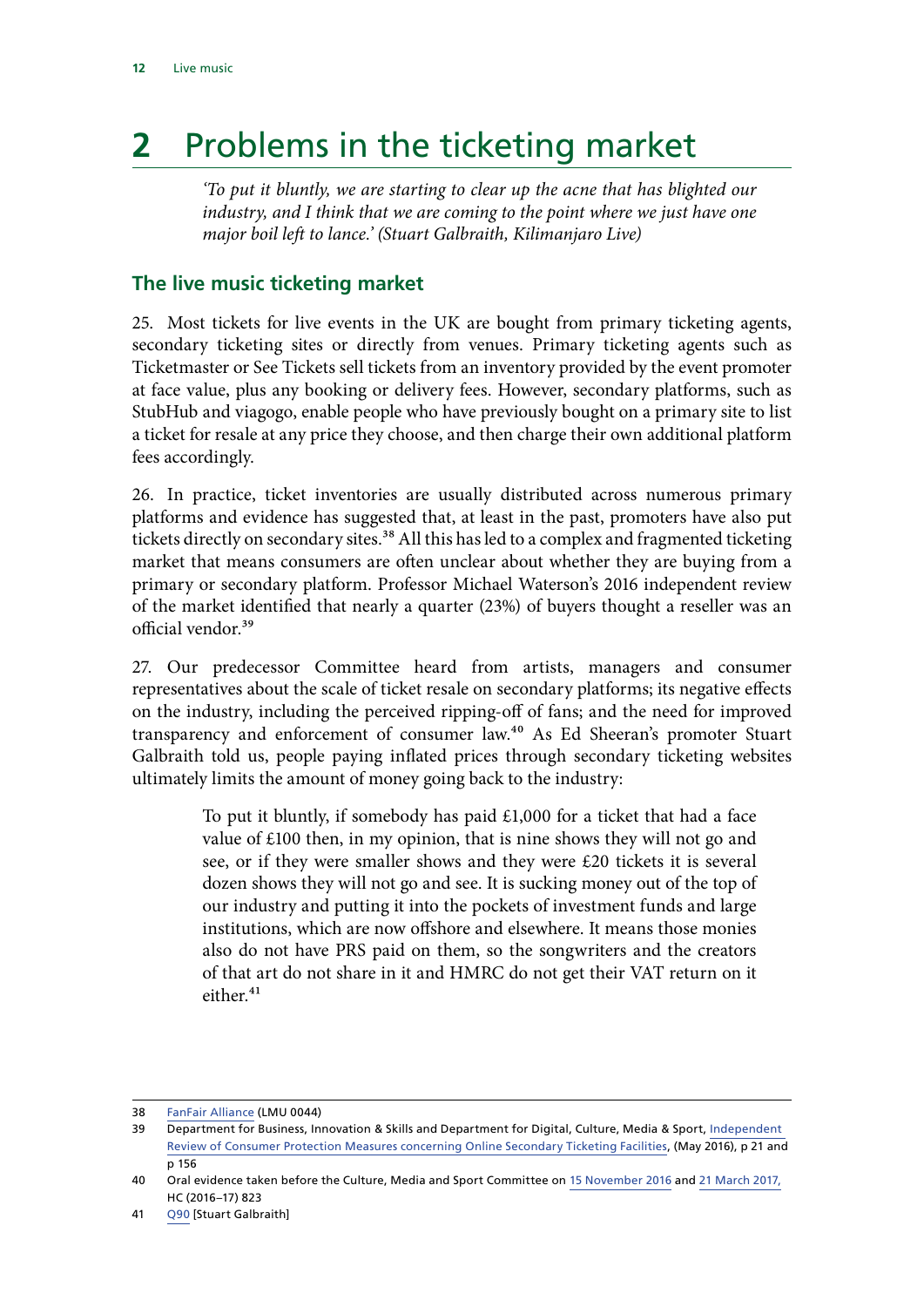#### <span id="page-14-0"></span>*Arguments for and against a secondary market*

28. Although the weight of evidence we received was critical of the resale of tickets for profit, there are recurring arguments in favour of a secondary ticketing market of some kind. Professor Waterson acknowledges the need for a resale market because consumers buy tickets far in advance of events and then find their circumstances change.<sup>42</sup> As the primary market does not allow buyers to return tickets and obtain a refund, the resale market allows fans to recoup their costs if they are unable to attend. This is a central argument by the secondary platforms, as StubHub states:

> We believe that the consumer has the right to transfer a ticket […] from a consumer perspective, people believe that once they own the ticket they have the right to either gift it […] or to resell it, based on their circumstances changing.43

29. It could be argued, therefore, that the problem is not the reselling of tickets but the perceived exploitation of the market through inflated prices and profiteering.44 Consumers feel ripped off when the price they pay for tickets on secondary platforms is considerably higher than the face value on the ticket and/or accompanied by high platform fees, which have not always been made clear throughout the purchasing process. A member of the public who purchased tickets via viagogo told us that he "would like to put a stop to this cruel and cynical scam that will leave many folk heavily out of pocket and extremely disappointed."45

30. Claire Turnham who founded 'Victim of Viagogo', which has helped thousands secure refunds for tickets mis-sold through the site, told us of the "substantial 'human' cost" experienced by people who feel they have been ripped off and then face a struggle to enforce their consumer rights.<sup>46</sup> This has been clearly communicated by the wealth of evidence we received from people distressed at viagogo's business practices. One customer who was charged £225 for two tickets, which they only later learned had a face value of £45 each, said that "the whole experience has put me off going and spoilt the whole thing". Furthermore, they told us that the total charge was not made clear until after they had confirmed the purchase, and that they "tried to back track and look for options to cancel, but there were none."<sup>47</sup> Another, whose daughter pursued a refund from viagogo after being supplied restricted view tickets instead of unrestricted view, said:

> there was no treat for the family … only a couple of months of frustration, anger, time wasting and disbelief that our Government have done nothing to prevent this Company from existing.<sup>48</sup>

<sup>42</sup> [Michael Waterson](http://data.parliament.uk/writtenevidence/committeeevidence.svc/evidencedocument/digital-culture-media-and-sport-committee/live-music/written/82408.pdf) (LMU 0078)

<sup>43</sup> [Q111](http://data.parliament.uk/writtenevidence/committeeevidence.svc/evidencedocument/digital-culture-media-and-sport-committee/live-music/oral/89230.pdf)

<sup>44</sup> [Michael Waterson](http://data.parliament.uk/writtenevidence/committeeevidence.svc/evidencedocument/digital-culture-media-and-sport-committee/live-music/written/82408.pdf) (LMU 0078)

<sup>45</sup> [Ronald Johnston](http://data.parliament.uk/writtenevidence/committeeevidence.svc/evidencedocument/digital-culture-media-and-sport-committee/live-music/written/77837.pdf) (LMU 0005)

<sup>46</sup> [Claire Turnham](http://data.parliament.uk/writtenevidence/committeeevidence.svc/evidencedocument/digital-culture-media-and-sport-committee/live-music/written/80934.pdf) (LMU 0068)

<sup>47</sup> [Melissa Gray](http://data.parliament.uk/writtenevidence/committeeevidence.svc/evidencedocument/digital-culture-media-and-sport-committee/live-music/written/77834.pdf) (LMU 0004)

<sup>48</sup> [Patsy Wiggins](http://data.parliament.uk/writtenevidence/committeeevidence.svc/evidencedocument/digital-culture-media-and-sport-committee/live-music/written/77968.pdf) (LMU 0008)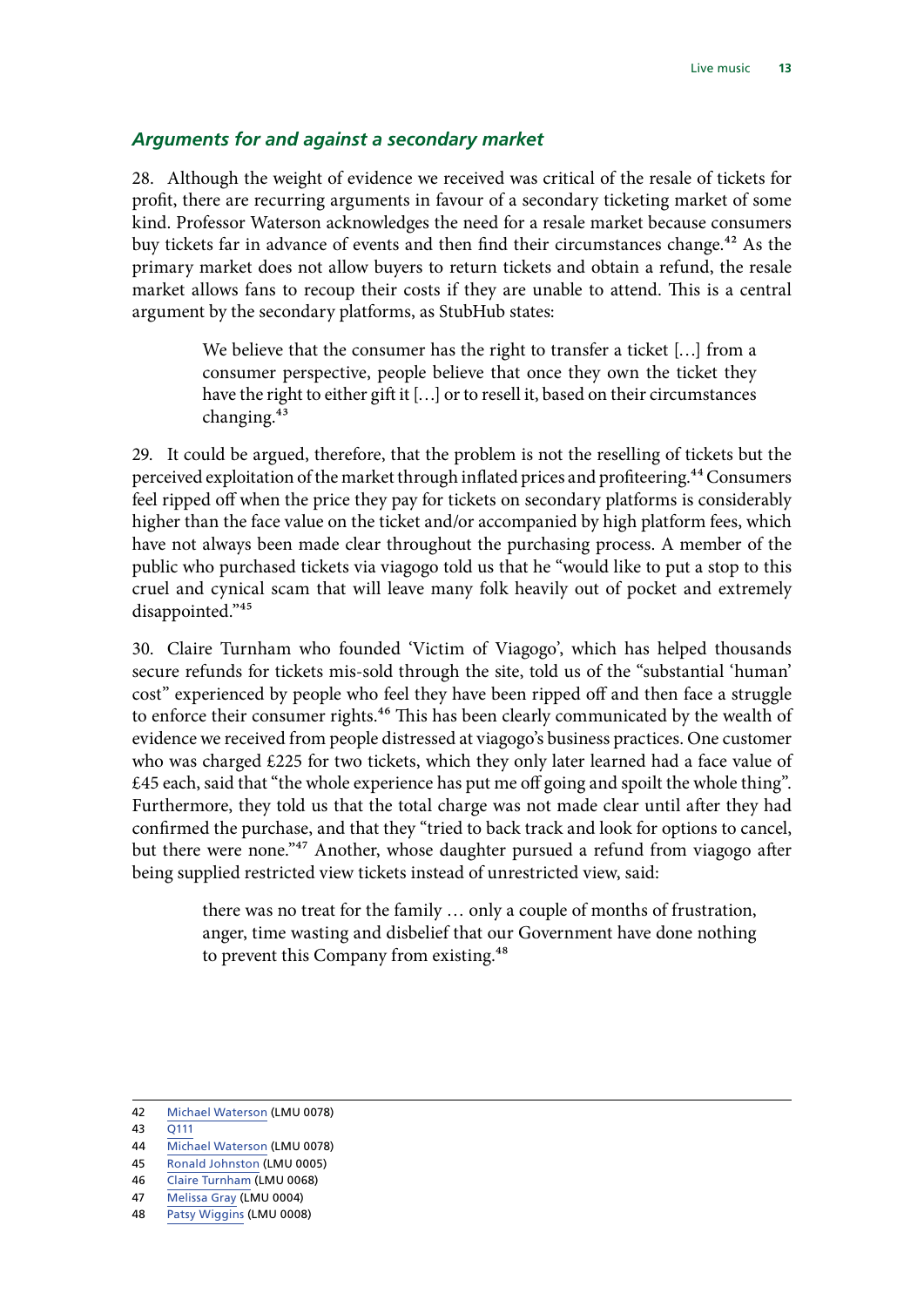<span id="page-15-0"></span>31. Both StubHub and viagogo argue that problems of supply in the primary market exacerbate demand in the secondary. They blame consumer dissatisfaction at not being able to secure tickets for popular events on "scarcity of supply" and the "significant disconnect between the expectation of how many tickets will be available at general sale and the actual number of tickets which are put up for general sale."<sup>49</sup>

32. It can, however, be argued that the ticketing market is inherently different to other markets. For example, artists may wish to set the price of their tickets so that a particular demographic of fans—such as young audiences—can afford to go.<sup>50</sup> Others, including the Baroness Hayter of Kentish Town, claim that tickets "should not be compared to any other commodity that can be traded" but rather might be considered a licence granted by a promoter to give a named individual the right to attend an event.<sup>51</sup> Yet without a clear legal definition as to what a ticket is, such an approach is difficult to enforce.

33. The Fair Ticketing Alliance echoes the principle that secondary ticketing corrects a market distortion by enabling prices to be set by the principles of supply and demand:

> When consumers want to see their favourite artist whose performance has sold out, they are willing to pay extra for the opportunity to purchase tickets or to secure better seats than those made available by the primary market.<sup>52</sup>

However, research by FanFair Alliance undermines this assumption by demonstrating that tickets are made available on secondary platforms before selling out on primary platforms.<sup>53</sup> Furthermore, without clear information about the face value of a ticket, people do not always know that they are paying more on secondary platforms.

34. Moreover, many of the criticisms of the secondary ticketing market are not simply related to prices. In cases we have heard throughout this inquiry consumers have not been properly informed by sellers about other important information related to the tickets they are purchasing. This can include whether or not the venue has banned ticket resale by consumers, the seat, row and block numbers for the tickets themselves, and whether or not the seller is even in possession of the tickets. This is where the robust enforcement of consumer law becomes critical.

#### **Developments in the ticketing market**

35. Adam Webb of the campaign group FanFair Alliance acknowledges that since our predecessor Committee last took evidence on the ticketing market, there have been "massive improvements" and that, thanks to both the enforcement of consumer law and the actions of key players in the industry, "we are seeing a new kind of secondary market take root."54 This is exemplified by Ticketmaster's decision to close its two secondary sites, Seatwave and GET ME IN!, and launch a new platform that integrates primary and resale tickets on one page and, crucially, caps the price at which tickets can be resold at whatever

<sup>49</sup> [viagogo](http://data.parliament.uk/writtenevidence/committeeevidence.svc/evidencedocument/digital-culture-media-and-sport-committee/live-music/written/80445.pdf) (LMU 0061) and [StubHub](http://data.parliament.uk/writtenevidence/committeeevidence.svc/evidencedocument/digital-culture-media-and-sport-committee/live-music/written/79210.pdf) (LMU 0033)

<sup>50</sup> Oral evidence taken before the Culture, Media and Sport Committee on 15 November 2016, HC (2016–17) 823, [Q6](http://data.parliament.uk/writtenevidence/committeeevidence.svc/evidencedocument/culture-media-and-sport-committee/ticket-abuse/oral/43414.pdf)

<sup>51</sup> [Baroness Hayter](http://data.parliament.uk/writtenevidence/committeeevidence.svc/evidencedocument/digital-culture-media-and-sport-committee/live-music/written/79145.pdf) (LMU 0026)

<sup>52</sup> [The Fair Ticketing Alliance](http://data.parliament.uk/writtenevidence/committeeevidence.svc/evidencedocument/digital-culture-media-and-sport-committee/live-music/written/80977.pdf) (LMU 0070)

<sup>53</sup> FanFair Alliance[, ONLINE TICKET TOUTING: GOOGLE, WE HAVE A PROBLEM….,](http://fanfairalliance.org/online-ticket-touting-google-problem/) (10 July 2017), accessed 10 December 2018

<sup>54</sup> [Q1](http://data.parliament.uk/writtenevidence/committeeevidence.svc/evidencedocument/digital-culture-media-and-sport-committee/live-music/oral/89230.pdf)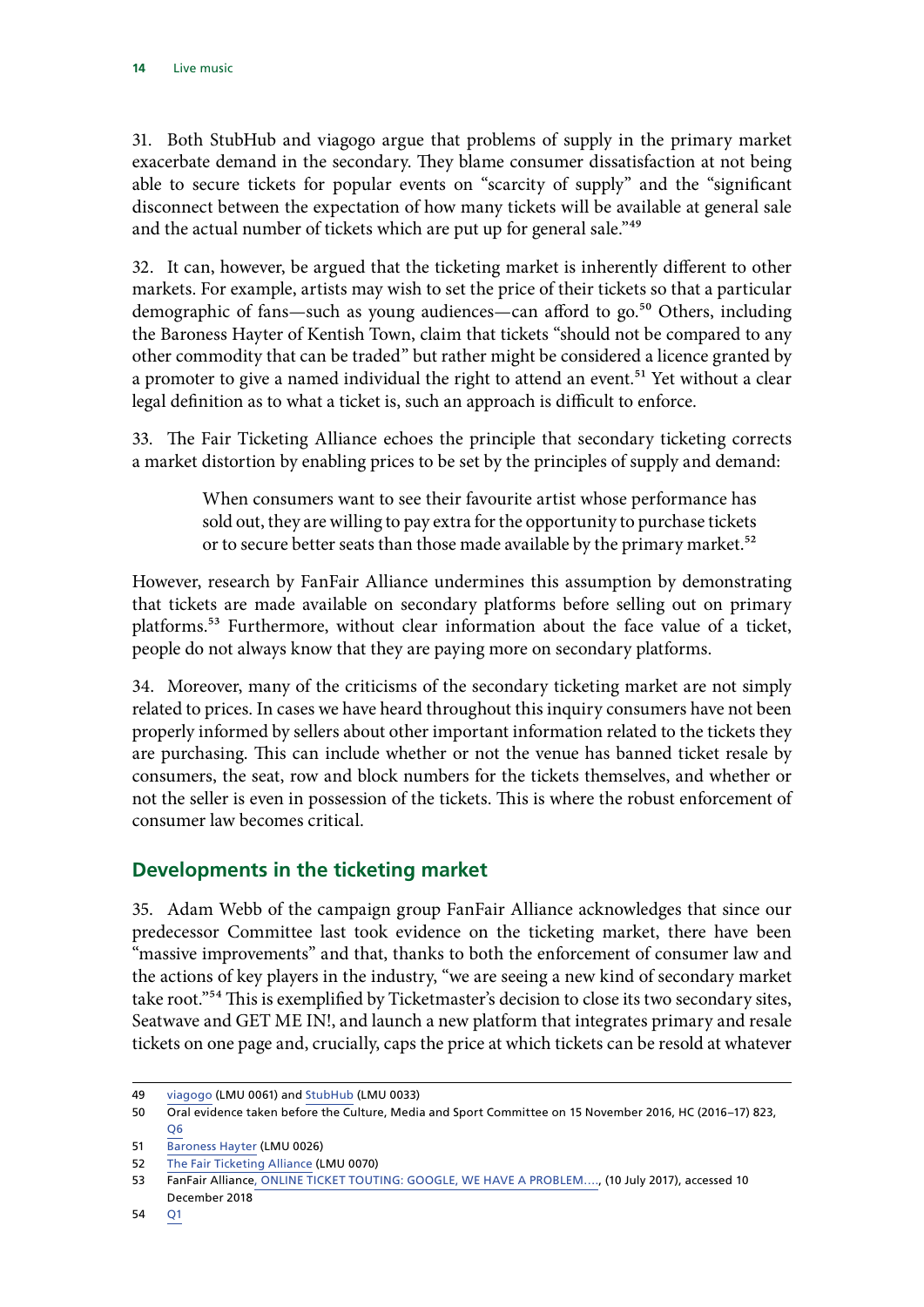<span id="page-16-0"></span>the buyer paid in the first place.<sup>55</sup> This form of fan-to-fan ticket exchange addresses the fundamental need for a secondary market and has been welcomed by many in the music industry; however, it does not address the problem of people simply reselling for profit elsewhere, which Ticketmaster admits "remains a very real threat".56

#### *Enforcement of consumer law*

36. When we launched this inquiry, several submissions cautioned that it was too early to tell how successful legislative reforms to the ticketing market had been as the outcome of enforcement action was yet to be seen.<sup>57</sup> Since then, however, the Competition and Markets Authority, Advertising Standards Authority and National Trading Standards have made significant progress on bringing secondary platforms into line with consumer law.

37. In the first half of 2018 both the CMA and the ASA took action against the then four main secondary platforms to ensure that the information they displayed complied with consumer law and did not mislead buyers. The CMA sought undertakings that the sites would make clear whether there is a risk a customer might be turned away at a venue, which seat the customer would get and who is selling the ticket, so customers can benefit from enhanced legal rights when buying from a business.<sup>58</sup> Similarly, the ASA ruled that secondary platforms must make clear the total price, including booking and delivery fees, at the beginning of the purchasing process.<sup>59</sup>

38. Three of the four platforms—StubHub, Seatwave and GET ME IN!—undertook to comply with the CMA and ASA's rulings by the necessary deadlines; however, viagogo did not. At the end of May, the ASA duly referred viagogo to National Trading Standards, but the platform eventually agreed to comply with the regulator and the ASA dropped its sanctions in September.<sup>60</sup> At the end of August, the CMA brought legal proceedings against viagogo over the company's continued refusal to comply with its rulings.<sup>61</sup> In late November, the CMA secured a court order compelling viagogo to make changes to its business practices to bring it in line with the CMA's rulings by 17 January 2019.<sup>62</sup> Regrettably, although that deadline has now passed, there are still serious reservations about whether viagogo has made the necessary changes. On 24 January 2019, the CMA stated that:

> Following initial checks, the CMA has serious concerns that viagogo has not complied with important aspects of the court order we secured against them. The CMA has now raised these concerns with viagogo and expects them to make any necessary changes without delay. If they do not, the CMA will return to court to ensure they do.<sup>63</sup>

55 Ticketmaster blog, 'GET ME IN! and Seatwave are shutting down', accessed 13 August 2018

56 [Q23](http://data.parliament.uk/writtenevidence/committeeevidence.svc/evidencedocument/digital-culture-media-and-sport-committee/live-music/oral/89230.pdf)

<sup>57</sup> [TicketSwap](http://data.parliament.uk/writtenevidence/committeeevidence.svc/evidencedocument/digital-culture-media-and-sport-committee/live-music/written/79163.pdf) (LMU 0030), [Society of London Theatre and UK Theatre](http://data.parliament.uk/writtenevidence/committeeevidence.svc/evidencedocument/digital-culture-media-and-sport-committee/live-music/written/79305.pdf) (LMU 0043), [Claire Turnham](http://data.parliament.uk/writtenevidence/committeeevidence.svc/evidencedocument/digital-culture-media-and-sport-committee/live-music/written/80934.pdf) (LMU 0068)

<sup>58</sup> "[Secondary ticketing sites pledge overhaul](https://www.gov.uk/government/news/secondary-ticketing-sites-pledge-overhaul)", Competition and Markets Authority press release, 25 April 2018 59 Advertising Standards Authority, [Clamping down on misleading pricing practices by secondary ticketing](https://www.asa.org.uk/news/clamping-down-on-secondary-ticketing-providers.html) 

[providers](https://www.asa.org.uk/news/clamping-down-on-secondary-ticketing-providers.html), (7 March 2018), accessed 14 December 2018

<sup>60</sup> Advertising Standards Authority, [ASA secures changes to viagogo's website – misleading pricing information](https://www.asa.org.uk/news/asa-secures-changes-to-viagogo-s-website-misleading-pricing-information-removed-and-costs-now-clearly-displayed-and-transparent-to-consumers.html)  [removed and costs now clearly displayed and transparent to consumers](https://www.asa.org.uk/news/asa-secures-changes-to-viagogo-s-website-misleading-pricing-information-removed-and-costs-now-clearly-displayed-and-transparent-to-consumers.html), (4 September 2018), accessed 12 December 2018

<sup>61</sup> "[CMA launches court action against viagogo](https://www.gov.uk/government/news/cma-launches-court-action-against-viagogo)", Competition and Markets Authority press release, 31 August 2018

<sup>62</sup> GOV.UK, [Secondary ticketing websites](https://www.gov.uk/cma-cases/secondary-ticketing-websites), accessed 10 December 2018

<sup>63</sup> GOV.UK, [Secondary ticketing websites](https://www.gov.uk/cma-cases/secondary-ticketing-websites), accessed 14 February 2019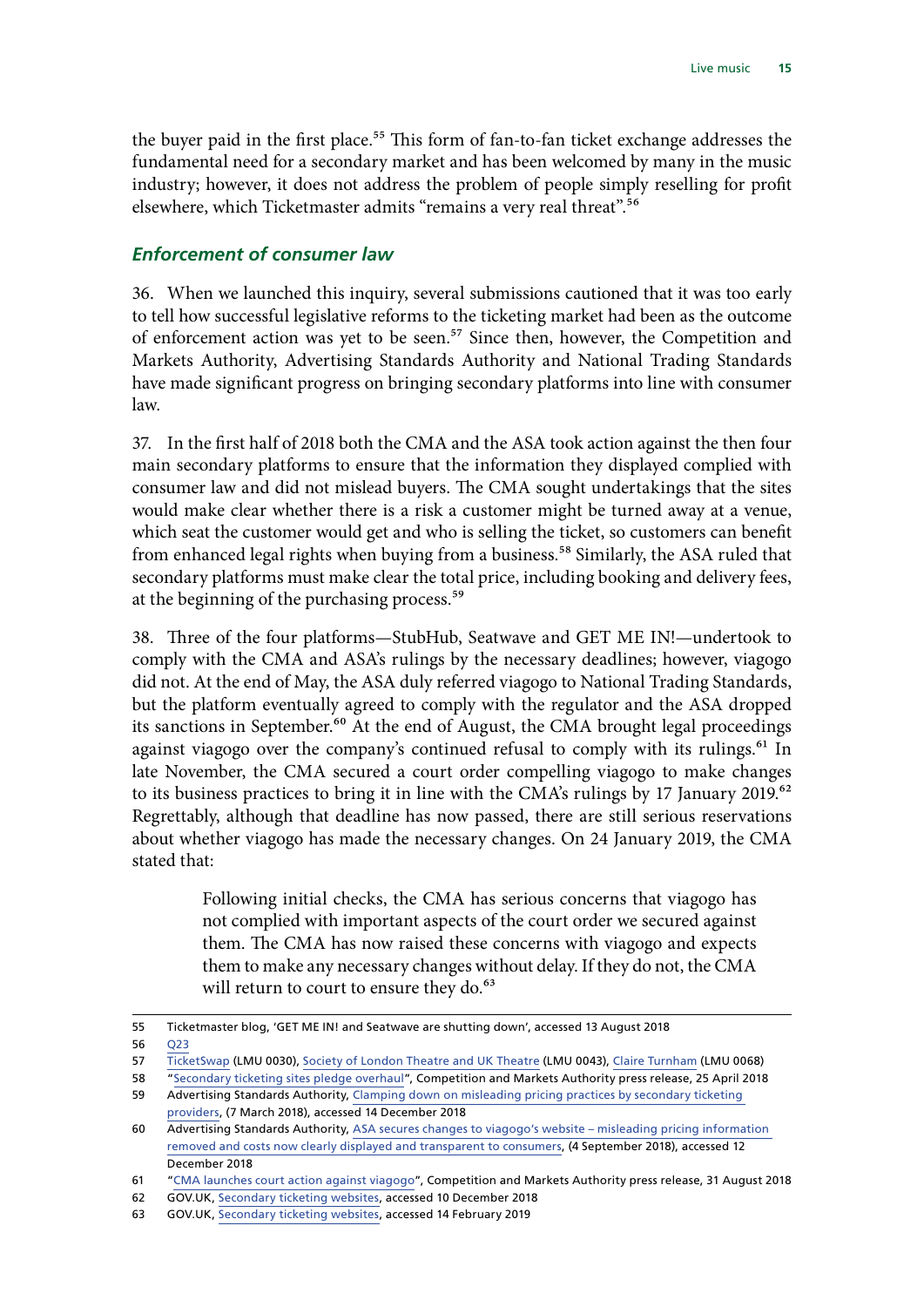Then, on 5 March, the CMA issued a statement noting that:

Although some improvements have been made since we first demanded action to address areas of non-compliance, further checks have shown there are still issues of concern.

For a company not to comply with a court order is clearly very serious. We are therefore now preparing to take legal action to ask a court to find viagogo in contempt.64

39. The court order against viagogo addressed some of the practices that were highlighted by dissatisfied customers in their evidence to us. For example, as a result of the CMA's action, viagogo is expected to no longer display misleading information about the availability and popularity of tickets, which consumers say pressures them into making a purchase; to make it easier for people to get their money back under the platform's guarantee, which has been a source of frustration for thousands; and not to allow the sale of tickets that sellers do not own and may not be able to supply.65

40. Although the CMA and ASA's enforcement action has been widely welcomed, some have argued that it is taking too long to enforce the law, especially against viagogo.<sup>66</sup> The Minister described the fact that secondary platforms were given until January 2019 to comply with provisions in the Consumer Rights Act 2015 as an "Alice in Wonderland world."<sup>67</sup> However, Ticketmaster's view is that "the CMA has shown itself to be a very competent regulator in this space."<sup>68</sup>

41. **We welcome the changes that the Advertising Standards Authority and Competition and Markets Authority have secured to the business practices of some of the major secondary ticketing platforms; however, we regret that such time and public money is being spent on bringing the platforms, principally viagogo, into line with consumer law that they should have complied with from the outset. We believe that viagogo has yet to prove itself a trustworthy operator given its history of resisting compliance, court orders and parliamentary scrutiny, and flouting consumer law. We recognise that it will take the CMA time to prepare evidence on whether viagogo is compliant with the court order against it; however, we are concerned that while that work takes place, consumers remain vulnerable to the site's misleading sales practices. It is imperative that the CMA acts promptly and decisively to bring viagogo into line with consumer law and, until it does so, we advise the public not to buy or sell tickets via viagogo.**

#### *Further steps to protect consumers*

42. The delays in securing secondary ticketing sites' compliance with consumer law have been compounded by the difficulties that consumers face when seeking recourse from the sites. In the first half of 2018, viagogo told us that it had "doubled the number of its

<sup>64</sup> GOV.UK, [Secondary ticketing websites](https://www.gov.uk/cma-cases/secondary-ticketing-websites), accessed 6 March 2019

<sup>65</sup> "[CMA secures court order against viagogo](https://www.gov.uk/government/news/cma-secures-court-order-against-viagogo)", Competition and Markets Authority press release, 27 November 2018

<sup>66</sup> [FanFair Alliance](http://data.parliament.uk/writtenevidence/committeeevidence.svc/evidencedocument/digital-culture-media-and-sport-committee/live-music/written/79310.pdf) (LMU 0044)

<sup>67</sup> [Q412](http://data.parliament.uk/writtenevidence/committeeevidence.svc/evidencedocument/digital-culture-media-and-sport-committee/live-music/oral/93357.pdf)

<sup>68</sup> [Q2](http://data.parliament.uk/writtenevidence/committeeevidence.svc/evidencedocument/digital-culture-media-and-sport-committee/live-music/oral/89230.pdf)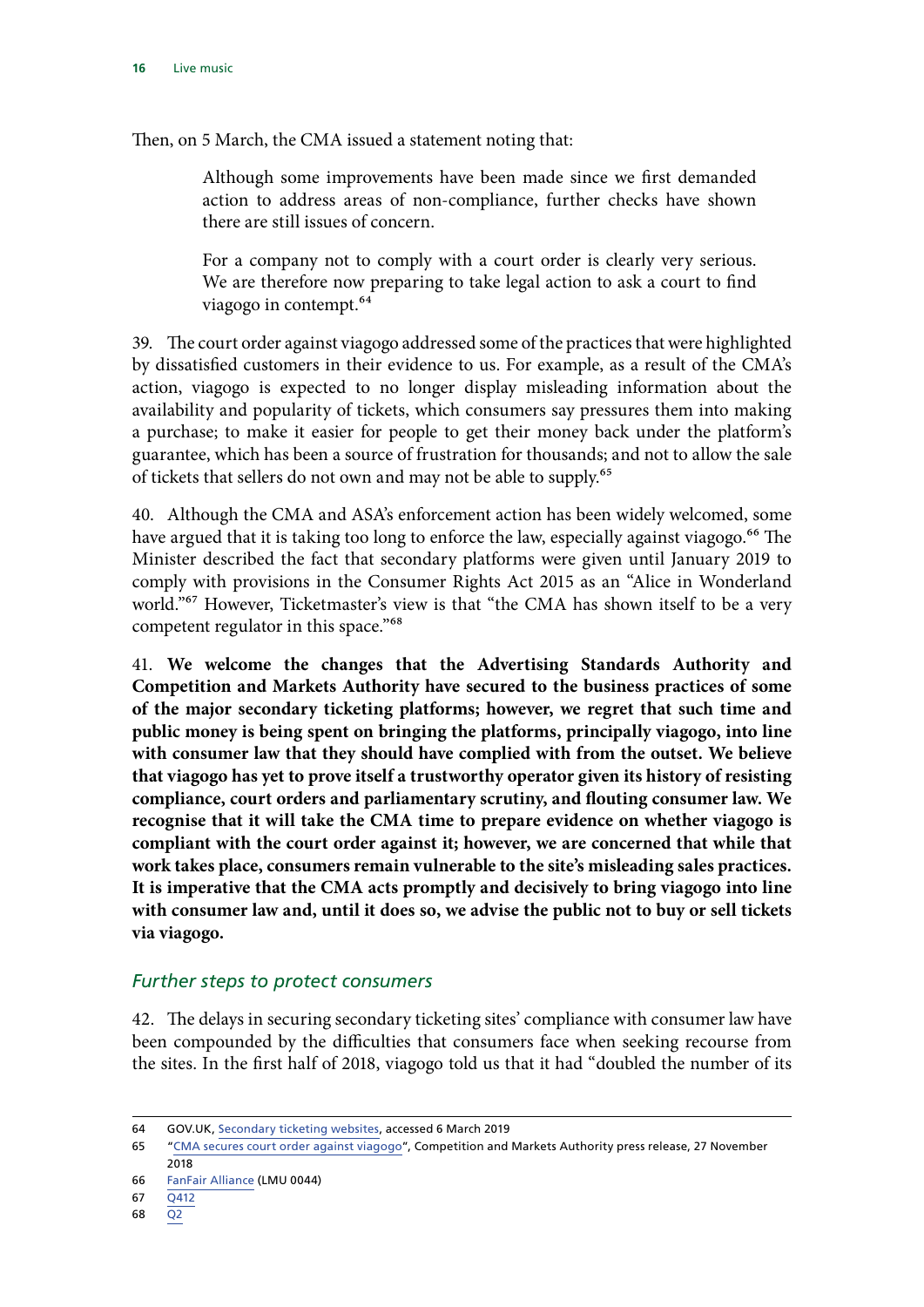customer service department personnel over the past 12 months and […] invested heavily in technology to support customer service".<sup>69</sup> However, this account from a viagogo customer reflects the experiences of many who have contacted us during the inquiry:

> I had emailed them several times asking for a refund and explaining my reasons why. Their customer service team are very unhelpful. I get the same automated response each time which doesn't even answer my queries or concerns.70

Moreover, campaigner Claire Turnham told us how viagogo's business structures make it difficult for individuals to pursue legal claims against the company:

> Viagogo as a company is often not clear to consumers who they are, where they are based, how to contact them or what their relationship and connection is with VGL Services. This makes it difficult to seek a refund from them and also redress via the courts. In some cases individual fans have received legal letters from Viagogo's law firm after initiating a small claims court claim and have reported feeling both confused and intimidated by this approach (which usually asserts that the claim has been served on the wrong part of Viagogo—VGL Services in the UK—claiming the website is Viagogo AG which is based abroad. It is actually unclear where Viagogo is based and under whose jurisdiction they fall).<sup>71</sup>

43. People who have been charged more than expected for a ticket, or who have learnt that they may not be let into an event with a ticket they have just bought, need immediate and authoritative support on what steps to take to secure a refund. Historically, that has been a role largely performed by volunteer campaign groups, such as 'Victim of Viagogo', or artists and promoters. While we commend them for their important work in championing consumers' rights, it is unacceptable that any individual has had to bear the brunt of that task and responsibility.

44. Consumer education is also key for the effective functioning of the market: if consumers are not aware of the structure of the ticketing market, their rights within it or the reputation of certain actors it is unreasonable to expect, as viagogo suggests, that "market competition will continue to drive improvements in the services offered to consumers."72 Wayne Grierson from StubHub was keen to emphasise the company's consumer satisfaction and its FanProtect guarantee, saying that StubHub is "fan-first".73 However, as we have already explored, understanding of the ticketing market among consumers is limited and much of the evidence we received suggested that people did not know about viagogo's reputation until after making a purchase.<sup>74</sup>

45. We have therefore heard repeated calls for a ticketing ombudsman or an independent Alternative Dispute Resolution scheme for the secondary market, such as the Society of Ticket Agents and Retailers (STAR) offers in the primary market.75 It should be in secondary sites' interests to establish or join such a scheme voluntarily; however, it has

<sup>69</sup> [viagogo](http://data.parliament.uk/writtenevidence/committeeevidence.svc/evidencedocument/digital-culture-media-and-sport-committee/live-music/written/80445.pdf) (LMU 0061)

<sup>70</sup> [Carl Laverick](http://data.parliament.uk/writtenevidence/committeeevidence.svc/evidencedocument/digital-culture-media-and-sport-committee/live-music/written/80891.pdf) (LMU 0065)

<sup>71</sup> [Claire Turnham](http://data.parliament.uk/writtenevidence/committeeevidence.svc/evidencedocument/digital-culture-media-and-sport-committee/live-music/written/80934.pdf) (LMU 0068)

<sup>72</sup> [viagogo](http://data.parliament.uk/writtenevidence/committeeevidence.svc/evidencedocument/digital-culture-media-and-sport-committee/live-music/written/80445.pdf) (LMU 0061)

<sup>73</sup> Oq123, 130

<sup>74</sup> [Graham Rose](http://data.parliament.uk/writtenevidence/committeeevidence.svc/evidencedocument/digital-culture-media-and-sport-committee/live-music/written/79151.pdf) (LMU 0027), [Richard Perkins](http://data.parliament.uk/writtenevidence/committeeevidence.svc/evidencedocument/digital-culture-media-and-sport-committee/live-music/written/77933.pdf) (LMU 0007), [Carl Laverick](http://data.parliament.uk/writtenevidence/committeeevidence.svc/evidencedocument/digital-culture-media-and-sport-committee/live-music/written/80891.pdf) (LMU 0065)

<sup>75</sup> [Claire Turnham](http://data.parliament.uk/writtenevidence/committeeevidence.svc/evidencedocument/digital-culture-media-and-sport-committee/live-music/written/80934.pdf) (LMU 0068)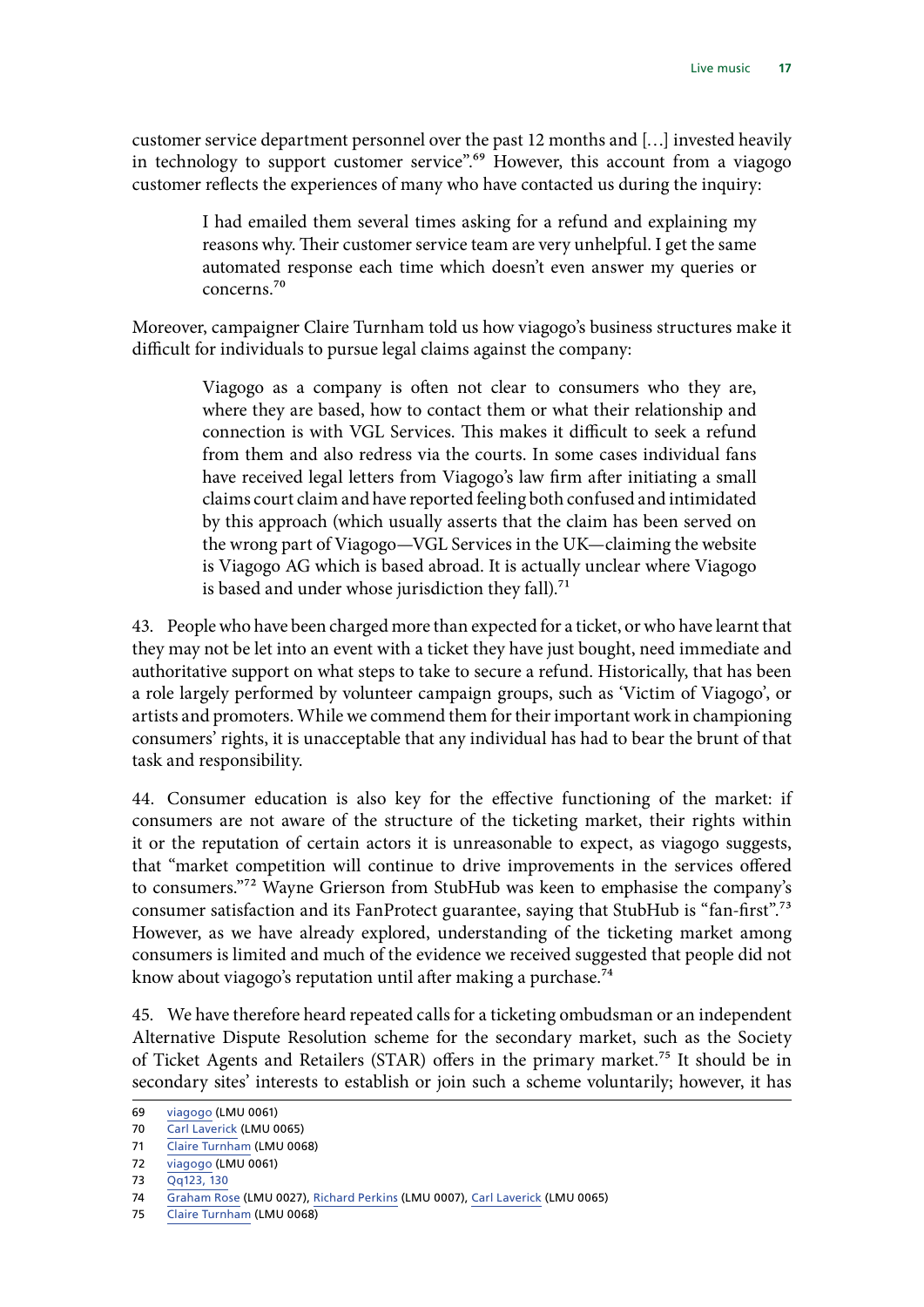<span id="page-19-0"></span>been suggested that if they do not do so "the Government should legislate to require them to […] just as [it has] in other markets such as housing, energy, financial services, etc."76 The Government told us that although it keeps this area "under constant review", it is not considering legislating for an ombudsman as it wishes to "bed down the changes" made after the 2016 Waterson review and "get the maximum effectiveness out of that" before embarking on further action.<sup>77</sup>

46. **StubHub and viagogo's ultimate compliance with consumer law should mitigate many of the problems that consumers have previously experienced; however, it would be naive to assume all problems will immediately cease. Indeed, this is recognised in the primary market, which has the STAR Code of Practice and Alternative Dispute Resolution scheme, both of which are also needed in the secondary market. Fans need a quicker and easier process for dispute resolution; given that the ticketing market is the first stage in most fans' journeys, poor experiences risk blighting people's enjoyment of live music and draining even more money out of the industry.**

#### *The Breaching of Limits on Ticket Sales Regulations 2018*

47. The secondary platforms have been keen to emphasise their function as a place for fans to resell tickets they are unable to use.78 However, touts buying up large numbers of tickets to resell at a profit is another crucial aspect of the secondary business model, with preferential deals struck between secondary platforms and large-scale resellers who are incentivised to harvest tickets for live events.<sup>79</sup> One—but by no means the only—way that touts harvest tickets is by using bots to make large volumes of transactions at speed. Both the Government and the primary industry are acting to prevent bot purchases, with Ticketmaster blocking 20 billion bot attacks across its global platforms in 2017.<sup>80</sup> Ticketmaster is also developing technological solutions to make it harder for people to harvest and resell tickets, including paperless ticketing and systems to verify a buyer's identity.<sup>81</sup>

48. In July 2018, the Breaching of Limits on Ticket Sales Regulations 2018 came into force under the Digital Economy Act 2017. The Department for Digital, Culture, Media and Sport told us that "this legislation will put the UK at the forefront of the fight against online touts exploiting fans."82 The regulations make it an offence to use automated computer programmes to purchase tickets in excess of any limit set out in terms and conditions regarding the maximum number of tickets a consumer may buy and where the intent is financial gain.<sup>83</sup>

49. It has been questioned whether the regulations sufficiently address the actual means by which touts harvest large numbers of tickets. FanFair Alliance states that it:

> wholeheartedly supports Government's aim to target those who bulk-buy tickets for personal gain. However, to be truly effective, this legislation

<sup>76</sup> [Claire Turnham](http://data.parliament.uk/writtenevidence/committeeevidence.svc/evidencedocument/digital-culture-media-and-sport-committee/live-music/written/80934.pdf) (LMU 0068)

<sup>77 0407</sup> 

<sup>78</sup> [viagogo](http://data.parliament.uk/writtenevidence/committeeevidence.svc/evidencedocument/digital-culture-media-and-sport-committee/live-music/written/80445.pdf) (LMU 0061) and [StubHub](http://data.parliament.uk/writtenevidence/committeeevidence.svc/evidencedocument/digital-culture-media-and-sport-committee/live-music/written/79210.pdf) (LMU 0033)

<sup>79</sup> [FanFair Alliance](http://data.parliament.uk/writtenevidence/committeeevidence.svc/evidencedocument/digital-culture-media-and-sport-committee/live-music/written/79310.pdf) (LMU 0044)

<sup>80</sup> [Ticketmaster](http://data.parliament.uk/writtenevidence/committeeevidence.svc/evidencedocument/digital-culture-media-and-sport-committee/live-music/written/92875.pdf) (LMU 0085)

<sup>81</sup> O<sub>40</sub>

<sup>82</sup> [Department for Digital, Culture, Media and Sport](http://data.parliament.uk/writtenevidence/committeeevidence.svc/evidencedocument/digital-culture-media-and-sport-committee/live-music/written/79962.pdf) (LMU 0055)

<sup>83</sup> The Breaching of Limits on Ticket Sales Regulations 2018 [\(SI 2018/735\)](https://www.legislation.gov.uk/uksi/2018/735/pdfs/uksi_20180735_en.pdf)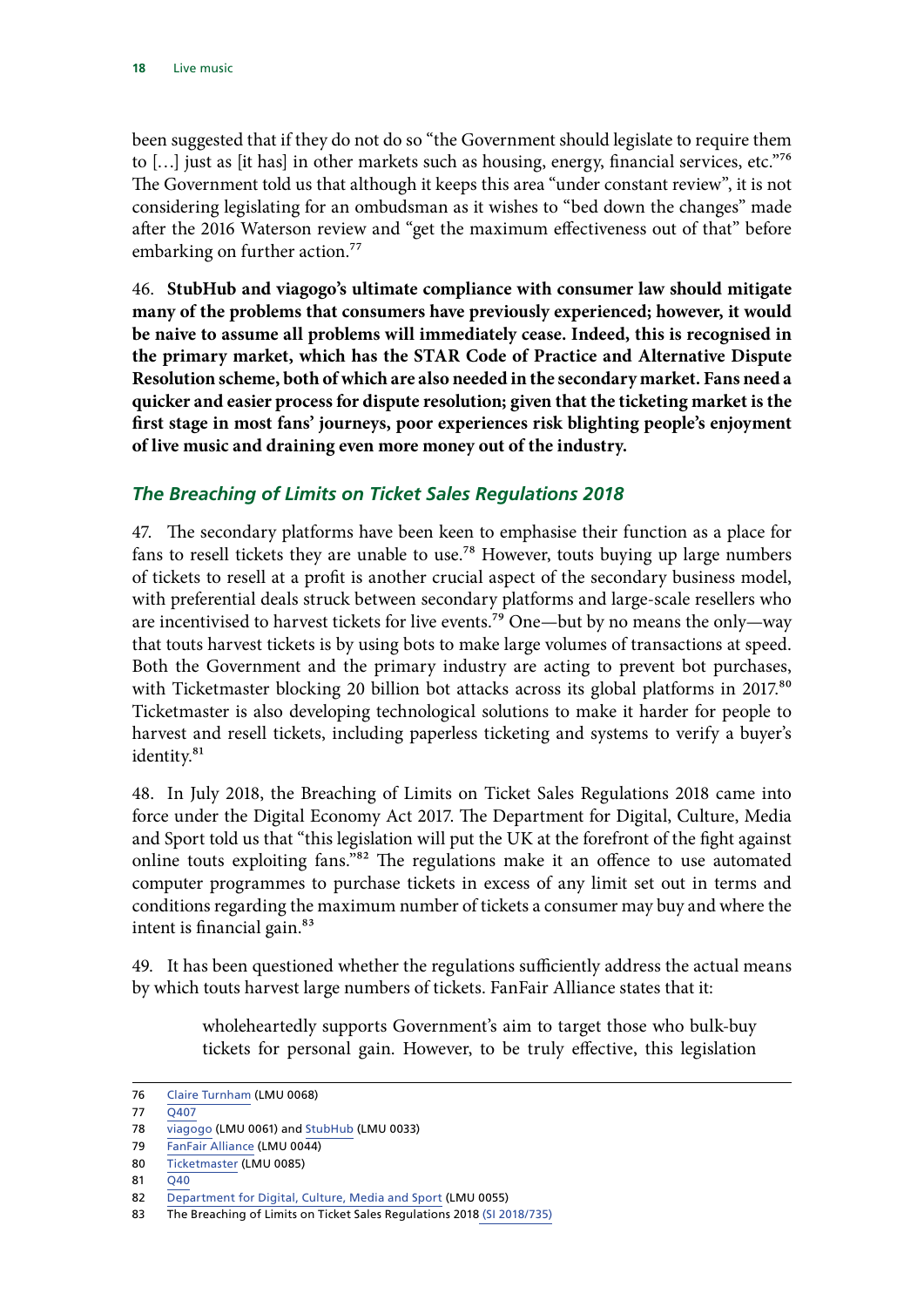<span id="page-20-0"></span>should go beyond outlawing "bots"—and cover all methods used to harvest tickets. For instance, those who employ teams of people or use multiple credit cards to impersonate consumers.84

Likewise, questions have been raised about how offences will be identified in the first place. Ticketmaster told us that, as it blocks any bot purchases it detects, any successful bot purchases will, by definition, be highly difficult to identify.<sup>85</sup> Moreover, because attempted bot purchases are blocked from the site's system, Ticketmaster is unable to gather information on the source to feed back to enforcement bodies.<sup>86</sup> Ed Sheeran's promoter Stuart Galbraith explained that for his latest tour they manually identified "nearly 10,000 multiple purchases that had slipped through the defences of all of the agents", which they then cancelled. He went on to suggest that bots could be a "red herring" and should not be the exclusive focus of enforcement action:

> It is the multiple use of computers as well. The only way to pick that up is by very, very laboriously manually checking all the sales records.87

50. We asked the Minister whether the enforcement bodies are sufficiently resourced to undertake such work. She recognised "the painstaking efforts" of National Trading Standards and cited the £15 million given to it and Trading Standards Scotland to increase their enforcement action.<sup>88</sup>

51. **The Breaching of Limits on Ticket Sales Regulations 2018 are a welcome step in the fight against ticket touts; however, they are not the only solution to the harvesting of tickets. Robust enforcement, technological solutions and the work of primary platforms will be central to combatting the use of bots.** *We request that in its response to this report the Government lays out how it intends to review the effectiveness of the regulations. We also ask the Government to publish a review of the regulations no later than 18 months from their coming into force, and for it to include how much has been spent by National Trading Standards on monitoring and enforcement activity related to the regulations.*

#### *Industry solutions to ticket touting*

52. Increasingly, artists and promoters are preventing tickets from being resold on secondary platforms. A key example is the ticketing policy for Ed Sheeran's 2018 stadium tour—the first of its kind for a tour of that size. As co-promoters, Kilimanjaro Live implemented terms and conditions stating that any ticket resold on an unauthorised site would be automatically invalidated. Although the terms and conditions stated that tickets could be resold only via the secondary site Twickets at a maximum price of 10% above face value, many still ended up on unauthorised sites such as viagogo. The promoters advised anyone with invalid tickets to seek a refund through the relevant site and gave them the opportunity to buy a new ticket at the face value of £150. Ed Sheeran's promoter told us that the policy "worked very well", but cautioned that the costs of delivering it make it unviable for certain tours or artists.<sup>89</sup>

- 87 [Q57](http://data.parliament.uk/writtenevidence/committeeevidence.svc/evidencedocument/digital-culture-media-and-sport-committee/live-music/oral/89230.pdf)
- 88 [Qq416, 419](http://data.parliament.uk/writtenevidence/committeeevidence.svc/evidencedocument/digital-culture-media-and-sport-committee/live-music/oral/93357.pdf)
- 89 [Q5](http://data.parliament.uk/writtenevidence/committeeevidence.svc/evidencedocument/digital-culture-media-and-sport-committee/live-music/oral/89230.pdf)

<sup>84</sup> [FanFair Alliance](http://data.parliament.uk/writtenevidence/committeeevidence.svc/evidencedocument/digital-culture-media-and-sport-committee/live-music/written/79310.pdf) (LMU 0044)

<sup>85</sup> [Q47](http://data.parliament.uk/writtenevidence/committeeevidence.svc/evidencedocument/digital-culture-media-and-sport-committee/live-music/oral/89230.pdf)

<sup>86</sup>  $\overline{O45}$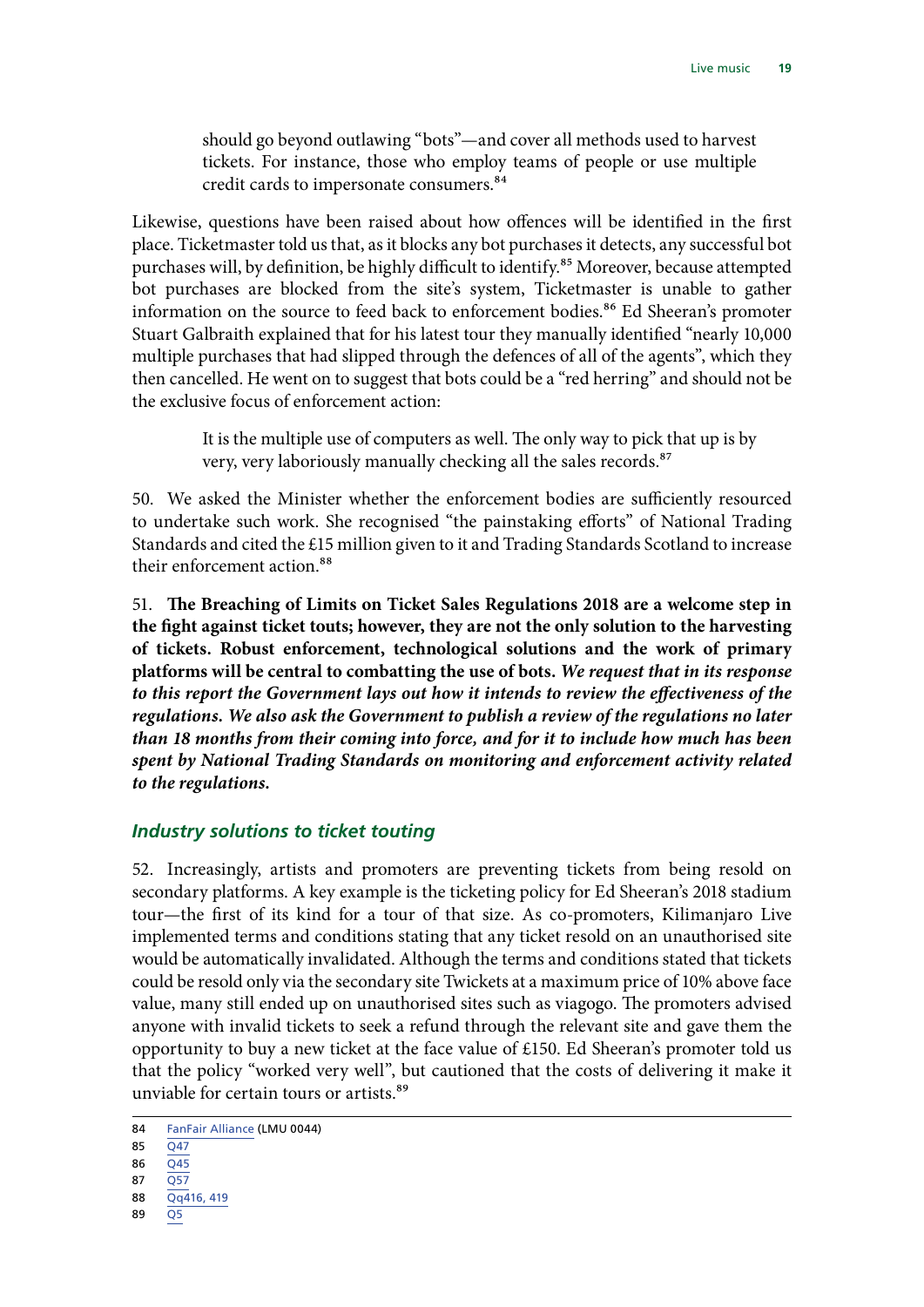<span id="page-21-0"></span>53. Many in the industry share Ticketmaster's view that technological solutions, such as digital ticketing, will "be the way that we will address the issue of touts being able to exploit fans and access tickets" in the long term.<sup>90</sup> We heard about mobile app DICE, which issues digital tickets, features a 'waiting list' function for sold-out shows and enables tickets to be transferred between users.<sup>91</sup> The Venue Business Manager of Islington Assembly Hall, which uses DICE, detailed the positive impact digital ticketing has had on attendance figures, which in turn supports the venue's other revenue streams. She told us that:

> before when a show was sold out, we would be at 75% capacity. As a small venue, it is one of the most distressing things: you are losing your bar sales, which is the thing that keeps you afloat in your business. With our change to digital ticketing, we have noticed that we are at 90% capacity on a soldout show.92

54. **This is a time of significant change in the ticketing market, as illustrated by Ticketmaster's new integrated platform; however, voluntary fan-to-fan exchange is not going to solve all the problems in the secondary market. Touting for profit, or harvesting tickets ahead of other consumers, is still a major source of consumer dissatisfaction. We recognise the industry's adoption of technological solutions such as digital ticketing or terms and conditions limiting resale; however, it is important that these are always exercised in the interests of consumers and are not used to stifle competition or unfairly penalise fans who have unknowingly bought tickets on resale sites.**

#### *Google's role in the ticketing market*

55. For many who buy from secondary ticketing platforms, Google is the first stage of their consumer journey: 43% of respondents to a consumer survey said that Google was their first port of call to search for tickets.<sup>93</sup> This was borne out by evidence from dissatisfied customers of viagogo who went to the site because it appeared at the top of Google's search rankings and presented itself as an official—not resale—ticketing site. They told us:

> I did a search on Google and Viagogo was the first result. I am unfamiliar with concerts and assumed I was on an official site. There was nothing on it to suggest otherwise.<sup>94</sup>

> I searched using Google for tickets to 'An Evening With John Williams' at The Royal Albert Hall […] The first search hit was Viagogo, I had not heard of the company before and was unaware of their business model and their reputation.<sup>95</sup>

56. It follows that advertising on Google is crucial to the secondary market. Indeed, the importance of Google to viagogo's traffic led FanFair Alliance to argue that "we have a situation where one of the world's most trusted brands is providing life support to one of

<sup>90</sup> [Q23](http://data.parliament.uk/writtenevidence/committeeevidence.svc/evidencedocument/digital-culture-media-and-sport-committee/live-music/oral/89230.pdf)

<sup>91</sup> [Dice Purchase Terms,](https://dice.fm/ticket_purchase_terms.html) accessed 13 August 2018

 $92 \overline{03}$ 

<sup>93</sup> FanFair Alliance, [Ticked off: Consumer Attitudes to Secondary Ticketing](http://fanfairalliance.org/wp-content/uploads/2017/10/FanfairReport_FINAL.pdf), (30 October 2017), p 14

<sup>94</sup> [Ronald Johnston](http://data.parliament.uk/writtenevidence/committeeevidence.svc/evidencedocument/digital-culture-media-and-sport-committee/live-music/written/77837.pdf) (LMU 0005)

<sup>95</sup> [Graham Rose](http://data.parliament.uk/writtenevidence/committeeevidence.svc/evidencedocument/digital-culture-media-and-sport-committee/live-music/written/79151.pdf) (LMU 0027)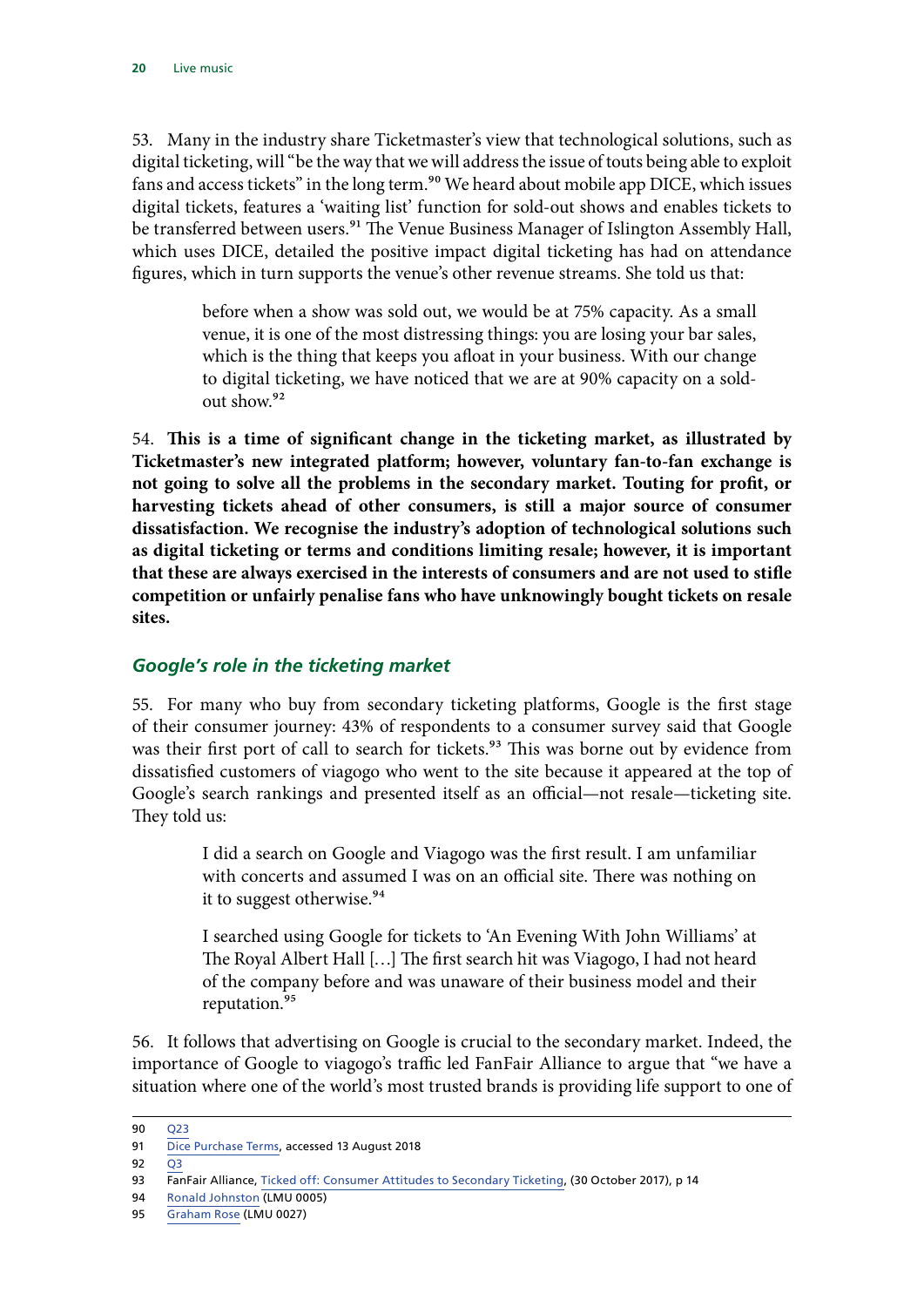the worst."96 Likewise, in arguing that viagogo's position on Google's search rankings is "ridiculous", UK Music made the case that "there is a strong role that Google can play in the way that a trusted brand like that exists for people accessing tickets that way."97

57. Google has made changes aimed at increasing transparency around how the secondary market operates. In February 2018, it introduced a new certification policy for resale platforms. To run adverts on Google, resale sites must disclose on their homepage that they are a secondary marketplace, and that tickets might be sold at above face value. Moreover, they cannot use the word "official".<sup>98</sup> This has been largely welcomed; however, concerns remain that the transparency requirement does not extend to the text of the sites' adverts or search listings. FanFair Alliance argues that:

> to be truly effective we believe that the text and tone of Google advertising should also disclose that these are resale sites listing second-hand tickets. Unless that is made clear, we will continue to see Viagogo, […] and StubHub use AdWords to dominate search results and potentially mislead the public.<sup>99</sup>

58. Furthermore, Google sometimes hosts adverts for tickets that carry express terms and conditions prohibiting resale. In June 2018 a viagogo advert for tickets to Ed Sheeran's tour appeared at the top of Google's search results, despite the fact that terms and conditions set by the promoter meant that tickets resold on viagogo would be invalid.<sup>100</sup> FanFair Alliance correctly argues that Google "are breaking their own AdWords guidelines" in accepting such advertising.<sup>101</sup> In particular, Google's policy states that:

> We expect all advertisers to comply with the local laws for any area that their ads target, in addition to the standard Google Ads policies. We generally err on the side of caution in applying this policy because we don't want to allow content of questionable legality.<sup>102</sup>

However, Google has repeatedly allowed adverts for tickets being sold in clear breach of UK consumer protection law.<sup>103</sup>

59. **It is firstly the responsibility of the advertiser to ensure that they are complying with the advertising code and consumer protection law when marketing their goods and services to potential customers. However, media owners also have a responsibility to the audiences they serve. Google has repeatedly allowed ticket resellers to target customers with products that are being sold in breach of Google's own ad policies and UK law. It is time for companies such as Google to take more responsibility and act against such advertising, or else be considered to be knowingly making money out of fraudulent selling.**

60. *We ask the Government to set out the responsibilities of companies such as Google to ensure that adverts targeted at their users comply with UK consumer protection* 

<sup>96</sup> FanFair Alliance, [ONLINE TICKET TOUTING – GOOGLE, WE \\*STILL\\* HAVE A PROBLEM](http://fanfairalliance.org/online-ticket-touting-google-we-still-have-a-problem/) (20 June 2018), accessed 17 December 2018

<sup>97</sup> [Q292](http://data.parliament.uk/writtenevidence/committeeevidence.svc/evidencedocument/digital-culture-media-and-sport-committee/live-music/oral/91709.pdf) [Tom Kiehl]

<sup>98</sup> Google, [About event ticket seller certification](https://support.google.com/adspolicy/answer/7577050?hl=en-GB), accessed 1 August 2018

<sup>99</sup> [FanFair Alliance](http://data.parliament.uk/writtenevidence/committeeevidence.svc/evidencedocument/digital-culture-media-and-sport-committee/live-music/written/79310.pdf) (LMU 0044)

<sup>100</sup> FanFair Alliance[, ONLINE TICKET TOUTING: GOOGLE, WE HAVE A PROBLEM….,](http://fanfairalliance.org/online-ticket-touting-google-problem/) (10 July 2017), accessed 10 December 2018

<sup>101</sup> [Q95](http://data.parliament.uk/writtenevidence/committeeevidence.svc/evidencedocument/digital-culture-media-and-sport-committee/live-music/oral/89230.pdf) [Adam Webb]

<sup>102</sup> Google AdWords policies, [Legal requirements,](https://support.google.com/adspolicy/answer/6023676) accessed 25 February 2019

<sup>103</sup> ["Google under pressure to refuse Viagogo advertising",](https://www.theguardian.com/money/2018/sep/10/google-under-pressure-to-refuse-viagogo-advertising) The Guardian, 10 September 2018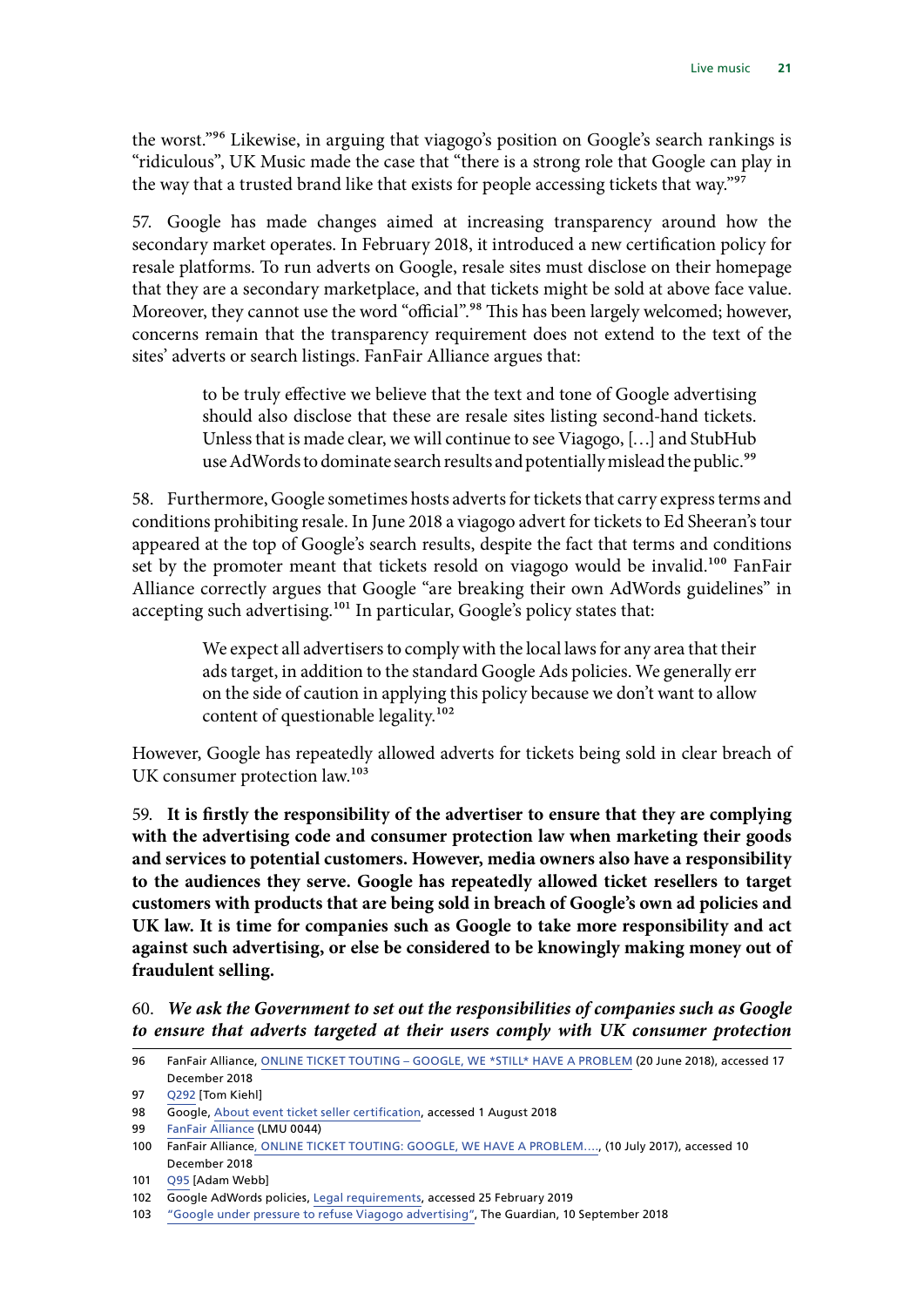law. This should include what action these companies should take against the adverts *themselves, and the advertisers. Ticket sellers found to be trading in breach of the law should be prevented from advertising. Companies such as Google should also face some sanction for failing to act against sellers in breach of the law.*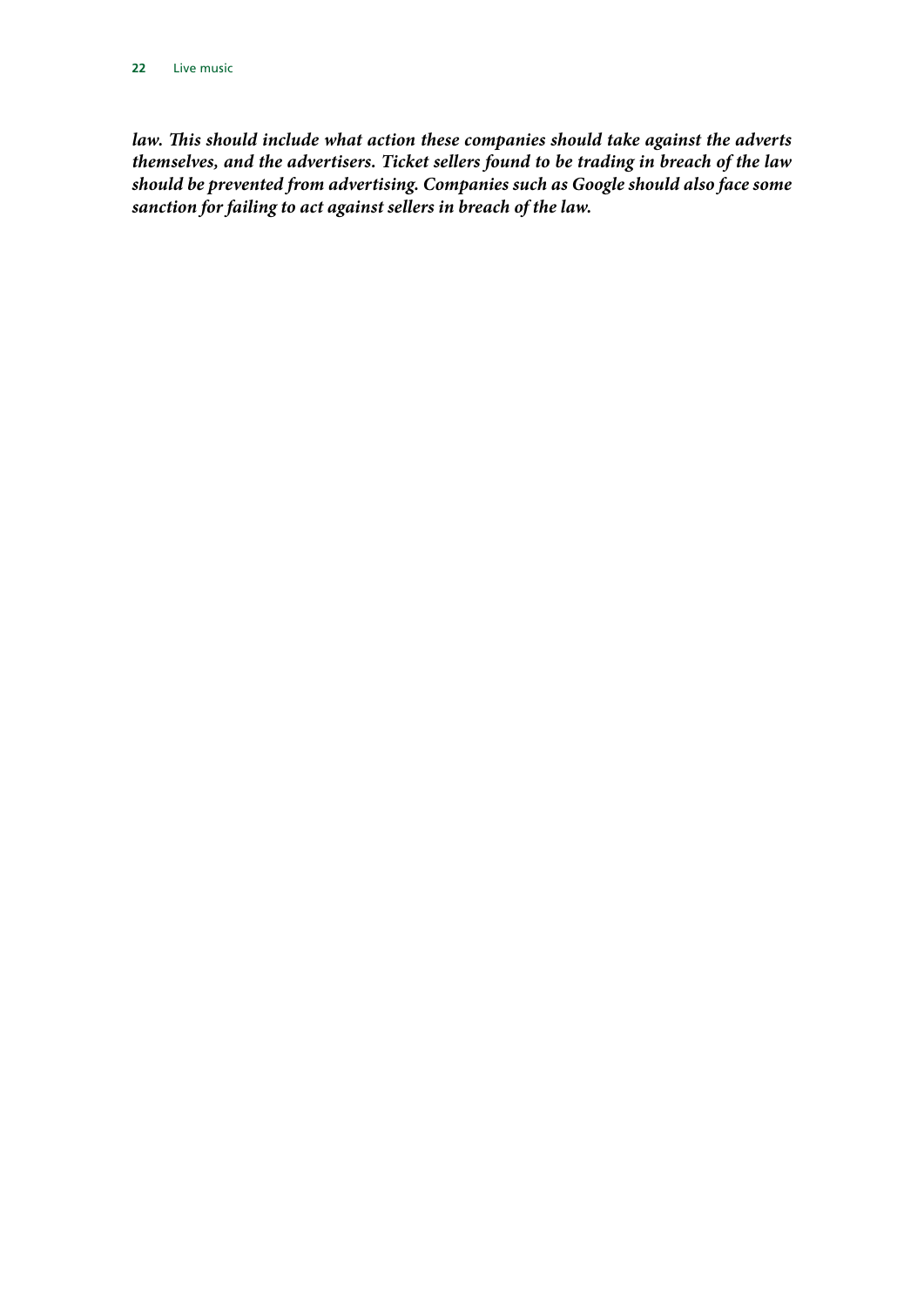## <span id="page-24-0"></span>**3** Challenges facing music venues

*'All the best music we have created, all the incredible icons we have created, have done something that nobody was expecting them to do. There was a point in their careers […] where they went to the microphone and there were three people and a dog, and the dog didn't even like them. It is so important to have that access to spaces.' (Mark Davyd, Music Venue Trust)*

#### **The impact of music venue closures**

61. Grassroots music venues are defined by a set of social, cultural and economic attributes, such as taking risks in programming that may not lead to financial reward, and their overall "importance to communities, artists, audiences, and the music industry."104 They are a vital part of the music industry "ecosystem", especially in providing a place for musicians in the early stages of their careers to hone their live acts and broaden their audiences.<sup>105</sup> We have heard a consistent message that, when it comes to playing live, "artists need to learn to walk before they run", and a nationwide network of high-quality grassroots venues is crucial in supporting that.<sup>106</sup>

62. The long-term success of the UK's larger music and cultural institutions is inextricably interlinked to the opportunities provided at the grassroots level. The Save London Music Campaign told us:

> These venues provide the apprenticeships and training for the next generations of artists, technicians, managers, promoters and road crew. London's premier, world beating venues such as The O2 arena [and] Wembley Stadium etc cannot thrive in a vacuum.<sup>107</sup>

The owner of the 100 Club summed up the situation in asking "who is going to be the headliner at one of the Glastonbury or Isle of Wight festivals if there are no places left for these bands to play?"108 Grassroots venues also provide a vital training ground for all the other jobs in the industry, as the Production Services Association told us:

> It's not just the artists that hone their skills in small venues; they are the workplaces where the technicians, tour managers and production managers of the future learn their craft.<sup>109</sup>

63. Yet recent years have seen widespread venue closures. Between 2007 and 2016, London experienced a net loss of 35% of its grassroots music venues, and evidence suggests that experience has been reflected across the country.<sup>110</sup> While the situation in London prompted the publication of a 'rescue plan' for the capital's grassroots music venues, which

106 [Save London Music Campaign](http://data.parliament.uk/writtenevidence/committeeevidence.svc/evidencedocument/digital-culture-media-and-sport-committee/live-music/written/77329.pdf) (LMU 0002)

- 108 [Q228](http://data.parliament.uk/writtenevidence/committeeevidence.svc/evidencedocument/digital-culture-media-and-sport-committee/live-music/oral/91709.pdf)
- 109 [Production Services Association](http://data.parliament.uk/writtenevidence/committeeevidence.svc/evidencedocument/digital-culture-media-and-sport-committee/live-music/written/80853.pdf) (LMU 0064)
- 110 [Mayor of London](http://data.parliament.uk/writtenevidence/committeeevidence.svc/evidencedocument/digital-culture-media-and-sport-committee/live-music/written/80944.pdf) (LMU 0069)

<sup>104</sup> [Music Venue Trust](http://data.parliament.uk/writtenevidence/committeeevidence.svc/evidencedocument/digital-culture-media-and-sport-committee/live-music/written/78999.pdf) (LMU 0022)

<sup>105</sup> [Q224](http://data.parliament.uk/writtenevidence/committeeevidence.svc/evidencedocument/digital-culture-media-and-sport-committee/live-music/oral/91709.pdf) [Ben Lovett]

<sup>107</sup> [Save London Music Campaign](http://data.parliament.uk/writtenevidence/committeeevidence.svc/evidencedocument/digital-culture-media-and-sport-committee/live-music/written/77329.pdf) (LMU 0002)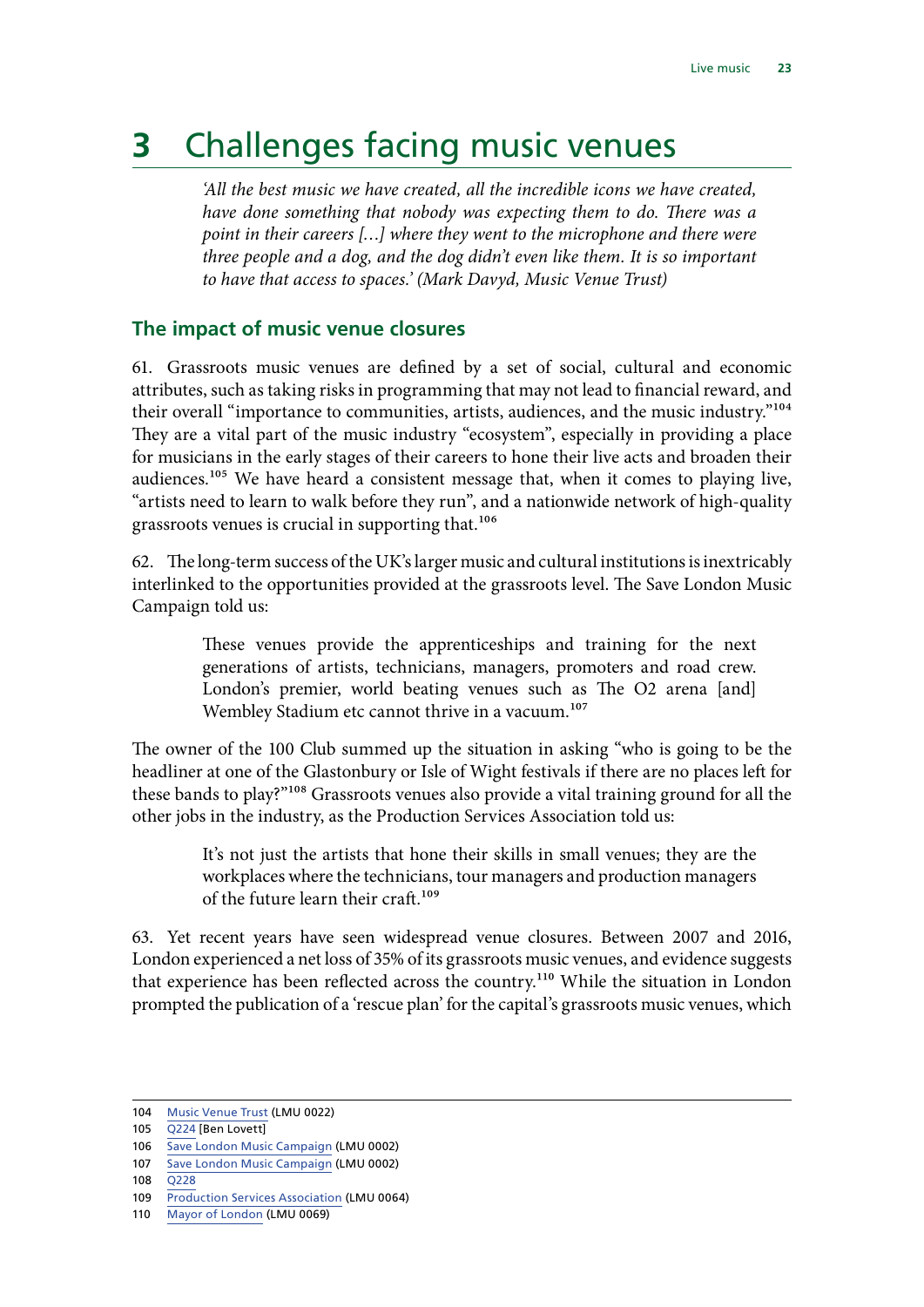<span id="page-25-0"></span>has helped to stem the tide of closures, the situation around the rest of the country remains urgent.<sup>111</sup> The economic and legislative environment means that when existing venues close, new ones are not opening in their place. The Music Venue Trust told us:

> what we have not seen is a wave of people opening music venues as music venues close and we should be asking why that is. It is because of the whole economic system around them, the licensing; there are just too many barriers to getting the music venue open.<sup>112</sup>

64. The Minister described the decline in venues as "very concerning", and although acknowledging the new ways in which artists are building audiences, including online, agreed that artists still need spaces to perform.<sup>113</sup> We asked whether other creative sectors have been similarly affected by a decline in the number of spaces and facilities, and the Minister's response that "recording and rehearsal studios are facing a similar if not more pronounced decline" echoes what we have been told by musicians and campaign groups during the inquiry.<sup>114</sup> However, the Minister also acknowledged that "given the specific nature of music venues (usable space, hours of operation, licensing requirements etc), it is difficult to compare the live music sector with other creative industries" and offered no other examples of similarly affected industries, other than a shortage of studio space to house the UK's "film and television production boom".<sup>115</sup>

65. **The closure of music venues presents a significant and urgent challenge to the UK's music industry and cultural vibrancy. The Government has not acted promptly enough to stem the tide of these closures, which have been happening at a rate unprecedented in other cultural sectors for more than 10 years. The full impact of these closures may not be felt immediately; however, there is a real threat that without access to spaces to hone their live craft, the next generation of musicians will struggle to maintain the UK's position at the forefront of the industry.**

#### **The difficulties experienced by existing venues**

66. Many of the venues that are still open face a "perfect storm" of challenges including rising rents and business rates, pressures from property development, and stagnating incomes, all of which threaten their long-term viability.<sup>116</sup> As the founder of the Music Venue Trust told us, "artists are not making any money because they are trying to build their careers [and] venues are not making any money because there is no money to be made"; however, grassroots venues survive because of the passion and commitment of the individuals in charge:

> Somebody has decided at some point that music should be really important to their town and they have carried on doing that long after we have loaded them with costs and licensing and tariffs and everything else that makes it economically a very mad situation to be in.<sup>117</sup>

117 [Q234](http://data.parliament.uk/writtenevidence/committeeevidence.svc/evidencedocument/digital-culture-media-and-sport-committee/live-music/oral/91709.pdf) [Mark Davyd]

<sup>111</sup> Greater London Authority, [Saving London's music venues](https://www.london.gov.uk/what-we-do/arts-and-culture/music/saving-londons-music-venues), accessed 18 December 2018

<sup>112</sup> [Q243](http://data.parliament.uk/writtenevidence/committeeevidence.svc/evidencedocument/digital-culture-media-and-sport-committee/live-music/oral/91709.pdf) [Mark Davyd]

<sup>113</sup> [Qq365–366](http://data.parliament.uk/writtenevidence/committeeevidence.svc/evidencedocument/digital-culture-media-and-sport-committee/live-music/oral/93357.pdf)

<sup>114</sup> [Department for Digital, Culture, Media and Sport](http://data.parliament.uk/writtenevidence/committeeevidence.svc/evidencedocument/digital-culture-media-and-sport-committee/live-music/written/94984.pdf) (LMU 0088) and [Q259](http://data.parliament.uk/writtenevidence/committeeevidence.svc/evidencedocument/digital-culture-media-and-sport-committee/live-music/oral/91709.pdf) [Ben Lovett and Mark Davyd]

<sup>115</sup> [Department for Digital, Culture, Media and Sport](http://data.parliament.uk/writtenevidence/committeeevidence.svc/evidencedocument/digital-culture-media-and-sport-committee/live-music/written/94984.pdf) (LMU 0088)

<sup>116</sup> Live Music Exchange, [Valuing Live Music: The UK Live Music Census 2017 report,](http://uklivemusiccensus.org/wp-content/uploads/2018/03/UK-Live-Music-Census-2017-full-report.pdf) (February 2017), p 57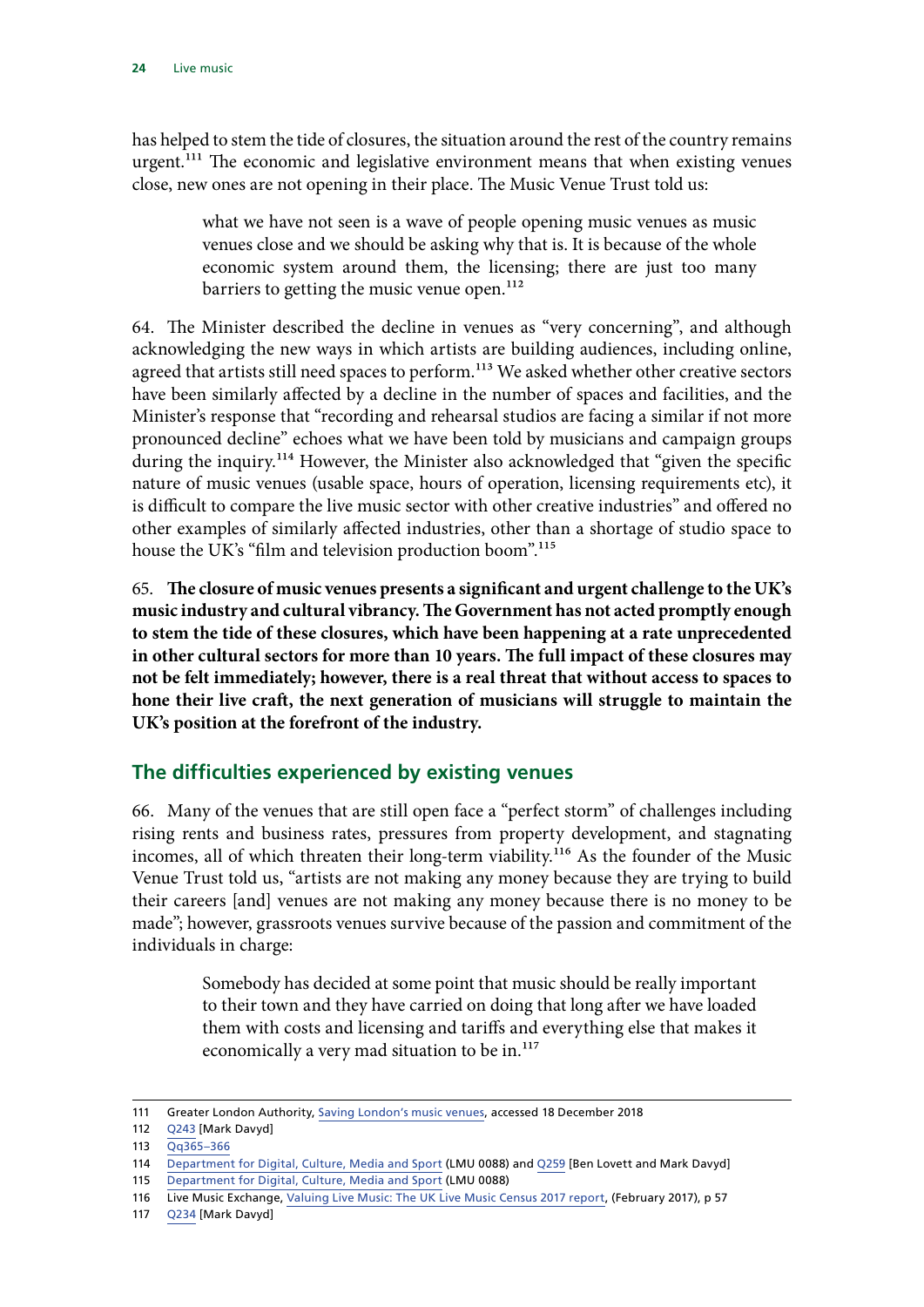#### <span id="page-26-0"></span>*Business rates*

67. The latest business rates revaluation came into force on 1 April 2017, and one-third of venues that responded to the UK's live music census reported having been negatively affected by rises.<sup>118</sup> In London, research commissioned by the Greater London Authority showed that:

> 21 grassroots venues face closure as a result of the April 2017 business rates revaluation, with a further 18 expected to experience significant financial challenges. These 39 venues generate up to £21.5m for the capital's economy.<sup>119</sup>

68. In 2017, the 100 Club experienced a 47% increase in its rates bill. The venue's owner told us that he found the process of applying for hardship relief "difficult" and "humiliating" and said "the financial issues that we have now are more serious than they have ever been and we have very nearly closed on more than one occasion over the last 10 years."<sup>120</sup> Venues outside London are similarly affected: in January 2019, Cardiff venue Buffalo cited a "massive increase" in business rates as one reason why it was having to close its doors.<sup>121</sup> UK Music has expressed concern "that solutions have not yet been put in place to avoid [the] damaging impacts" of rates changes on the music industry and recommends that the Government reviews the impact and devises relief schemes to mitigate negative impacts.<sup>122</sup>

69. In the 2018 Budget, the Chancellor of the Exchequer, the Rt Hon Philip Hammond MP, announced that retail properties with a rateable value below £51,000 would have their rates bill cut by one-third for two years from April 2019.<sup>123</sup> In oral evidence, the Minister for Digital and the Creative Industries said "we are waiting to hear how the latest budget 2018 exemptions from business rates will be applied in practice", but acknowledged that they would not help larger venues.124 Indeed, Ministry of Housing, Communities and Local Government guidance makes it explicit that music venues and other cultural institutions "are outside the scope of the scheme" and that the only providers of live music that may benefit are those "mainly being used as a shop, restaurant, cafe or drinking establishment".<sup>125</sup>

70. Music festivals have also been affected by changes to business rates. While many festivals previously benefited from the agricultural exemption, the Valuation Office Agency's decision to charge rates on agricultural land used for music festivals, and in some cases to backdate those charges, has been described as a "particularly punitive and non-transparent way of taxing business which risks future investment".126 Identifying that "the vast majority of festivals and events have a total duration of 2–3 weeks onsite, equating to between 3.8% and 5.7% of the year", the Association of Independent Festivals argues that:

<sup>118</sup> [Live Music Exchange](http://data.parliament.uk/writtenevidence/committeeevidence.svc/evidencedocument/digital-culture-media-and-sport-committee/live-music/written/80926.pdf) (LMU 0067)

<sup>119</sup> [Mayor of London](http://data.parliament.uk/writtenevidence/committeeevidence.svc/evidencedocument/digital-culture-media-and-sport-committee/live-music/written/80944.pdf) (LMU 0069)

<sup>120</sup> [Qq252](http://data.parliament.uk/writtenevidence/committeeevidence.svc/evidencedocument/digital-culture-media-and-sport-committee/live-music/oral/91709.pdf), [228](http://data.parliament.uk/writtenevidence/committeeevidence.svc/evidencedocument/digital-culture-media-and-sport-committee/live-music/oral/91709.pdf) [Jeff Horton]

<sup>121 &</sup>quot;[Cardiff bar Buffalo to close following 'massive increase' in business rates](https://www.walesonline.co.uk/whats-on/music-nightlife-news/cardiff-bar-buffalo-close-business-15626307)", Wales Online, 3 January 2019

<sup>122</sup> [UK Music](http://data.parliament.uk/writtenevidence/committeeevidence.svc/evidencedocument/digital-culture-media-and-sport-committee/live-music/written/79332.pdf) (LMU 0047)

<sup>123</sup> HM Treasur[y, Budget 2018,](https://assets.publishing.service.gov.uk/government/uploads/system/uploads/attachment_data/file/752202/Budget_2018_red_web.pdf) HC 1629, p 46

<sup>124</sup> [Q372](http://data.parliament.uk/writtenevidence/committeeevidence.svc/evidencedocument/digital-culture-media-and-sport-committee/live-music/oral/93357.pdf)

<sup>125</sup> Ministry of Housing, Communities and Local Government, [Business Rates Retail Discount—Guidance,](https://assets.publishing.service.gov.uk/government/uploads/system/uploads/attachment_data/file/768205/Retail_Discount_Guidance.pdf) (November 2018), para 12 and 15

<sup>126</sup> [Association of Independent Festivals](http://data.parliament.uk/writtenevidence/committeeevidence.svc/evidencedocument/digital-culture-media-and-sport-committee/live-music/written/79303.pdf) (LMU 0042)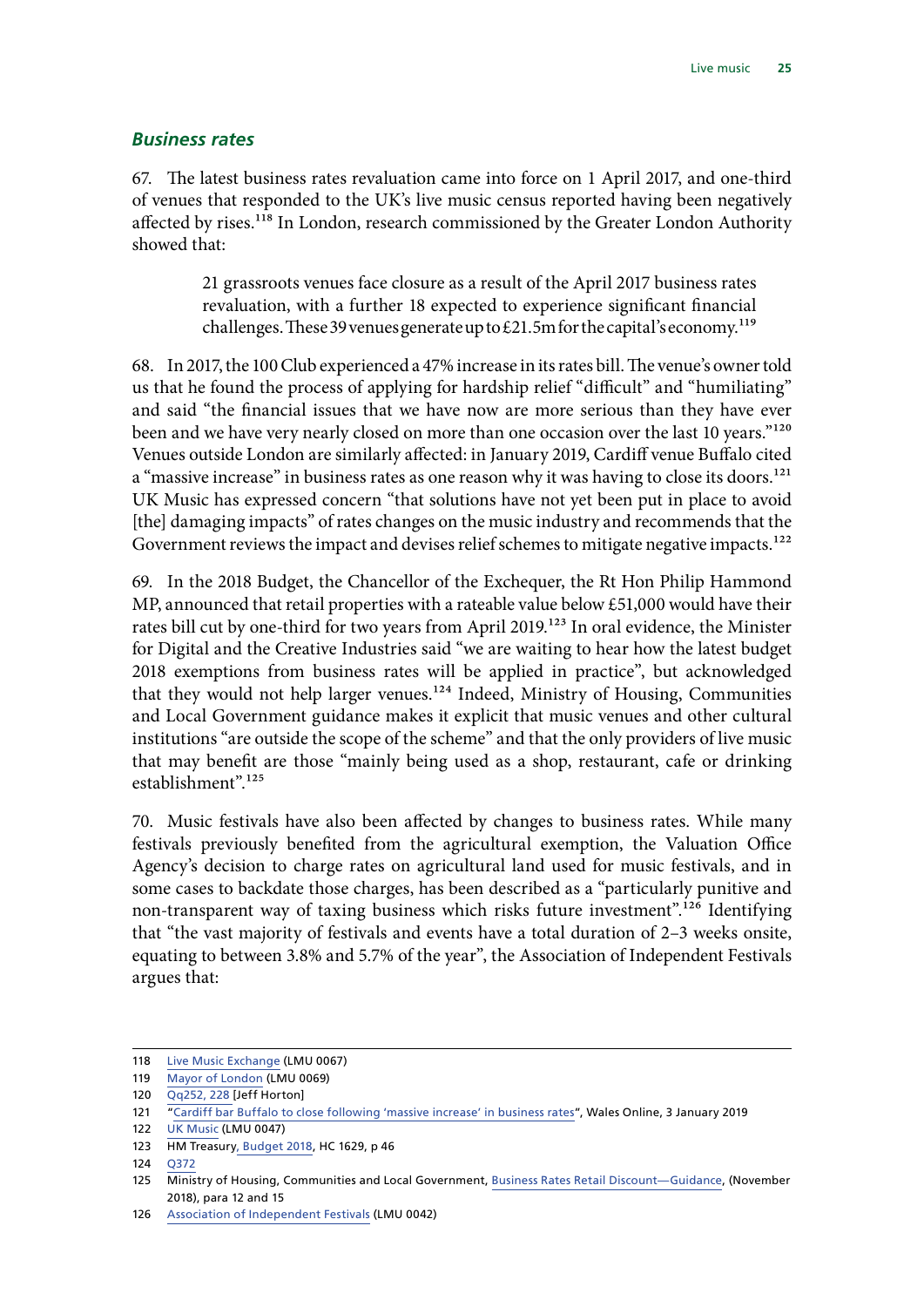<span id="page-27-0"></span>Extending the agricultural exemption is fiscally neutral as festivals and events have until now always benefited from this—we are simply asking that Government maintains the status quo, does not place punitive measures on the sector and allows the festivals and events sector to continue to flourish.<sup>127</sup>

71. **Business rate rises and applying for associated reliefs place a financial and administrative burden on already over-stretched grassroots music venues and independent festivals.** *The Government should immediately review the impact of recent business rates changes on the live music sector and introduce new, or extend existing, relief schemes, such as those for pubs or small retail properties, to lessen the burden of business rates on music venues.*

#### *Licensing and planning pressures*

72. The development of our towns and cities presents both opportunities and challenges for music venues. On the one hand, cultural institutions can fulfil an important role at the heart of economic and urban development.<sup>128</sup> On the other, development can lead to rent pressures that price existing venues out of the market. DHP Family, which runs venues in Nottingham, Bristol and London, says it has "experienced large increase in rents in some properties which have turned a profitable venue into a loss-making venue". It told us:

> It is almost impossible to operate a small live music venue in central London due to the cost of business rates, rent and bureaucratic and unhelpful licensing authorities […] as well [as] redevelopment for more profitable (for the developer and building owner) residential developments.<sup>129</sup>

73. Music venues are not unique among cultural spaces in facing such challenges; however, they do occupy a different status in legislation. For example, the Theatres Trust Act 1976 established a statutory consultative body that local planning authorities are required to consult "on any planning application involving land on which there is a theatre or which will have an impact on theatre use"; however, no such statutory body yet exists for music venues.<sup>130</sup> The Music Venue Trust therefore recommends that a similar body be established to support grassroots venues.<sup>131</sup>

#### *Implementing 'agent of change'*

74. More than one-quarter of venues that responded to the 2017 live music census said that noise-related complaints had had a negative impact on them in the previous 12 months; however, there has been progress, most notably through the inclusion of the agent of change principle in the national planning policy framework (NPPF).<sup>132</sup> 'Agent of change' describes various approaches to promoting a harmonious relationship between new building developments (typically residential) and existing noise sources such as music venues.<sup>133</sup> It "places the responsibility for mitigating impacts from existing noise-

<sup>127</sup> [Association of Independent Festivals](http://data.parliament.uk/writtenevidence/committeeevidence.svc/evidencedocument/digital-culture-media-and-sport-committee/live-music/written/79303.pdf) (LMU 0042)

<sup>128</sup> [Q252](http://data.parliament.uk/writtenevidence/committeeevidence.svc/evidencedocument/digital-culture-media-and-sport-committee/live-music/oral/91709.pdf) [Ben Lovett]

<sup>129</sup> [DHP Family](http://data.parliament.uk/writtenevidence/committeeevidence.svc/evidencedocument/digital-culture-media-and-sport-committee/live-music/written/79632.pdf) (LMU 0051)

<sup>130</sup> Theatres Trust, [Planning](http://www.theatrestrust.org.uk/how-we-help/planning), accessed 18 December 2018

<sup>131</sup> [Music Venue Trust](http://data.parliament.uk/writtenevidence/committeeevidence.svc/evidencedocument/digital-culture-media-and-sport-committee/live-music/written/78999.pdf) (LMU 0022)

<sup>132</sup> [Live Music Exchange](http://data.parliament.uk/writtenevidence/committeeevidence.svc/evidencedocument/digital-culture-media-and-sport-committee/live-music/written/80926.pdf) (LMU 0067)

<sup>133</sup> Music Venue Trust, [Agent of Change briefing](http://musicvenuetrust.com/wp-content/uploads/2018/01/Agent-of-Change-Briefing.pdf), accessed 17 December 2018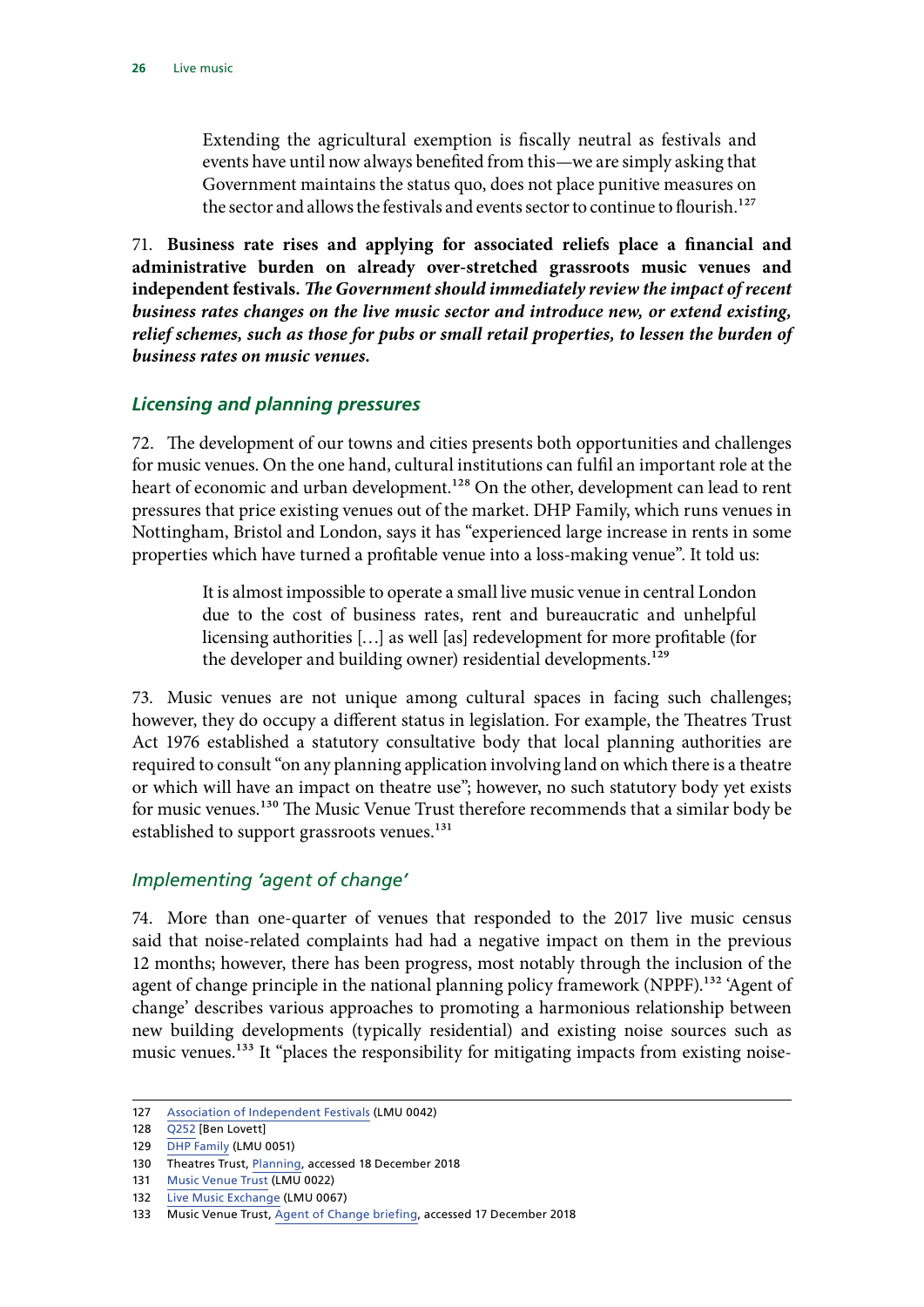generating activities or uses on the proposed new noise-sensitive development".134 It is often referred to in the context of property developers installing appropriate sound insulation; however, it can have a much broader application such as agreements on tenancies and financial arrangements.<sup>135</sup> Ultimately it is based on the principle that "existing businesses and facilities should not have unreasonable restrictions placed on them as a result of development permitted after they were established."<sup>136</sup>

75. While the weight of evidence we received supported the principle of 'agent of change', it also highlighted potential limits to its effectiveness. For example, 'agent of change' will not necessarily help venues facing noise complaints from existing developments, as UK Music highlighted:

> All it takes is one or two neighbours or residents to put in a complaint, even about an existing venue let alone a new build or development, and that can then threaten the venue's licence.<sup>137</sup>

There is also uncertainty about exactly how it will be implemented nationally, with the risk that planning authorities will interpret and apply the wording of the NPPF in different ways. What we heard from DHP Family about its experiences of dealing with licensing and planning authorities across the country reinforced that concern:

> We have venues in various different areas of the country and we see the difference between the attitudes to licensing of local authorities, which is really difficult to work with. It can feel very much like, "You are definitely not wanted in this area and we will do everything we can to make it as difficult as possible for you to operate". It is the same with planning and licensing working together. We have done work before where licensing has said, "That is definitely going to be fine" and then we get to planning and it is, "No chance". We are trying to do everything in our power to make sure that we are living up to the licensing objectives and being responsible retailers and then we are backed down at every step of the way.138

76. **We welcome the inclusion of the 'agent of change' principle in planning policy as there is a legal obligation on local authorities to comply with it; however, robust and consistent implementation of the principle nationwide is crucial for it to be of meaningful benefit to live music venues. Moreover, the principle does not address the full array of development pressures that live music venues experience.** *We recommend that in the next legislative session the Government appoints a statutory consultative body to promote the protection of music venues, provide advice to local authorities on relevant planning applications and monitor how 'agent of change' is applied in practice around the country.*

<sup>134</sup> Greater London Authority, [Draft New London Plan](https://www.london.gov.uk/what-we-do/planning/london-plan/new-london-plan/draft-new-london-plan/chapter-3-design/policy-d12-agent-change), accessed 10 September 2018

<sup>135</sup> Music Venue Trust, [Agent of Change briefing](http://musicvenuetrust.com/wp-content/uploads/2018/01/Agent-of-Change-Briefing.pdf), accessed 17 December 2018

<sup>136</sup> Ministry of Housing, Communities and Local Government, [National Planning Policy Framework](https://assets.publishing.service.gov.uk/government/uploads/system/uploads/attachment_data/file/740441/National_Planning_Policy_Framework_web_accessible_version.pdf), (July 2018), p 52

<sup>137</sup> [Q265](http://data.parliament.uk/writtenevidence/committeeevidence.svc/evidencedocument/digital-culture-media-and-sport-committee/live-music/oral/91709.pdf)

<sup>138</sup> [Q268](http://data.parliament.uk/writtenevidence/committeeevidence.svc/evidencedocument/digital-culture-media-and-sport-committee/live-music/oral/91709.pdf) [Michele Phillips]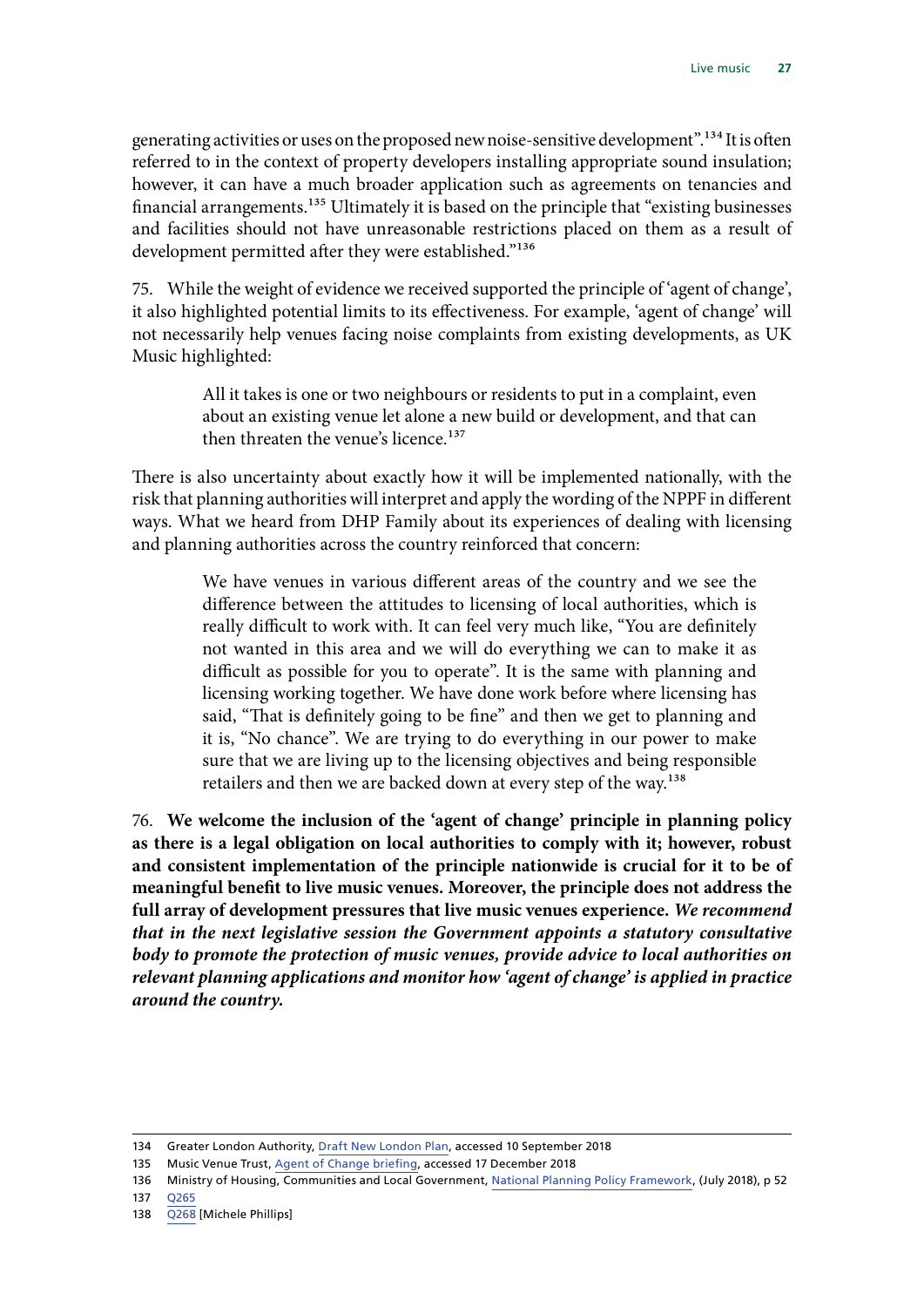#### <span id="page-29-0"></span>*Stagnating income and poor infrastructure*

77. Many venues have not seen their revenues increase in line with costs. Stagnating ticket prices, declining alcohol sales and other challenges have rendered many venues unprofitable as businesses, with less money to invest in facilities and staffing. Sneaky Pete's, a grassroots venue in Edinburgh, described the downward spiral that stagnating income has on investment in infrastructure:

> Ticket prices in smaller venues have stagnated, and when venues are unable to invest in new facilities, it is hard to add value to the product to charge higher entry fees.<sup>139</sup>

The Music Venue Trust analysed 88 of the venues in its Music Venues Alliance and found that 112% of their ticket revenue is spent on promoting live music.<sup>140</sup> This suggests that the Fulford Arms in York is not unique in sometimes having to use revenue from bar sales to supplement pay for staff and artists.<sup>141</sup>

78. Yet venues' reliance on revenue from alcohol, and related security costs or licensing concerns, impacts their ability to make gigs accessible to under-18s. This in turn limits young people's access to live music and undermines their role in artists' development. Independent rapper ShaoDow has been quoted up to £500 extra when trying to hire a venue to put on a 14-plus show, yet he says:

> I wholly believe that allowing under 18s, say from 14-plus, into small live music venues is also incredibly important, because not only is it a smaller environment in which you can keep an eye on them, but it allows them to be part of an artist's growth. Those young people are really the ones who are most enthusiastic and energetic about the artist, so by the time they are performing at festivals and so on—and this takes years to get to—you grow with your fans.<sup>142</sup>

Jeff Horton from the 100 Club identified the broader consequences of young people not being able to attend live music. He told us that:

> Places like mine are a safe environment for kids to come in and to see something, whether it is a grime artist or a punk or jazz band, or whatever, and let their hair down and get rid of that energy that they all have. I do believe that one of the reasons that we have issues with kids getting involved in drug gangs and stuff like that is because they are looking for that buzz, and everywhere they look there are either signs saying, "No, you can't cycle here" or, "You can't skateboard here" or, "No ball games here" and now the venues that they were going to don't exist, so that creates big community issues.143

79. Venues that are "filthy, falling apart and have terrible sound systems" are not fit-forpurpose for either artists or audiences.<sup>144</sup> There are valid concerns about the accessibility

140 [Q234](http://data.parliament.uk/writtenevidence/committeeevidence.svc/evidencedocument/digital-culture-media-and-sport-committee/live-music/oral/91709.pdf) [Mark Davyd]

- 142 [Q239](http://data.parliament.uk/writtenevidence/committeeevidence.svc/evidencedocument/digital-culture-media-and-sport-committee/live-music/oral/91709.pdf)
- 143 [Q239](http://data.parliament.uk/writtenevidence/committeeevidence.svc/evidencedocument/digital-culture-media-and-sport-committee/live-music/oral/91709.pdf)
- 144 [Q324](http://data.parliament.uk/writtenevidence/committeeevidence.svc/evidencedocument/digital-culture-media-and-sport-committee/live-music/oral/92172.pdf)

<sup>139</sup> [Sneaky Pete's](http://data.parliament.uk/writtenevidence/committeeevidence.svc/evidencedocument/digital-culture-media-and-sport-committee/live-music/written/81480.pdf) (LMU 0076)

<sup>141</sup> [Fast Entertainment Ltd T/A The Fulford Arms](http://data.parliament.uk/writtenevidence/committeeevidence.svc/evidencedocument/digital-culture-media-and-sport-committee/live-music/written/79252.pdf) (LMU 0036)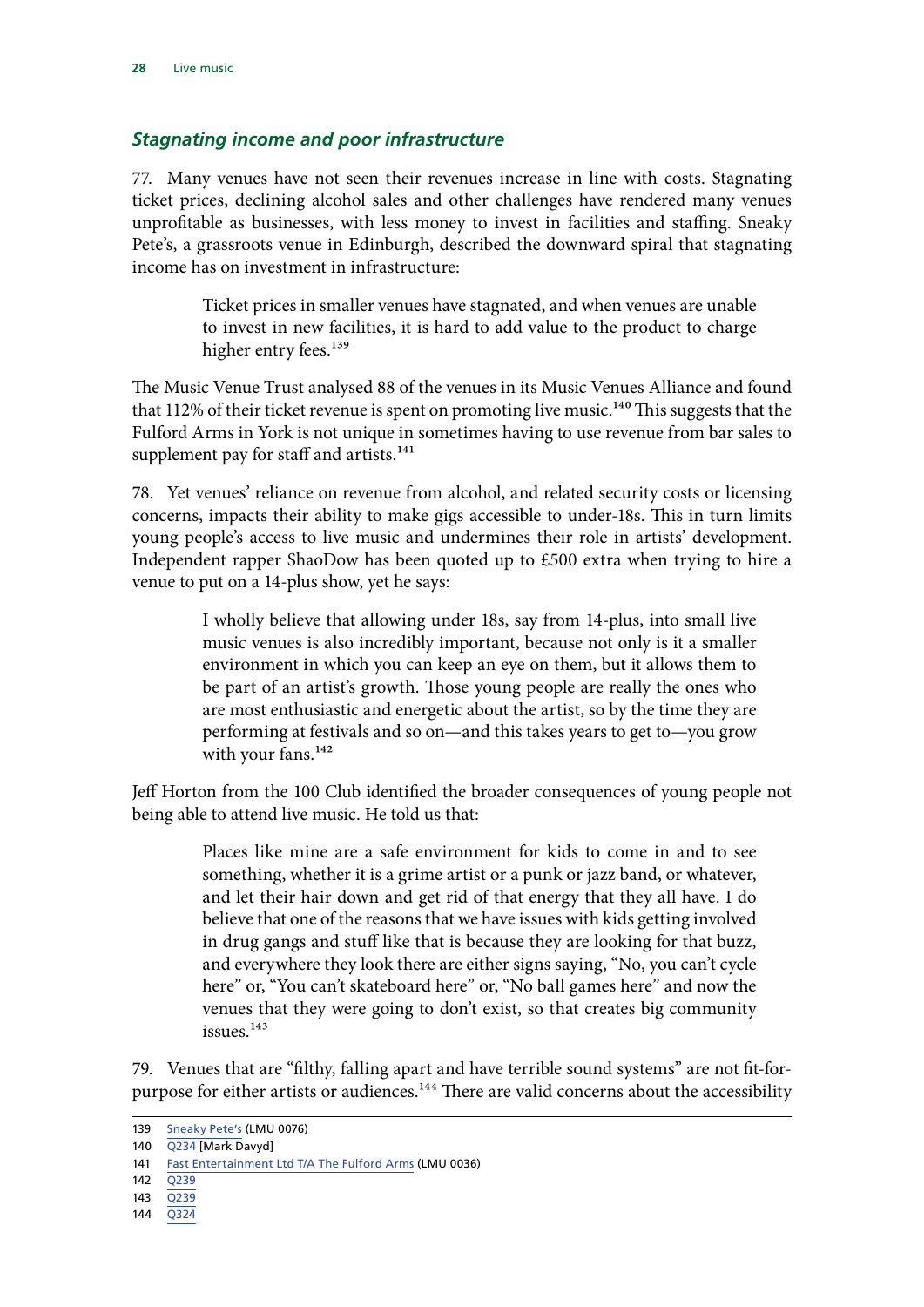<span id="page-30-0"></span>of such spaces, with the Save London Music Campaign highlighting the challenges of accessing venues in a wheelchair.<sup>145</sup> We also heard reports of female musicians feeling unsafe because of a lack of suitable changing facilities or secure parking, and the impression that the industry is unsafe for women will do little to redress the gender balance in this traditionally male-dominated industry.<sup>146</sup>

80. Poor-quality facilities also limit venues' ability to broaden their offer commercially by hosting a wider range of events or undertaking the kind of training or community work that would make them more eligible to receive public funding. The next generation of technicians needs to train on state-of-the-art equipment; however, this is not something all grassroots venues can offer. As music technology becomes more advanced, the industry needs to compete with other high-tech sectors to attract the best technical talent, and bad experiences in poor-quality venues is bound to frustrate this aim.

#### **Strategies to support music venues**

#### *Diversified business models*

81. In the light of all those challenges, many music venues are employing their own strategies to ensure their survival, including diversifying their revenue sources. DHP Family observes that:

> Many small venues have to have a mixed business strategy to survive they might a mix of live music venue, nightclub, bar, arts centre, pub and restaurant. It is not possible to survive with only a live music business in today's market.<sup>147</sup>

This was echoed by Ben Lovett, whose 320-capacity venue Omeara is also home to an exhibition space, bar and restaurant. He pointed out that culture still needs to be at the heart of such developments, since important as hospitality might be to a venue, "people would not be coming down for the drinks and food if there wasn't the entertainment."<sup>148</sup>

82. The 100 Club has pursued innovative means of staying afloat. In 2010 cost pressures meant the venue, which has hosted live music in one form or another since 1942, was faced with imminent closure. At that stage, the managing director of shoe brand Converse offered its support for the venue to stay open. During its six-year sponsorship deal, Converse held a series of live events at the 100 Club, and when that arrangement came to an end the venue announced a similar partnership with fashion brand Fred Perry. The 100 Club's owner credits these deals with having kept the venue open; however, he is also clear that the 100 Club's value to such brands is rooted in its history at the heart of Britain's musical heritage.<sup>149</sup> As such, although not all grassroots venues may find similar opportunities available to them, it is evident that preserving venues' heritage has value beyond the music industry.

149 [Q229](http://data.parliament.uk/writtenevidence/committeeevidence.svc/evidencedocument/digital-culture-media-and-sport-committee/live-music/oral/91709.pdf)

<sup>145</sup> [Save London Music Campaign](http://data.parliament.uk/writtenevidence/committeeevidence.svc/evidencedocument/digital-culture-media-and-sport-committee/live-music/written/77329.pdf) (LMU 0002)

<sup>146</sup> [Q350](http://data.parliament.uk/writtenevidence/committeeevidence.svc/evidencedocument/digital-culture-media-and-sport-committee/live-music/oral/92172.pdf) [Naomi Pohl]

<sup>147</sup> [DHP Family](http://data.parliament.uk/writtenevidence/committeeevidence.svc/evidencedocument/digital-culture-media-and-sport-committee/live-music/written/79632.pdf) (LMU 0051)

<sup>148</sup> [Q234](http://data.parliament.uk/writtenevidence/committeeevidence.svc/evidencedocument/digital-culture-media-and-sport-committee/live-music/oral/91709.pdf)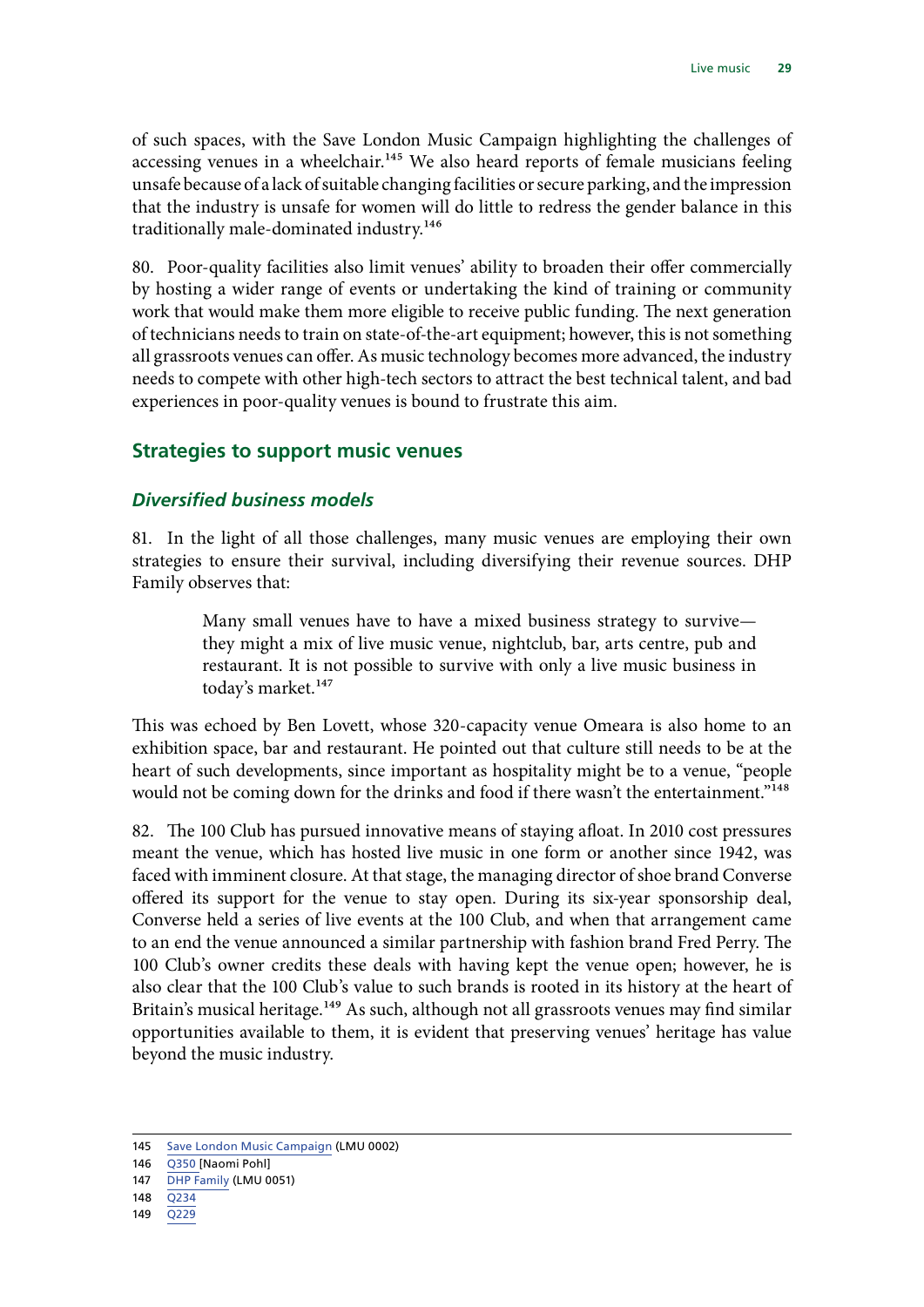#### <span id="page-31-0"></span>*Parity in policy and funding*

83. We have heard consistent calls for the contribution of grassroots venues as cultural assets to be recognised in policy and funding decisions. The Live Music Exchange calls for grassroots venues to be recognised "as key sites of artist and audience development and as cultural and community assets."150 Likewise, the Music Venue Trust campaigns for parity for venues in legislation "so that we are not asking music venues […] to do something that we would not ask theatres" or other cultural organisations to do.<sup>151</sup> The Government has eight corporation tax reliefs for the creative industries, including one for orchestras; however, the relief does not apply to other forms of making music.<sup>152</sup> We asked the Minister whether any assessment had been made of the potential to extend the relief and were encouraged when she replied that she does not "see why we should not be looking at extending the tax reliefs to other forms of music."<sup>153</sup> However, in a follow-up letter to us, the Minister said the music industry "has yet to present a strong evidencebased case" for extending the relief, which "will be key in making the case […] to HM Treasury."154

84. The Live Music Act 2012 removed a number of regulations for small venues, allowing venues with a maximum capacity of 500 to host live music between 8am and 11pm without acquiring a licence. The Minister told us that the Government believes the legislation is "working broadly as intended".155 However, the Music Venue Trust and UK Music argue that there is scope for its provision to be extended to venues with greater capacity or beyond 11pm.156 Moreover, the Act's post-implementation review took place in 2014, a relatively short time after the measures were introduced. The review acknowledged that its conclusions were inconclusive because of the lack of data, but it stated that a full review of reforms to the licensing of regulated entertainment, of which the Act is one component, was planned for 2019.<sup>157</sup>

85. **The Government is expected to produce post-legislative memorandums within three to five years of legislation gaining Royal Assent; however, we are yet to receive such a memorandum for the Live Music Act 2012. The Government needs to conduct thorough scrutiny of the impact of the Act this year.** *We request that the Government supplies us with a full post-legislative memorandum for the Live Music Act 2012 before the end of this parliamentary session. We believe that the Government should amend the Act to extend its provisions to venues with a capacity over 500 and beyond 11pm and ask for the memorandum to consider these proposals and set out the Government's intentions for them. We also ask the Government to extend the creative industries tax relief to support other forms of music production, in addition to that already given for orchestral performances.*

86. While the Department recognises that music venues are "local cultural assets", and that Arts Council England funds them accordingly, there is a perception in the industry

<sup>150</sup> [Live Music Exchange](http://data.parliament.uk/writtenevidence/committeeevidence.svc/evidencedocument/digital-culture-media-and-sport-committee/live-music/written/80926.pdf) (LMU 0067)

<sup>151</sup> [Q250](http://data.parliament.uk/writtenevidence/committeeevidence.svc/evidencedocument/digital-culture-media-and-sport-committee/live-music/oral/91709.pdf) [Mark Davyd]

<sup>152</sup> The creative industries tax reliefs cover film, animation, high-end television, children's television, video games, theatre, orchestras and museums and galleries.

<sup>153</sup> [Q433](http://data.parliament.uk/writtenevidence/committeeevidence.svc/evidencedocument/digital-culture-media-and-sport-committee/live-music/oral/93357.pdf)

<sup>154</sup> [Department for Digital, Culture, Media and Sport](http://data.parliament.uk/writtenevidence/committeeevidence.svc/evidencedocument/digital-culture-media-and-sport-committee/live-music/written/94984.pdf) (LMU 0088)

<sup>155</sup> [Q359](http://data.parliament.uk/writtenevidence/committeeevidence.svc/evidencedocument/digital-culture-media-and-sport-committee/live-music/oral/93357.pdf) [Margot James MP]

<sup>156</sup> [UK Music](http://data.parliament.uk/writtenevidence/committeeevidence.svc/evidencedocument/digital-culture-media-and-sport-committee/live-music/written/79332.pdf) (LMU 0047) and [Music Venue Trust](http://data.parliament.uk/writtenevidence/committeeevidence.svc/evidencedocument/digital-culture-media-and-sport-committee/live-music/written/78999.pdf) (LMU 0022)

<sup>157</sup> Department for Culture, Media and Sport, [Post-implementation review of the Live Music Act 2012,](https://assets.publishing.service.gov.uk/government/uploads/system/uploads/attachment_data/file/328503/Post-implementation_review_Impact_Assessment_of_the_Live_Music_Act_2012.pdf) (9 April 2014)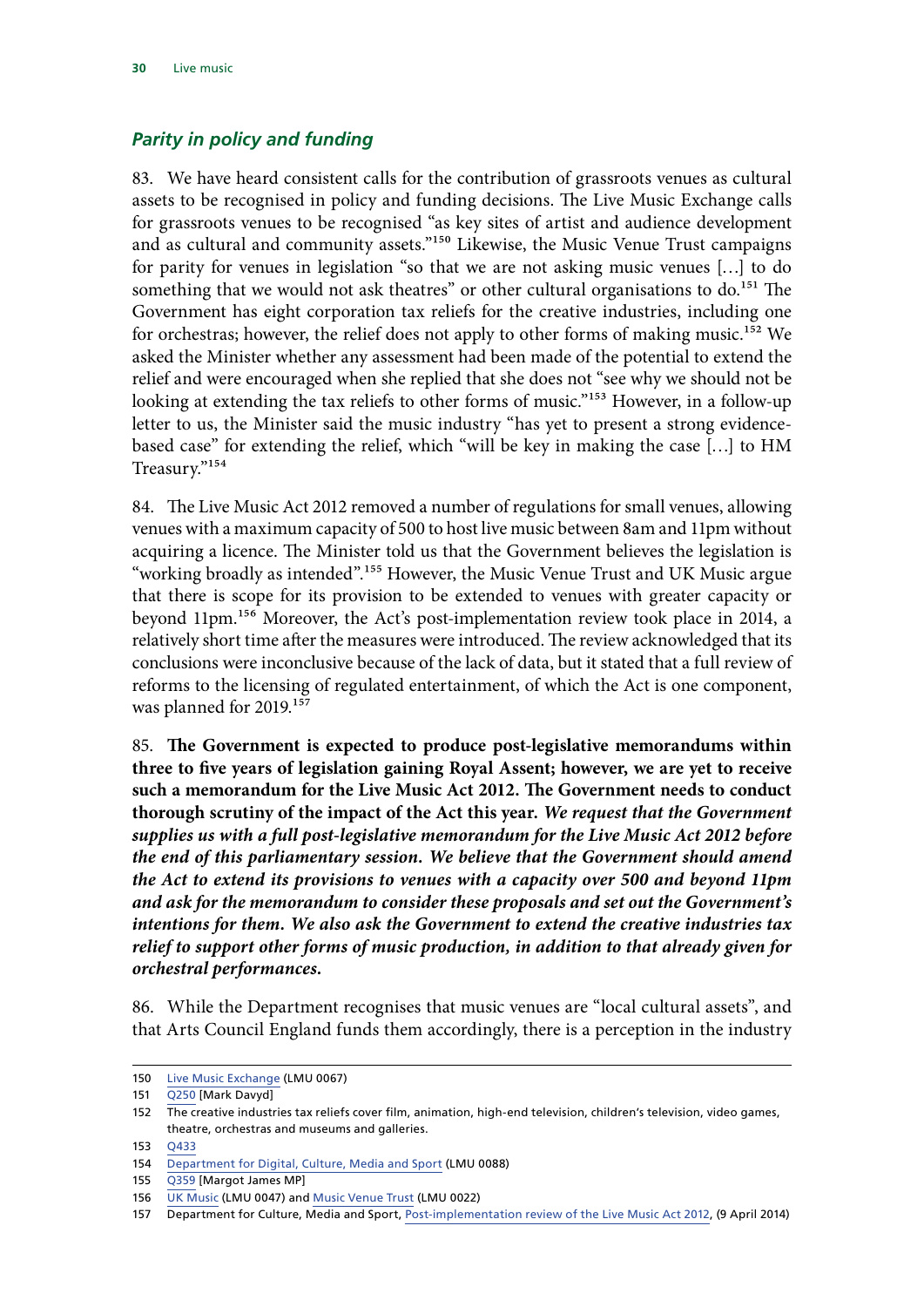that contemporary music loses out to other forms in the distributions of public funds. Musician Tom Gray said that "we have a problem in this country of high art and low art. Our class system seems to ride roughshod through our whole art sector."158 In April 2018, UK Music analysed the Arts Council's National Portfolio fund for 2018–2022 and concluded that "pop music gets just 8% of the cash from the council's main fund for music. Opera gets almost eight times as much, enjoying 62%."159 The lack of funding for grassroots venues is even more acute. The Music Venue Trust found that support for the sector equated to 0.06% of the total distribution, with no new grassroots venues added to the portfolio in the last funding round.<sup>160</sup>

87. Arts Council England's CEO Darren Henley OBE was keen to outline his commitment to supporting all kinds of music: "pop music, jazz, world music and then also internationally renowned orchestras and opera companies as well."161 He also explained that the Arts Council's funding takes a number of forms other than its National Portfolio pot, and gave the example of Pop Recs, a new arts hub in Sunderland, which was recently awarded a £15,000 project grant.<sup>162</sup> However, such grants tend to be time and project limited, and therefore do not offer the same long-term, strategic support that National Portfolio Organisations benefit from. For this reason, they may not be sufficient to address the systemic problems that grassroots venues face.

88. The reasons behind this relative imbalance are complicated. As the Minister explained, "it is noticeable that the Arts Council do not get very many applications for funding from music venues" even though they are open to them.<sup>163</sup> However, grassroots venue Sneaky Pete's suggested that venues' perception of ineligibility disincentivises engagement:

> Music in GMVs is not seen as being as culturally prestigious as the music in the funded sphere, or other art forms that receive significant funding. Because GMVs so rarely seek subsidy, and more rarely receive it, we are not present at discussions about the cultural agenda, and until recently rarely had conversations with relevant public bodies.<sup>164</sup>

Darren Henley has pledged that the Arts Council will develop "a higher level of good applications from within  $\left[\ldots\right]$  this part of the music industry".<sup>165</sup> To achieve this, the Arts Council is "actively going into places where there has been, traditionally, underrepresentation" and will learn from its work with pub theatres.<sup>166</sup> We welcome this commitment, especially as our predecessor Committee's 2011 inquiry into 'Funding of the arts and heritage' concluded that supporting small arts organisations to apply for funding "should be one of [the Arts Council's] highest priorities."<sup>167</sup> The Arts Council is

<sup>158</sup> [Q324](http://data.parliament.uk/writtenevidence/committeeevidence.svc/evidencedocument/digital-culture-media-and-sport-committee/live-music/oral/92172.pdf)

<sup>159</sup> ["Arts Council funding to opera is unfair – pop needs support too](https://www.theguardian.com/music/2018/apr/12/arts-council-music-funding-unfair-opera-pop)", The Guardian, 12 April 2018

<sup>160</sup> [Music Venue Trust](http://data.parliament.uk/writtenevidence/committeeevidence.svc/evidencedocument/digital-culture-media-and-sport-committee/live-music/written/78999.pdf) (LMU 0022)

<sup>161</sup> [Q359](http://data.parliament.uk/writtenevidence/committeeevidence.svc/evidencedocument/digital-culture-media-and-sport-committee/live-music/oral/93357.pdf)

 $162 \quad \overline{O364}$ 

<sup>163</sup> Q<sub>367</sub>

<sup>164</sup> [Sneaky Pete's](http://data.parliament.uk/writtenevidence/committeeevidence.svc/evidencedocument/digital-culture-media-and-sport-committee/live-music/written/81480.pdf) (LMU 0076)

<sup>165</sup> [Q427](http://data.parliament.uk/writtenevidence/committeeevidence.svc/evidencedocument/digital-culture-media-and-sport-committee/live-music/oral/93357.pdf)

<sup>166</sup> [Qq363, 429](http://data.parliament.uk/writtenevidence/committeeevidence.svc/evidencedocument/digital-culture-media-and-sport-committee/live-music/oral/93357.pdf)

<sup>167</sup> Culture, Media and Sport Committee, Third Report of Session 2010–11, [Funding of the arts and heritage,](https://publications.parliament.uk/pa/cm201011/cmselect/cmcumeds/464/464i.pdf) HC 464-I, para 53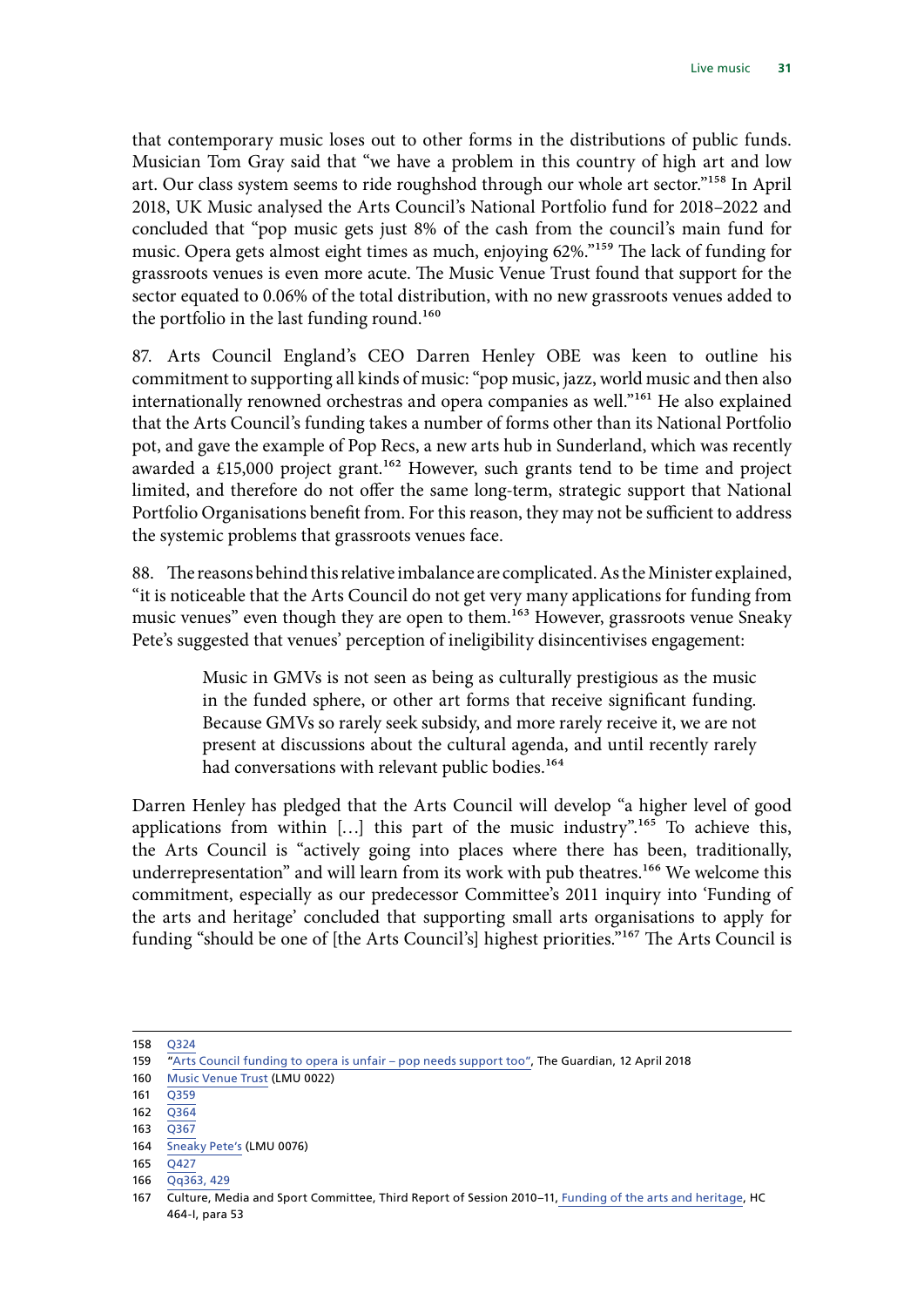developing its next ten year strategy for 2020–2030, which gives it an opportunity to assess how well it is serving the live music community, and Darren Henley told us that it is "in listening mode".<sup>168</sup>

89. It has also been suggested that if more grassroots venues are to receive public funds they may have to broaden the range of activities they deliver. Arts Council England explained that:

> Venues in receipt of public funds are generally required to perform a number of functions to develop their art form. In particular they are required to take a much more active role in talent development, audience outreach, educational activities, and increasing diversity of their audiences and workforce.169

This was echoed by Jane Beese from the Roundhouse, which receives about 8% of its income from the Arts Council, who told us that "smaller venues are going to have to learn to be more entrepreneurial about how they proceed."<sup>170</sup> Yet we have already explored the staffing and infrastructure barriers that might prevent venues from fulfilling such a function, or simply evidencing their work, in the immediate term. That suggests an alternative approach, such as a ring-fenced infrastructure fund as suggested by the Music Venue Trust, is needed to secure the grassroots estate and then enable it to diversify in this way.171

90. The difference between public support for live music in the UK and other European countries is stark. In some mainland European countries "venues receive subsidies that average 42% of operating costs, or as high as 70% in France."<sup>172</sup> The German Government recently invested €8.2 million to upgrade equipment in grassroots music venues and in the Netherlands, 51 grassroots venues receive Government funding.<sup>173</sup> This means an improved experience for artists, as Tom Gray explained:

> You can travel across northern Europe and play gigs in northern France, Belgium, Holland and across Scandinavia and Germany and there is a small gig in that small town, which is evidently Government funded and beautifully built, for multi-purpose use. It pays flat fees to the people and usually has accommodation as well so the kids can stay there.<sup>174</sup>

The risk, as ShaoDow and Jeff Horton from the 100 Club cautioned, is that with mainland European counties offering better terms, artists might prioritise them over playing in the UK.175

91. **It is unsurprising that the live music sector has a history of under-engagement with Government and funding bodies, given the staffing constraints many venues face and the low rates of support for grassroots venues in Arts Council England's flagship funding programme. Nonetheless, we recognise that the current imbalance in funding** 

<sup>168</sup> [Q380](http://data.parliament.uk/writtenevidence/committeeevidence.svc/evidencedocument/digital-culture-media-and-sport-committee/live-music/oral/93357.pdf) 169 [Arts Council England](http://data.parliament.uk/writtenevidence/committeeevidence.svc/evidencedocument/digital-culture-media-and-sport-committee/live-music/written/80822.pdf) (LMU 0062)

<sup>170</sup> [Q352](http://data.parliament.uk/writtenevidence/committeeevidence.svc/evidencedocument/digital-culture-media-and-sport-committee/live-music/oral/92172.pdf)

<sup>171</sup> [Music Venue Trust](http://data.parliament.uk/writtenevidence/committeeevidence.svc/evidencedocument/digital-culture-media-and-sport-committee/live-music/written/78999.pdf) (LMU 0022)

<sup>172</sup> [UK Music](http://data.parliament.uk/writtenevidence/committeeevidence.svc/evidencedocument/digital-culture-media-and-sport-committee/live-music/written/79332.pdf) (LMU 0047)

<sup>173</sup> [Mayor of London](http://data.parliament.uk/writtenevidence/committeeevidence.svc/evidencedocument/digital-culture-media-and-sport-committee/live-music/written/80944.pdf) (LMU 0069) and [UK Music](http://data.parliament.uk/writtenevidence/committeeevidence.svc/evidencedocument/digital-culture-media-and-sport-committee/live-music/written/79332.pdf) (LMU 0047)

<sup>174</sup> [Q324](http://data.parliament.uk/writtenevidence/committeeevidence.svc/evidencedocument/digital-culture-media-and-sport-committee/live-music/oral/92172.pdf)

<sup>175</sup> [Q252](http://data.parliament.uk/writtenevidence/committeeevidence.svc/evidencedocument/digital-culture-media-and-sport-committee/live-music/oral/91709.pdf)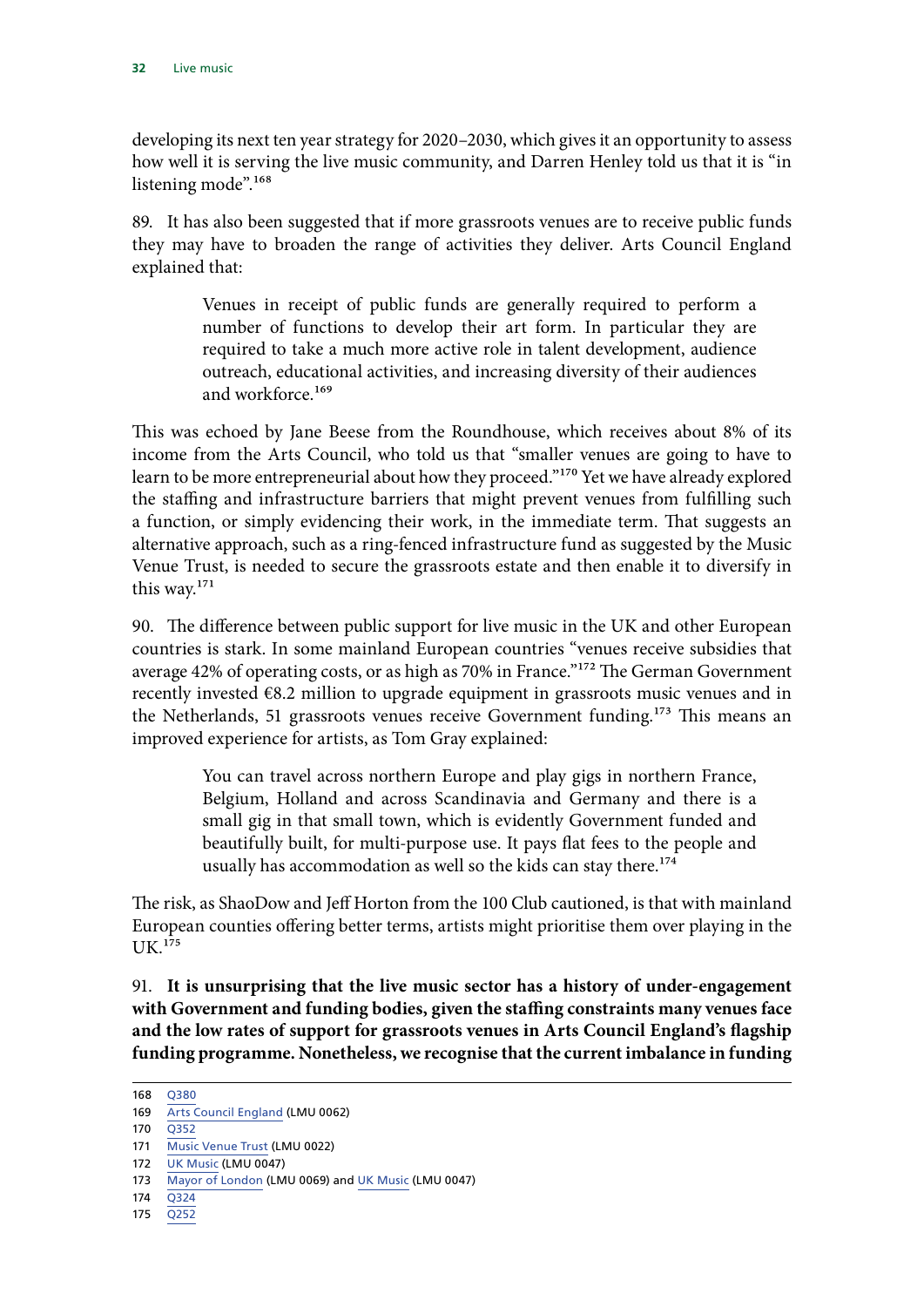**is not sustainable and welcome ACE's commitment to engage with music venues and learn from its experiences with other sectors.** *We ask that in its next ten-year strategy, the Arts Council makes explicit how it plans to redress the balance in funding for grassroots venues and contemporary music, with a view to securing the infrastructure and leadership that will enable them to maximise business opportunities.*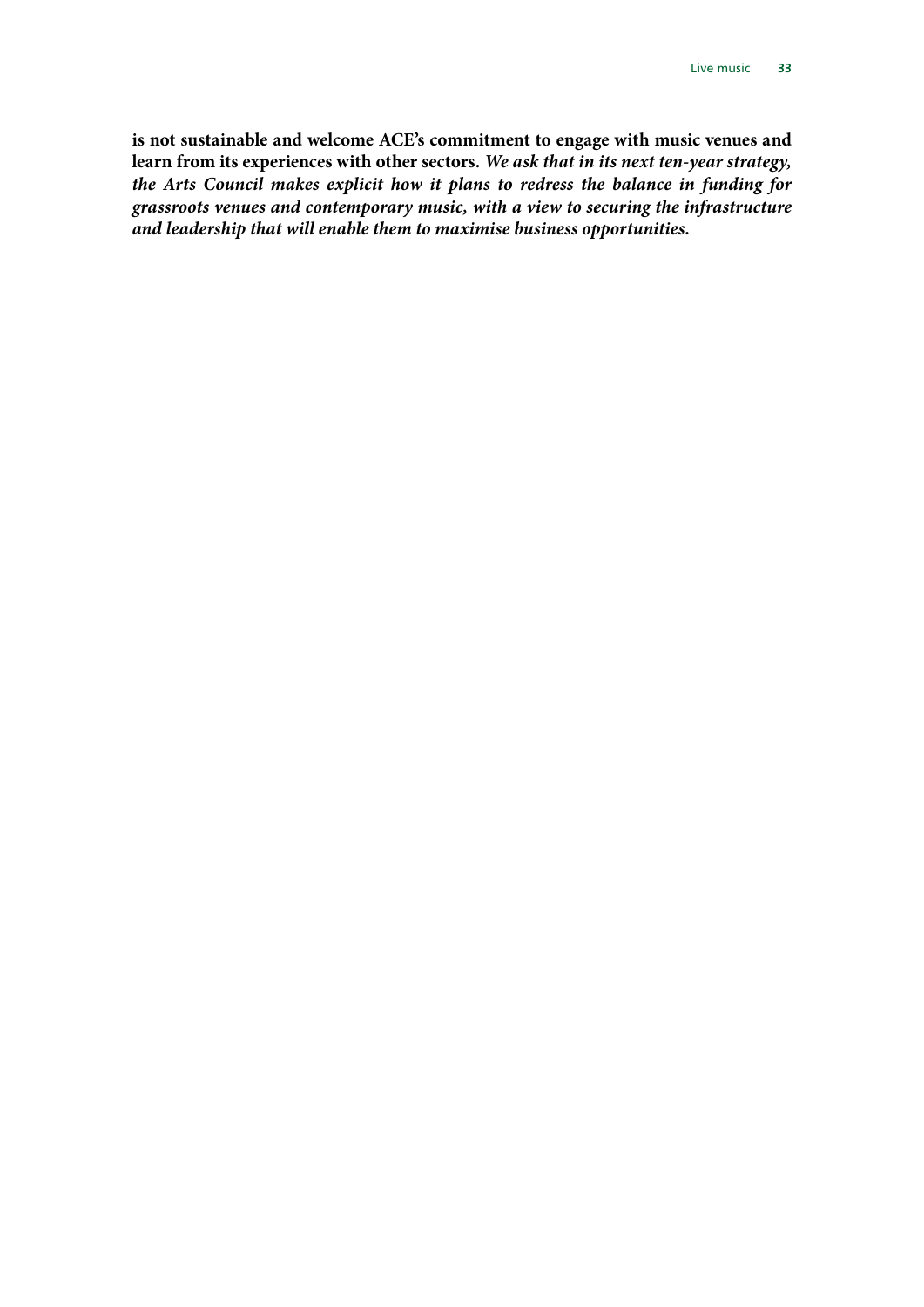## <span id="page-35-0"></span>**4** Threats to the talent pipeline

*'There is now a lot more money in the business than there ever was, but somehow that is not finding its way back down to the bottom.' (Tom Gray, Gomez)*

92. The UK's reputation as a destination for live music is in no small part due to the generations of homegrown talent the country has produced. Yet securing the conditions for such talent to thrive is essential for the long-term health of the industry. In 2016, musician Noel Gallagher told the *Daily Record*:

> It was easy to start a band when I was young because there was rehearsal rooms and grotty clubs to play in. Musical equipment was cheap and accessible as not many people bought it. Now, you have to be middle class to be in a band. Where are you going to rehearse? The rehearsal rooms are being turned into flats. Where are you going to play? There's only two places to play these days, really small clubs or massive arenas, there's nothing in the middle 176

The Royal Albert Hall's Artistic and Commercial Director indicated that small venue closures and educational reforms are already having an impact on the Hall's programme. She told us:

> We need the young artists to be coming through so they can perform on our main stage. We do see a lack of young artists coming through to perform at the Royal Albert Hall, and it is a major concern.<sup>177</sup>

93. **While there are many different routes into a career in music, without access to an appropriate education, high-quality facilities or reliable income streams, people from a diverse range of backgrounds will struggle to build viable careers in the industry. It is impossible to know where the next multi-million-selling artist or classical virtuoso will come from, and it is therefore important that young people and musicians have opportunities to develop their talent irrespective of their socioeconomic background.**

#### **Music education**

94. While not all professional musicians will necessarily have studied a formal musical education, learning an instrument and how to read music from a young age is a fundamental requirement for a career in certain disciplines. Music is compulsory in the national curriculum up to the age of 14; however, we have heard concerns about a "policy clash" in music education, with the consequences of the English Baccalaureate, the rights of Academies to diverge from the national curriculum and local authority funding cuts leading to a "postcode lottery" in the quality of music education.<sup>178</sup>

<sup>176</sup> "Rock star Noel Gallagher talks about why Scotland has always been at the heart of his career", Daily Record, 26 April 2016

<sup>177</sup> [Q260](http://data.parliament.uk/writtenevidence/committeeevidence.svc/evidencedocument/digital-culture-media-and-sport-committee/live-music/oral/91709.pdf)

<sup>178</sup> [Musicians' Union](http://data.parliament.uk/writtenevidence/committeeevidence.svc/evidencedocument/digital-culture-media-and-sport-committee/live-music/written/79255.pdf) (LMU 0037), [UK Music](http://data.parliament.uk/writtenevidence/committeeevidence.svc/evidencedocument/digital-culture-media-and-sport-committee/live-music/written/79332.pdf) (LMU 0047) and [Cornwall Music Service Trust](http://data.parliament.uk/writtenevidence/committeeevidence.svc/evidencedocument/digital-culture-media-and-sport-committee/live-music/written/80199.pdf) (LMU 0060)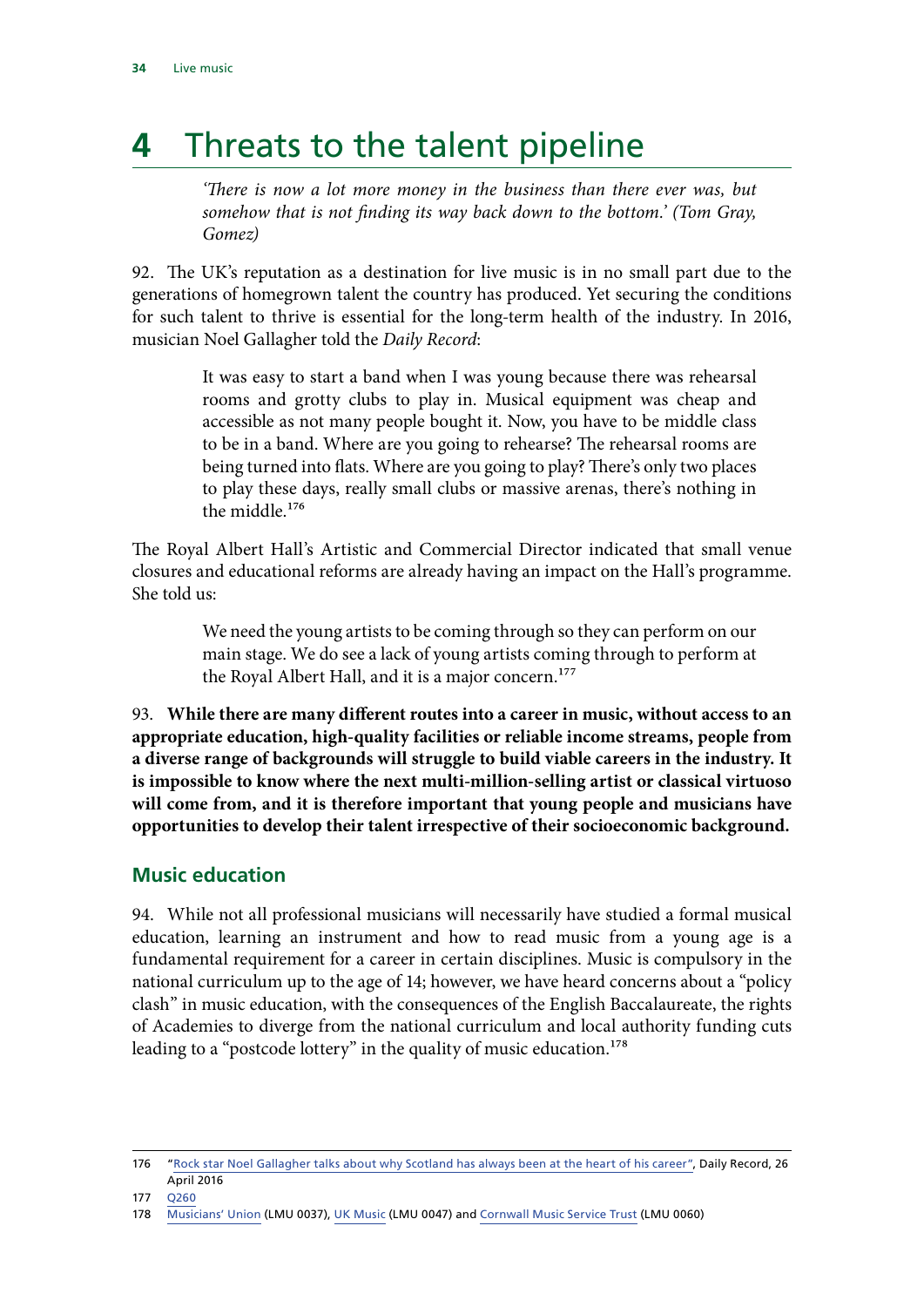#### <span id="page-36-0"></span>*The music curriculum*

95. A modern music curriculum, closely integrated with the needs of the industry and the opportunities it can provide, is crucial to maximising the impact of music education. We heard concerns from both ends of the spectrum that the current curriculum risks alienating young people by not responding to contemporary genres and production methods, and that expertise in certain classical instruments is at risk of dying out if children do not learn them.<sup>179</sup>

96. Music education can also equip young people to perform the whole spectrum of jobs in the music industry.180 DJ Target, who remembered his school music lessons being a "sanctuary", told us:

> Music in schools does not just need to be about learning an instrument, because in 2018 there are probably 50 times the number of jobs than there were in the 1980s or 1990s […] You could be a videographer who makes music videos. You could be somebody who is a technician or a sound engineer. There are probably hundreds of jobs that fall within the music industry and I think we should be opening kids' brains up to that at an early age.<sup>181</sup>

Many of the jobs in the industry offer attractive prospects for international travel and access to high-profile events; however, there is a risk of a talent drain to other technical industries if young people are not made aware of such opportunities. We were told:

> If we take out the spur that showed them that they were interested in music, they will go and get jobs elsewhere. They have lots of access to the gaming industry, they have lots of access to online attractions and entertainment, where is their access to music if you take it out of schools?<sup>182</sup>

Venues can play a role in this, as evidenced for example by the work of the Roundhouse in north London, which uses its position "outside of a formal education setting" to engage "hard-to-reach young people" through training or access to subsidised facilities.<sup>183</sup>

97. In evidence to our current inquiry into the 'Social Impact of Participation in Culture and Sport', the Minister of State for School Standards, the Rt Hon Nick Gibb MP, indicated that the Government will launch a project focused on improving the standard of the compulsory arts curriculum, including music, to ensure more students are equipped and motivated to study these subjects into GCSE.<sup>184</sup> In January 2019, the Department for Education announced that an independent panel of experts from the education and music professions will work to produce a model music curriculum for key stages 1, 2 and 3 that supplements, and is consistent with, the programmes of study in the national

<sup>179</sup> Og246, 293 Lleff Horton and Lucy Noblel

<sup>180</sup> Music education also has many wider benefits for schools and pupils, as we will explore in greater depth in our report into the 'Social Impact of Participation and Sport'.

<sup>181</sup> [Qq317, 323](http://data.parliament.uk/writtenevidence/committeeevidence.svc/evidencedocument/digital-culture-media-and-sport-committee/live-music/oral/92172.pdf)

<sup>182</sup> [Q247](http://data.parliament.uk/writtenevidence/committeeevidence.svc/evidencedocument/digital-culture-media-and-sport-committee/live-music/oral/91709.pdf) [Mark Davyd]

<sup>183</sup> [The Roundhouse](http://data.parliament.uk/writtenevidence/committeeevidence.svc/evidencedocument/digital-culture-media-and-sport-committee/live-music/written/79290.pdf) (LMU 0041)

<sup>184</sup> Oral evidence taken on 12 December 2018, HC (2017–19) 734, [Qq278, 313](http://data.parliament.uk/writtenevidence/committeeevidence.svc/evidencedocument/digital-culture-media-and-sport-committee/the-social-impact-of-participation-in-culture-and-sport/oral/93899.pdf)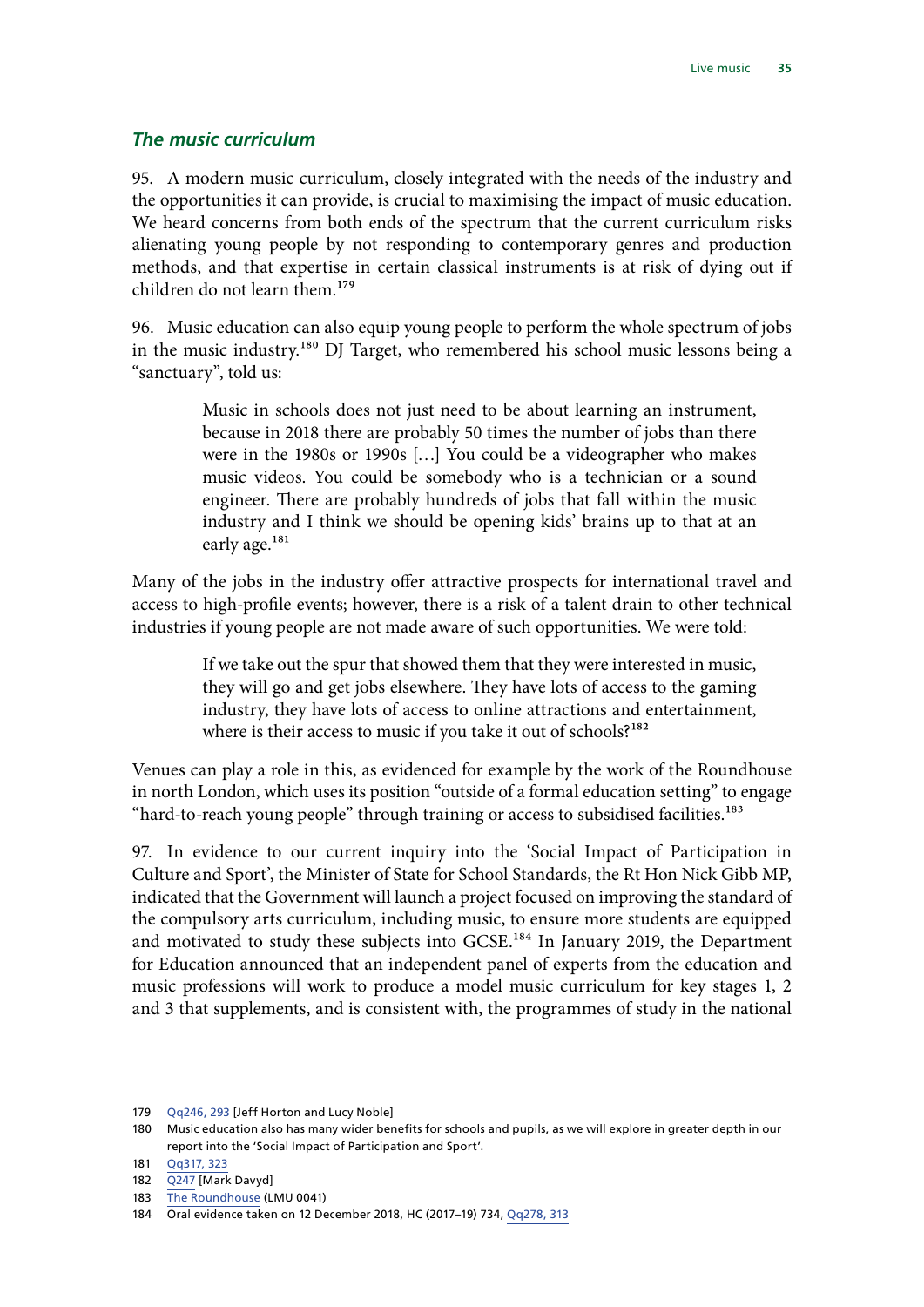<span id="page-37-0"></span>curriculum.185 It is very important that the role of music in the life of schools is valued by the inspection regime—too little credit is given to teachers who support music in schools, often in their own time.

98. **We welcome the Government's intention to review the music curriculum.** *The Government's independent expert panel should engage musicians from different genres, stakeholders from across the music industry, and young people to ensure the new model music curriculum reflects how people make and consume music in the modern age, as well as the industry's skills-needs now and into the future.*

#### *The impact of the EBacc*

99. The English Baccalaureate is a school performance measure announced in 2010 by the then Secretary of State for Education, the Rt Hon Michael Gove MP. It is a combination of subjects that the Government considers important for young people to study at GCSE: English language and literature; maths; the sciences; geography or history and a language. It does not include arts or technical subjects. The Government's aim is for 90% of GCSE pupils to choose the EBacc subject combination by 2025.<sup>186</sup>

100. The Schools Minister has been keen to stress that, despite fluctuations, the numbers of students taking GCSE and A-level music have remained broadly stable since the introduction of the EBacc.<sup>187</sup> However, many in the music and teaching professions perceive the EBacc's impact on music education to have been more damaging. A University of Sussex survey found that 59% of nearly 500 schools surveyed thought the EBacc has a negative impact on the provision and uptake of music (compared to 2.5% who considered it to be having a positive impact).<sup>188</sup> Likewise, more than 200 organisations have signed the Incorporated Society of Musicians' 'Bacc for the future' campaign asking for the policy to be reviewed and consideration given to the inclusion of arts subjects.<sup>189</sup>

101. The Minister for Digital and the Creative Industries says she considers the decline in the provision of music education "very concerning", but has suggested that it should not be attributed entirely to the EBacc.<sup>190</sup> Indeed, evidence from the Cornwall Music Service Trust, which works across 80% of Cornwall's schools and is the largest strategic and delivery partner for the Cornwall Music Education Hub, suggested that Academies' autonomy to devise their own curriculums and pressures on school finances also present challenges to the provision of music education.<sup>191</sup> As schools experience pressures on their budgets, it follows that they will prioritise subjects against which they are measured and cut subjects that are less in demand. As the BPI highlighted, this makes music particularly "vulnerable to cuts as it sits outside core subjects but does not have as many entrants at GCSE level."192

102. Despite the Schools Minister's assertion that "the EBacc is about social mobility", the way it works in practice unduly impacts on pupils from deprived backgrounds, or those

189 [Bacc for the future,](https://www.baccforthefuture.com/) <sup>a</sup>ccessed <sup>13</sup> December <sup>2</sup>018

192 [BPI](http://data.parliament.uk/writtenevidence/committeeevidence.svc/evidencedocument/digital-culture-media-and-sport-committee/live-music/written/79317.pdf) (LMU 0045)

<sup>185</sup> "[Government backs young musicians](https://www.gov.uk/government/news/government-backs-young-musicians)", Department for Education press release, 11 January 2019

<sup>186</sup> Department for Education, [English Baccalaureate \(EBacc\)](https://www.gov.uk/government/publications/english-baccalaureate-ebacc/english-baccalaureate-ebacc), accessed 13 December 2018

<sup>187</sup> Oral evidence taken on 12 December 2018, HC (2017–19) 734, [Q292](http://data.parliament.uk/writtenevidence/committeeevidence.svc/evidencedocument/digital-culture-media-and-sport-committee/the-social-impact-of-participation-in-culture-and-sport/oral/93899.pdf)

<sup>188</sup> University of Sussex, [Changes in Secondary Music Curriculum Provision over time 2016–18/19,](https://www.ism.org/images/images/SUMMARY-Changes-in-Secondary-Music-Curriculum-Provision-2016-18.pdf) (October 2018)

<sup>190</sup> [Qq420–21](http://data.parliament.uk/writtenevidence/committeeevidence.svc/evidencedocument/digital-culture-media-and-sport-committee/live-music/oral/93357.pdf)

<sup>191</sup> [Cornwall Music Service Trust](http://data.parliament.uk/writtenevidence/committeeevidence.svc/evidencedocument/digital-culture-media-and-sport-committee/live-music/written/80199.pdf) (LMU 0060)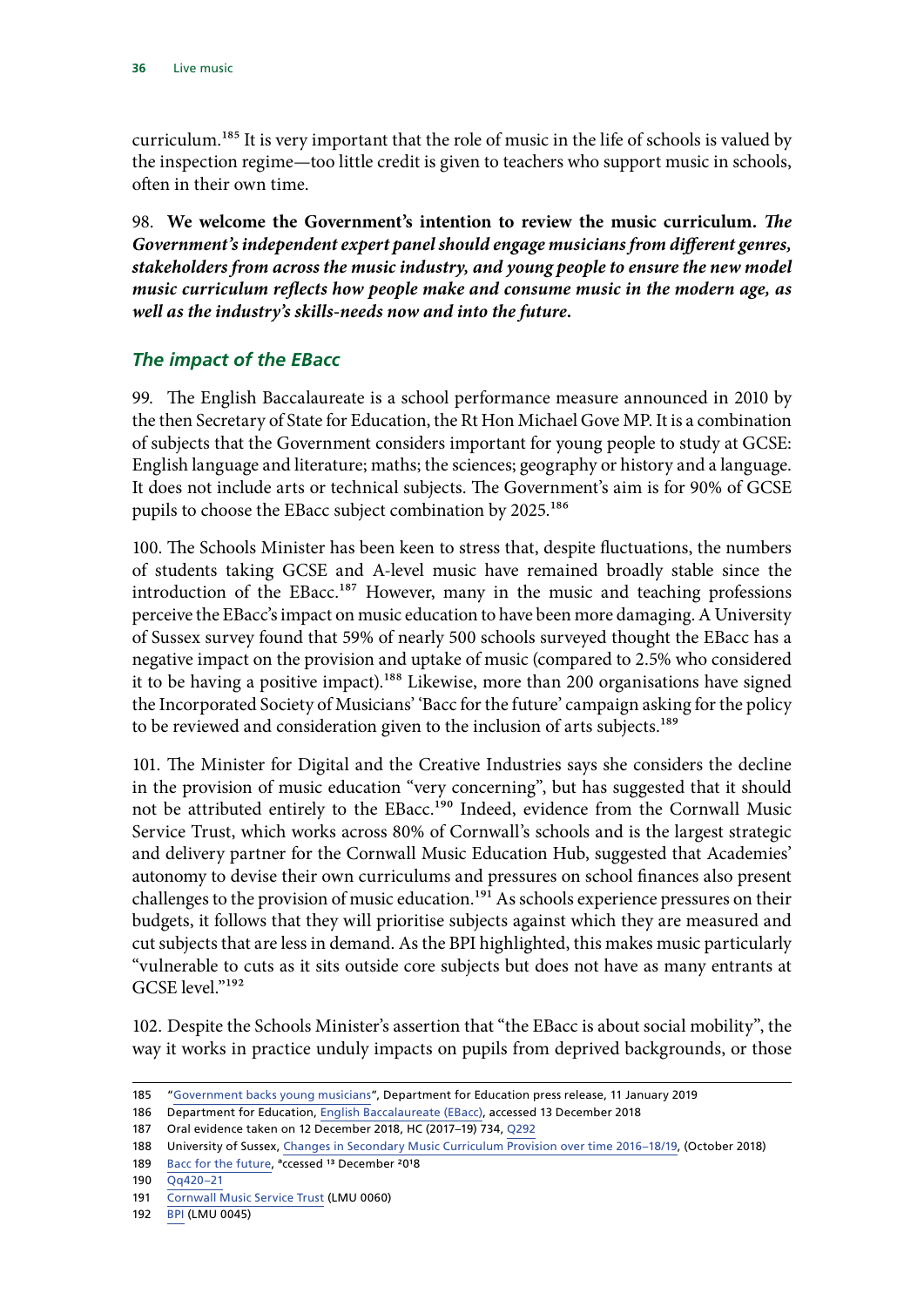<span id="page-38-0"></span>with lower attainment.<sup>193</sup> The Minister for Digital and the Creative Industries told us that as the EBacc covers only a limited number of subjects, it leaves pupils free to study arts and creative subjects in their remaining discretionary GCSE options.<sup>194</sup> However, Cambridge Assessment's research has consistently found that pupils living in areas with higher levels of income deprivation, and those with lower attainment, are less likely to study more than seven GCSEs than pupils living in areas with lower levels of deprivation, or higher attainers.<sup>195</sup> Likewise, the Musicians' Union told us:

> The EBacc poses the biggest threat to the education of children from lower socioeconomic backgrounds, while hubs have a limited amount of funding and cannot pick up the slack for these children.<sup>196</sup>

103. **In 2013 our predecessor Committee recommended in its report on 'Supporting the creative economy' that arts be included in the list of approved EBacc subjects, and the concerns we have heard during this inquiry suggest the need is no less pressing now.** *We repeat the call for arts subjects to be added to the EBacc to ensure all students benefit from a creative education at GCSE.*

#### *The work of Music Education Hubs*

104. In 2011, the National Plan for Music Education was published by the Department for Education and the then Department for Culture, Media, and Sport. It set out the plan for Music Education Hubs, stating:

> Schools cannot be expected to do all that is required of music education alone: a music infrastructure that transcends schools is necessary […] Hubs will augment and support music teaching in schools so that more children experience a combination of classroom teaching, instrumental and vocal tuition and input from professional musicians.<sup>197</sup>

Arts Council England invests £75 million per annum from the Department for Education in 120 Music Education Hubs.<sup>198</sup> The Government has stated that, in 2016–17, more than 700,000 children were taught to play a musical instrument through the hubs, and 89% of schools benefitted from their support.<sup>199</sup> However, as Darren Henley acknowledged, assessment of Hubs' effectiveness should be "about quality and not just quantity".<sup>200</sup> Therefore, although the figures for overall engagement are welcome, it is concerning to hear about "postcode lotteries" in the quality of Hubs' provision.<sup>201</sup>

<sup>193</sup> Oral evidence taken on 12 December 2018, HC (2017–19) 734, [Q292](http://data.parliament.uk/writtenevidence/committeeevidence.svc/evidencedocument/digital-culture-media-and-sport-committee/the-social-impact-of-participation-in-culture-and-sport/oral/93899.pdf)

<sup>194</sup> [Q421](http://data.parliament.uk/writtenevidence/committeeevidence.svc/evidencedocument/digital-culture-media-and-sport-committee/live-music/oral/93357.pdf)

<sup>195</sup> Cambridge Assessment, [Uptake of GCSE subjects 2016: Statistics Report Series No. 114](http://www.cambridgeassessment.org.uk/Images/420406-uptake-of-gcse-subjects-2016.pdf), (August 2017)

<sup>196</sup> [Musicians' Union](http://data.parliament.uk/writtenevidence/committeeevidence.svc/evidencedocument/digital-culture-media-and-sport-committee/live-music/written/79255.pdf) (LMU 0037)

<sup>197</sup> Department for Education and Department for Culture, Media and Sport, The importance of music: a national [plan for music education](https://www.gov.uk/government/uploads/system/uploads/attachment_data/file/180973/DFE-00086-2011.pdf), (25 November 2011) p 10

<sup>198</sup> [Arts Council England](http://data.parliament.uk/writtenevidence/committeeevidence.svc/evidencedocument/digital-culture-media-and-sport-committee/live-music/written/80822.pdf) (LMU 0062)

<sup>199</sup> ["Record numbers learning instruments in class thanks to music hubs](https://www.gov.uk/government/news/record-numbers-learning-instruments-in-class-thanks-to-music-hubs?utm_source=1c9844be-4f70-4716-adda-f4acb8a8fcec&utm_medium=email&utm_campaign=govuk-notifications&utm_content=daily)", Department for Education and Arts Council England press release, 24 October 2018

<sup>200</sup> [Q419](http://data.parliament.uk/writtenevidence/committeeevidence.svc/evidencedocument/digital-culture-media-and-sport-committee/live-music/oral/93357.pdf)

<sup>201</sup> [Q314](http://data.parliament.uk/writtenevidence/committeeevidence.svc/evidencedocument/digital-culture-media-and-sport-committee/live-music/oral/92172.pdf)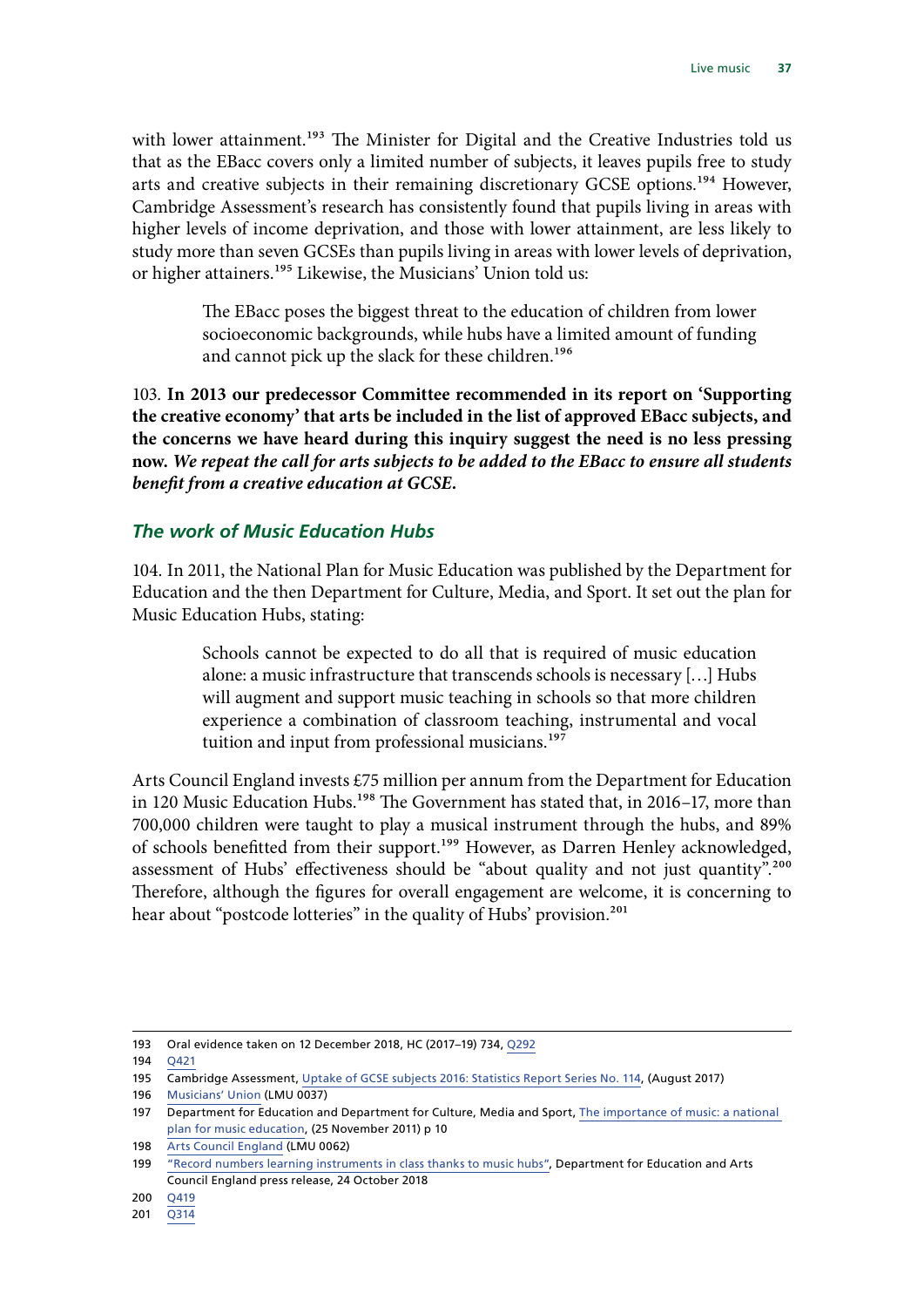<span id="page-39-0"></span>105. It has been suggested that the lack of understanding about where provision is good and where it needs to be improved is partly due to the quality of data that Hubs are required to record and report back to Arts Council England. The Cornwall Music Service Trust states that:

> with little guidance from Arts Council England or the DfE on best practice, results are patchy, and dependent on individual practitioner skills, rather than a systematic national development based on research and sharing best practice.<sup>202</sup>

Although musician Tom Gray from Gomez cautioned against evaluation falling unfairly on under-resourced services, he emphasised the need for a robust, national overview of the state of music education:

> What is hard when you are talking about this stuff is that nobody knows. Nobody knows if one music hub is completely failing and another one is doing a good job. No one knows what schools are giving music and what schools are not giving music. No one knows and I think it is brutal and kind of pathetic.<sup>203</sup>

In response to these concerns, Darren Henley confirmed that the Arts Council is investing its own money "to build quality measures" into the Hub system.<sup>204</sup> The Schools Minister also informed us of the Government's intention to extend the National Plan for Music Education beyond 2020, and to assess the effectiveness of the current plan before doing so.205

106. **Music Education Hubs are a valuable resource and we welcome the Government's commitment to extending the National Plan for Music Education beyond 2020. However, we are concerned that not enough is known about how provision varies between Hubs and not enough emphasis is put on sharing best practice.** *As part of its review into the effectiveness of the existing National Plan for Music Education, the Government should conduct a thorough study of where provision by Hubs is good and where it could*  be improved. We recommend that any future plan ensures all Hubs have sufficient *financial resources and workplace expertise to perform high quality evaluation of their work and impact, and that improved processes are in place to monitor performance and share best practice.*

#### **Sustainable income streams**

107. As we discussed in Chapter 1, despite the wealth generated by the music industry, and the importance of live music to musicians' income, many still struggle to make a living from playing live. Ben Lovett, whose band Mumford & Sons toured the grassroots circuit extensively before releasing their Grammy Award-nominated debut album, told us that the band worked day jobs "for a long time" until the music started to pay. He highlighted the strangeness of "working just to be able to support your career" and argued that "there are not many industries where we are trying to encourage growth in a sector

<sup>202</sup> [Cornwall Music Service Trust](http://data.parliament.uk/writtenevidence/committeeevidence.svc/evidencedocument/digital-culture-media-and-sport-committee/live-music/written/80199.pdf) (LMU 0060)

<sup>203</sup> [Q318](http://data.parliament.uk/writtenevidence/committeeevidence.svc/evidencedocument/digital-culture-media-and-sport-committee/live-music/oral/92172.pdf)

<sup>204</sup> [Q419](http://data.parliament.uk/writtenevidence/committeeevidence.svc/evidencedocument/digital-culture-media-and-sport-committee/live-music/oral/93357.pdf)

<sup>205</sup> Oral evidence taken on 12 December 2018, HC (2017–19) 734, [Q295–98](http://data.parliament.uk/writtenevidence/committeeevidence.svc/evidencedocument/digital-culture-media-and-sport-committee/the-social-impact-of-participation-in-culture-and-sport/oral/93899.pdf)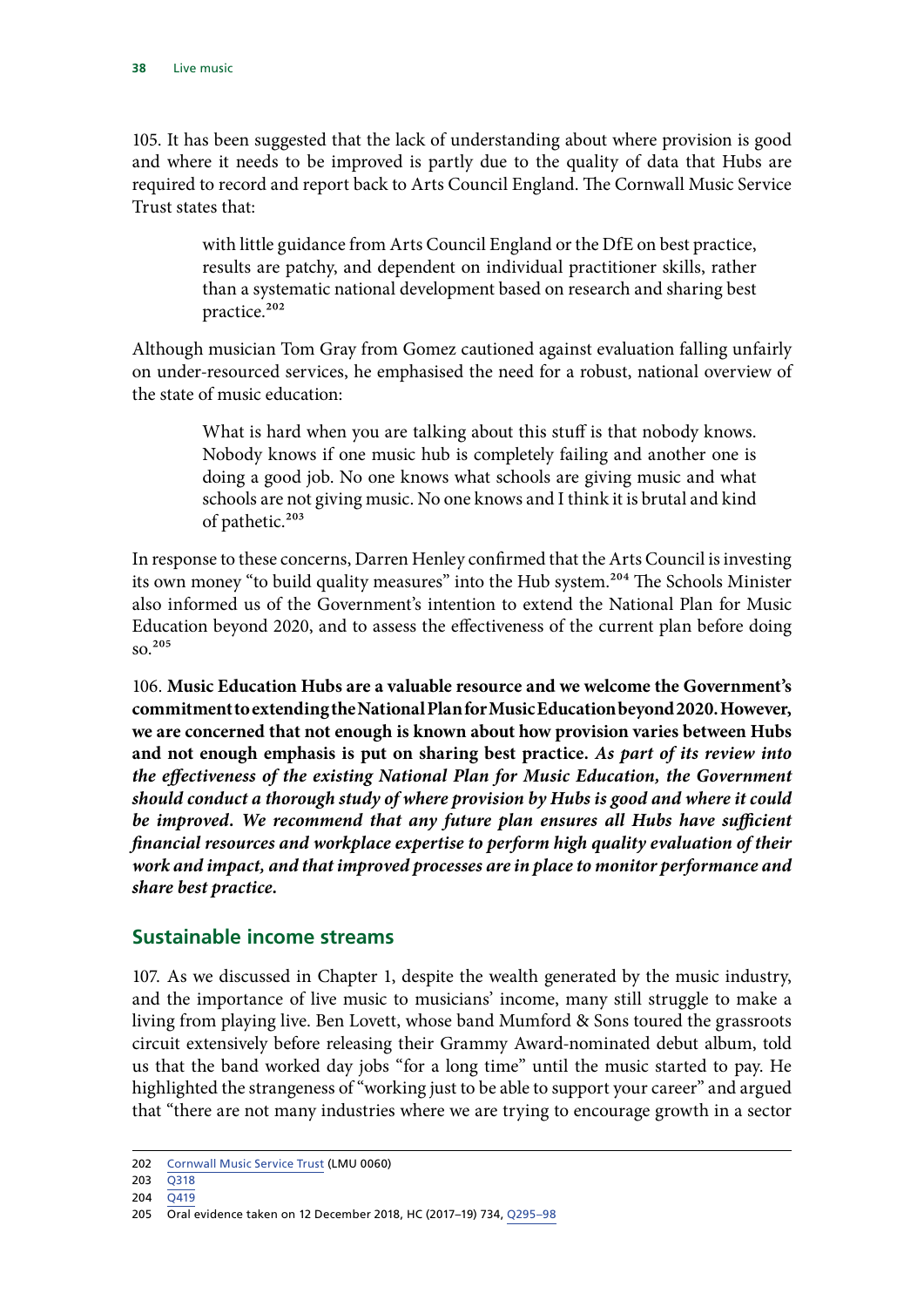where we are saying, 'Oh, at the same time do you guys mind spending 40 hours a week doing something else?"<sup>206</sup> Similarly, many musicians rely on financial support for family and friends, leading UK Music to state:

> We do not want the music industry to become the preserve of the bank of Mum and Dad.<sup>207</sup>

108. The way that record labels invest in talent development has changed, which has impacted artists' income streams. Tom Gray told us that development deals, which would pay artists to tour and hone their craft, disappeared in the mid-2000s and that labels' financial support for musicians doing loss-making tours has also declined. He argued that for major labels "the idea of long-term investment in their own pipeline has more or less disappeared."208 The Head of Music at the Roundhouse suggested that dominant players are not investing in talent development since rather than "looking for a long-term investment for the artist, they are looking for what their shareholders will see at the end of a year."<sup>209</sup> In these circumstances, she worries "about how we recreate that support system for young emerging artists".<sup>210</sup>

109. It is in the industry's own long-term interests to support the talent pipeline, even if doing so does not deliver immediate returns. Yet we asked whether enough of the money generated by the music industry finds its way down to the grassroots and were told: "It is a flat no and there is no mechanism for that."<sup>211</sup> For example, DHP Family questioned whether PRS for Music does enough to support the grassroots, observing that "many small bands never even collect PRS, but small venues are still forced to pay. In essence small local bands and venues are subsidising the likes of Elton John and Bruno Mars."<sup>212</sup> The Minister suggested that a comparison may be drawn with how other industries support talent development:

> In the same way as we expect football and the premiership to do more for grassroots football, perhaps we could expect the pop music industry to do more for grassroots music.<sup>213</sup>

110. Consideration should be given to the role that major music businesses could play in helping to develop the production and performing artist talent that they will later come to rely upon. In football, the Government through Sport England, along with the Football Association and the Premier League, jointly fund the improvement of community facilities through the Football Foundation. Further to this, professional clubs in the top three divisions in England fund the identification and development of young talent, aged from eight to 18, through the Elite Player Performance Plan. Similar schemes could be developed in the creative sector and funded either through the Arts Council or a new body, which could work independently of both Government and the industry, but receive financial support from them. The Music Venue Trust is already championing such an approach by asking leaders in its sector to sign up to support a proposed Pipeline Investment Fund.<sup>214</sup>

<sup>206</sup> [Q232](http://data.parliament.uk/writtenevidence/committeeevidence.svc/evidencedocument/digital-culture-media-and-sport-committee/live-music/oral/91709.pdf)

<sup>207</sup> [Q296](http://data.parliament.uk/writtenevidence/committeeevidence.svc/evidencedocument/digital-culture-media-and-sport-committee/live-music/oral/91709.pdf) [Tom Kiehl]

 $208$   $\overline{0307} - 8$ 

<sup>209</sup> [Q340](http://data.parliament.uk/writtenevidence/committeeevidence.svc/evidencedocument/digital-culture-media-and-sport-committee/live-music/oral/92172.pdf) [Jane Beese] 210 [Q313](http://data.parliament.uk/writtenevidence/committeeevidence.svc/evidencedocument/digital-culture-media-and-sport-committee/live-music/oral/92172.pdf) [Jane Beese]

<sup>211</sup> [Q339](http://data.parliament.uk/writtenevidence/committeeevidence.svc/evidencedocument/digital-culture-media-and-sport-committee/live-music/oral/92172.pdf) [Tom Gray]

<sup>212</sup> [DHP Family](http://data.parliament.uk/writtenevidence/committeeevidence.svc/evidencedocument/digital-culture-media-and-sport-committee/live-music/written/79632.pdf) (LMU 0051)

<sup>213</sup> [Q392](http://data.parliament.uk/writtenevidence/committeeevidence.svc/evidencedocument/digital-culture-media-and-sport-committee/live-music/oral/93357.pdf)

<sup>214</sup> Music Venue Trust, [Music Venue Trust Launches Pipeline Investment Fund Challenge,](http://musicvenuetrust.com/2018/10/music-venue-trust-launches-pipeline-investment-fund-challenge/) (18 October 2018)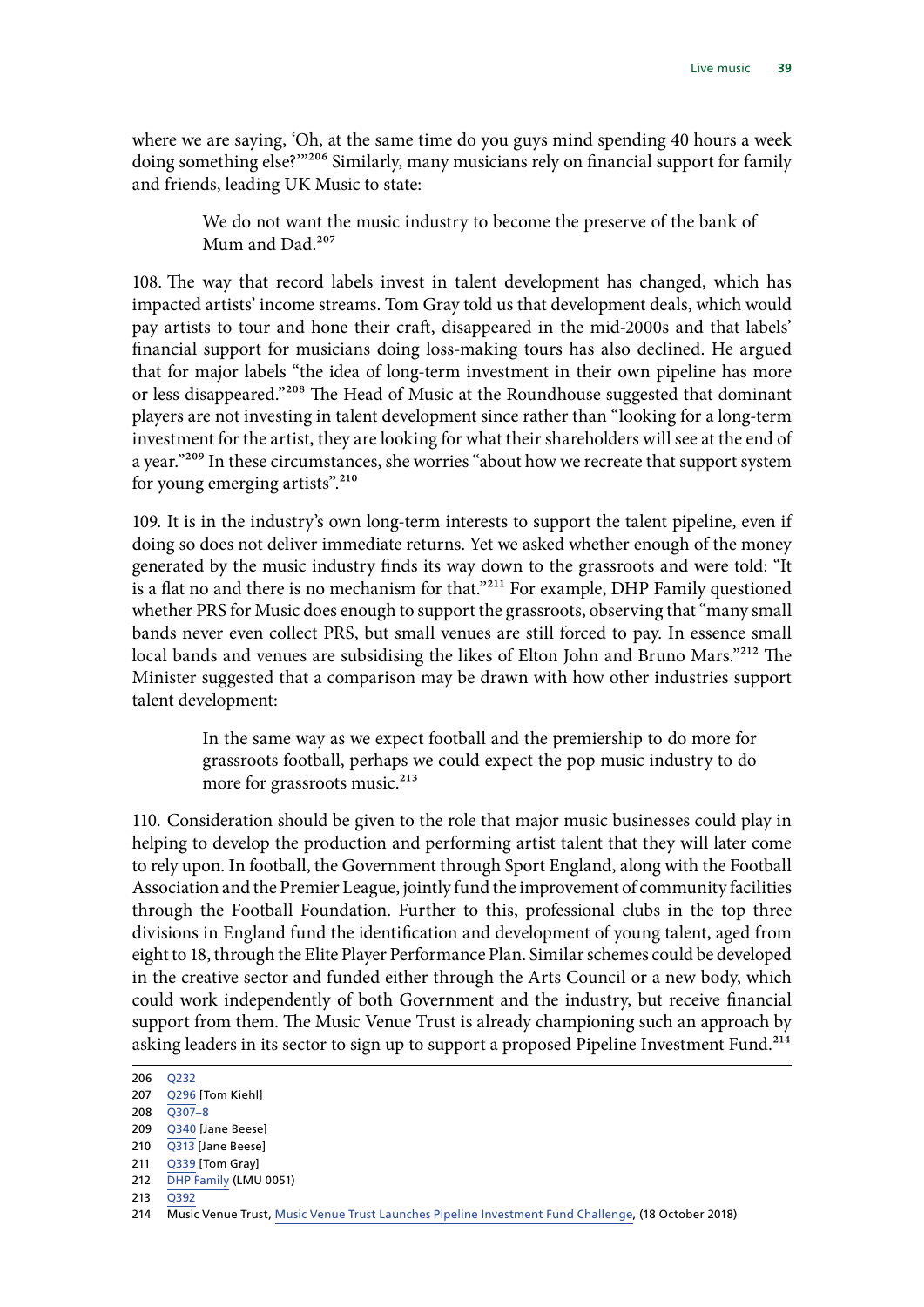<span id="page-41-0"></span>111. The online streaming of music through platforms such as YouTube and Spotify is also integral to this problem. The digital age provides significant opportunities for artists to distribute their music and reach new audiences; however, the move away from physical sales, and the relatively low remuneration paid by streaming sites, means both labels and musicians struggle to make sufficient returns from their creative output. The International Federation of the Phonographic Industry argues that there is a "value gap" in that:

> User upload services, such as YouTube, are heavily used by music consumers and yet do not return fair value to those who are investing in and creating the music. $215$

Likewise, UK Music has called on YouTube to do "fairer deals" and argues that:

The ability for creators to make ends meet is compounded by YouTube. It is the most popular music service in the world, but due to the shameful rates the Google-owned service pays a track needs to be streamed over 50 million times before artists can earn the average UK wage.<sup>216</sup>

112. The Minister for Digital and the Creative Industries stated that she is not satisfied with the current remuneration that platforms offer artists. However, she acknowledged that there have been some improvements and welcomed the European Copyright Directive as "a means of getting artists greater remuneration and greater control over their rights."217 Likewise, the Musicians' Union told us:

> The Copyright Directive would be helpful. It is about the money filtering through from Google down to the performer and not getting stuck either at the top of the chain or when it hits labels and publishers and they only pay out a tiny percentage to the artists on their books.<sup>218</sup>

113. **Structural problems within the music industry limit artists' ability to earn a sustainable income, and that in turn risks excluding sections of society from a career in music. The industry needs to ensure a greater proportion of its revenues is channelled into supporting artists at the early stages of their careers.** *We recommend that the Department for Digital, Culture, Media and Sport and UK Music convene a taskforce this year comprised of musicians' representatives and corporate stakeholders to explore how the industry may be supported and incentivised to invest more effectively in supporting grassroots talent.*

#### **Accessing employment opportunities after Britain leaves the European Union**

114. Many in the industry are concerned about the potential impact of Britain leaving the European Union on musicians' ability to make a living from touring. More than one-third

<sup>215</sup> International Federation of the Phonographic Industry, [CONNECTING WITH MUSIC: Music consumer insight](https://www.ifpi.org/downloads/Music-Consumer-Insight-Report-2017.pdf)  [report,](https://www.ifpi.org/downloads/Music-Consumer-Insight-Report-2017.pdf) (September 2017), p 3

<sup>216</sup> UK Music, [Securing the Talent Pipeline,](https://www.ukmusic.org/assets/general/Talent_Pipeline_2018.pdf) (September 2018), p 3 and p 12

<sup>217</sup> [Q366](http://data.parliament.uk/writtenevidence/committeeevidence.svc/evidencedocument/digital-culture-media-and-sport-committee/live-music/oral/93357.pdf)

<sup>218</sup> [Q339](http://data.parliament.uk/writtenevidence/committeeevidence.svc/evidencedocument/digital-culture-media-and-sport-committee/live-music/oral/92172.pdf) [Naomi Pohl]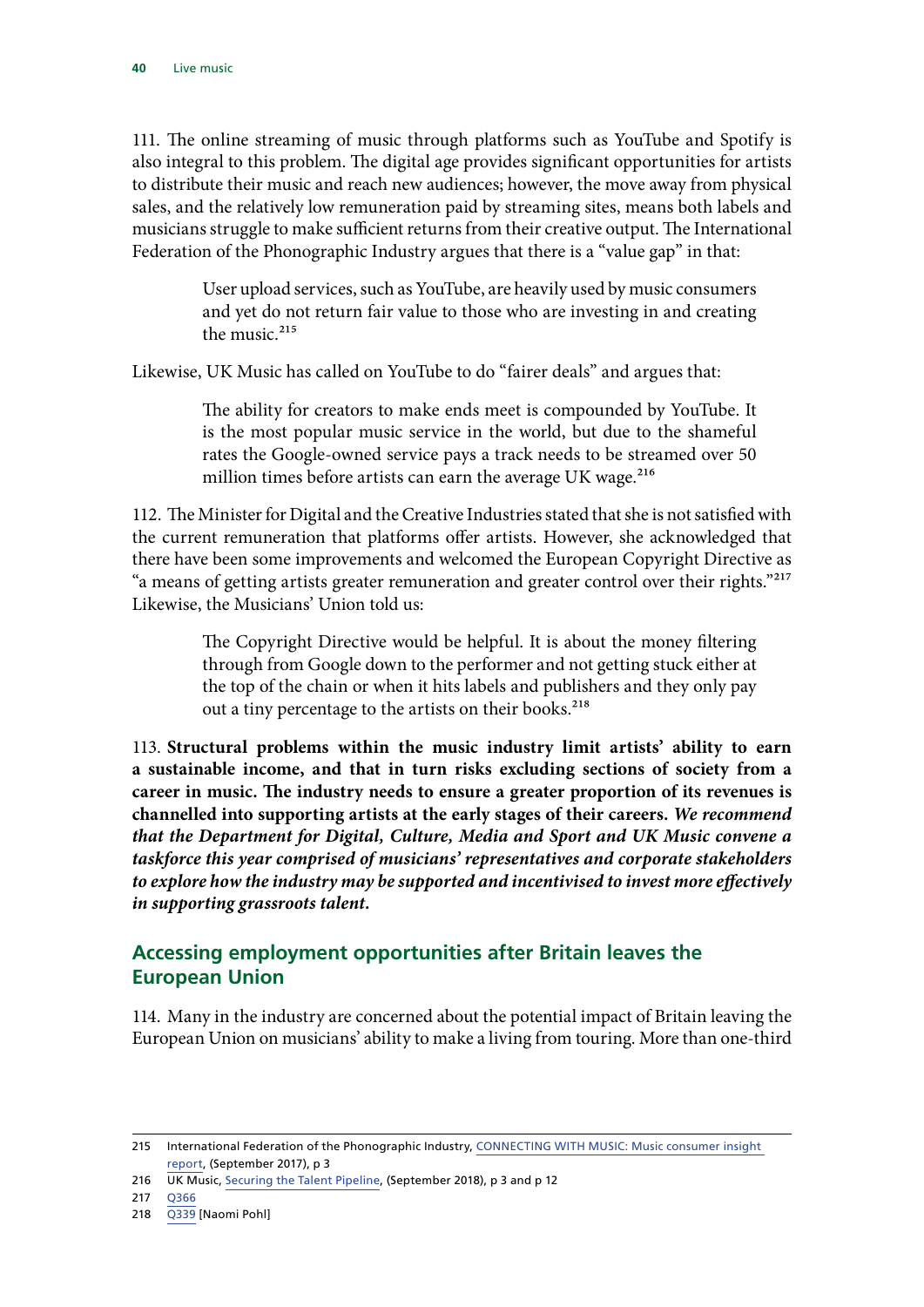of musicians who responded to surveys by the Incorporated Society of Musicians stated that they receive half, or more than half, of their income from working in the EU.<sup>219</sup> Tom Gray explained how the touring landscape has changed over recent decades:

> People think that because back in the 1960s people used to tour in Europe it was fine, but here is the thing: there used to be a massive national touring circuit in the UK. You could do 60 to 70 shows regionally and build up and grow and get big enough that you had enough money to be able to go to Europe. You had already made it, effectively, when you left the country. But that has disappeared now. People have made Europe part of their low-level touring system, so if you are a young band, you will do five gigs around the country and then you will go to Benelux and Germany, but that is going to go. You are going to scythe off half their income.<sup>220</sup>

Often job opportunities in the industry come up at short notice, and leading cultural institutions such as the Southbank Centre are concerned that complicated visa arrangements could impact their ability to book talent at the last minute.<sup>221</sup>

115. Many are therefore calling for the introduction of an EU-wide touring visa, which will be "affordable, multi-entry [and] admin-light" to enable musicians to tour easily after Brexit.<sup>222</sup> The arrangements for moving musical equipment around Europe are just as urgent, and there is a concern that the reintroduction of temporary customs documents, or carnets, could lead to increased costs and bureaucracy that "would have a crippling effect on bands".223 Similarly, the Production Services Association cautioned that a quota system for road haulage "would force any tours in the EU to choose suppliers from outside our borders," which would mean that "the rock 'n roll trucking business, invented in the UK, would be lost forever".<sup>224</sup>

116. **Ensuring frictionless travel for musicians, touring personnel and their equipment is essential for musicians to continue to access work opportunities abroad, and for foreign artists to tour to the UK.** *We support the industry's calls for the introduction of an EU-wide touring visa, which the Government should pursue in its future relationship with the European Union. We also urge the Government to resist any arrangements that would result in the reintroduction of temporary customs documents for touring equipment.*

117. We have also heard about the potential impact of changes to the UK's immigration policies on the music workforce. Trinity Laban Conservatoire of Music and Drama told us that around 20% of conservatoire students and 10% of total conservatoire staff come from mainland Europe—with the proportion of teaching staff coming from the EU "considerably higher". Moreover, it says that "the input from EU teachers is vital in supporting UK students who wish to establish careers in mainland Europe."225

118. The Department for Digital, Culture, Media and Sport told us:

221 [Southbank Centre](http://data.parliament.uk/writtenevidence/committeeevidence.svc/evidencedocument/digital-culture-media-and-sport-committee/live-music/written/80833.pdf) (LMU 0063)

<sup>219</sup> Incorporated Society of Musicians, [Musicians and Brexit](https://www.ism.org/images/images/ISM_Brexit-Report_A4_July-2018_online.pdf), (July 2018), p 2

<sup>220</sup> [Q354](http://data.parliament.uk/writtenevidence/committeeevidence.svc/evidencedocument/digital-culture-media-and-sport-committee/live-music/oral/92172.pdf)

<sup>222</sup> Musicians' Union, [Concerned About Your Right to Work in the EU Post-Brexit? Ask Your MP & Devolved](https://www.musiciansunion.org.uk/Home/News/2018/Sep/Concerned-About-Your-Right-to-Work-in-the-EU-Post)  [Representatives to Back Musicians,](https://www.musiciansunion.org.uk/Home/News/2018/Sep/Concerned-About-Your-Right-to-Work-in-the-EU-Post) accessed 15 October 2018

<sup>223</sup> [The Live Music Forum](http://data.parliament.uk/writtenevidence/committeeevidence.svc/evidencedocument/digital-culture-media-and-sport-committee/live-music/written/79864.pdf) (LMU 0054)

<sup>224</sup> [Production Services Association](http://data.parliament.uk/writtenevidence/committeeevidence.svc/evidencedocument/digital-culture-media-and-sport-committee/live-music/written/80853.pdf) (LMU 0064)

<sup>225</sup> [Trinity Laban Conservatoire of Music and Dance](http://data.parliament.uk/writtenevidence/committeeevidence.svc/evidencedocument/digital-culture-media-and-sport-committee/live-music/written/88150.html) (LMU 0081)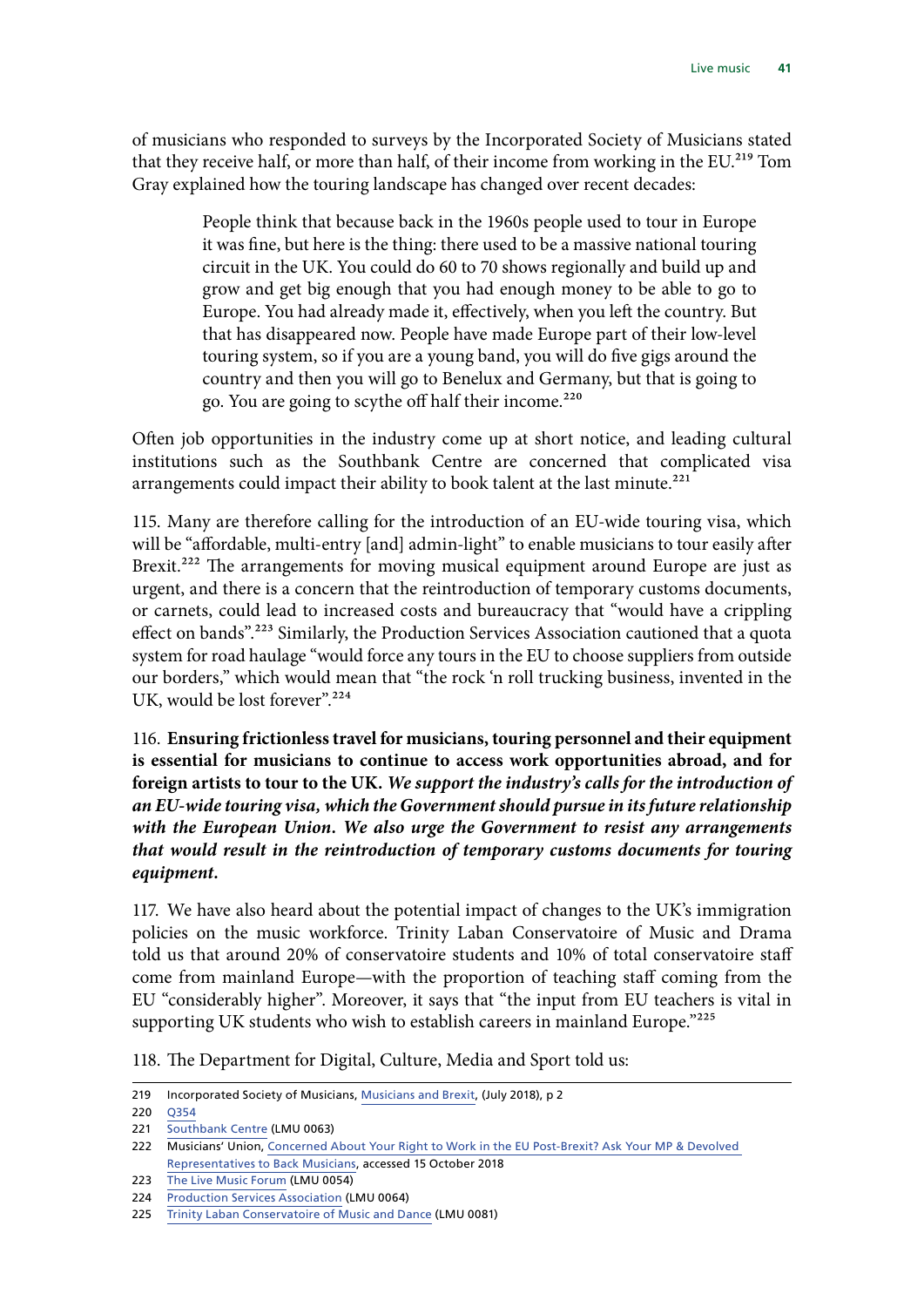We are carefully considering a range of options for the future immigration system and will make decisions on the future immigration system based on evidence and engagement. That is why we have asked the independent Migration Advisory Committee to advise on the economic and social impacts of the UK's exit from the EU. The Government will have plenty of time to take account of the MAC's advice when making any final decisions about our future immigration system, which would not be implemented until 2021.<sup>226</sup>

However, when the Migration Advisory Committee published its report in September 2018, it made no explicit mention at all of the creative industries and cultural workers, let alone specific sub-sectors such as music and film—a situation UK Music described as "very disappointing".<sup>227</sup>

119. The Migration Advisory Committee did, however, recommend that the annual salary threshold of £30,000 for tier 2 visas for skilled workers be retained.<sup>228</sup> In its White Paper on "The UK's future skills-based immigration system", the Government did not commit to retaining this salary level, but said it would "engage businesses and employers as to what salary threshold should be set."229

120. In our inquiry on 'The potential impact of Brexit on the creative industries, tourism and the digital single market', we concluded "that salary levels are a crude proxy for value and fail to recognise the central role that workers from the EU and beyond play" and recommended "that the Government explores ways in which commercial value, and value to specific sectors of the economy, can be factored into the UK's post-Brexit immigration system."<sup>230</sup> The evidence to this inquiry supports that conclusion. The Musicians' Union told us that the majority of its members earn less than the threshold for a skilled worker:

> Even if you are employed full time in an orchestra, you might be on less than £30,000 a year. They are the most stable jobs that musicians are likely to have and they are funded organisations.<sup>231</sup>

Tom Gray argued that the loss of touring opportunities, combined with the salary requirements, would put musicians in a "Catch-22" situation:

> If you cut off half of somebody's income and they are already below and they are getting half their income from Europe, how is that going to work?<sup>232</sup>

121. **Given the Migration Advisory Committee's failure to mention the creative industries in its report, it is important that the Government gives due consideration to the needs of the creative industries when formulating its post-Brexit immigration policy. We welcome the fact that the Government will undertake further consultation before deciding on the salary threshold for skilled workers; however, we maintain the view that salary is not an accurate reflection of value to the country's cultural life or** 

<sup>226</sup> [Department for Digital, Culture, Media and Sport](http://data.parliament.uk/writtenevidence/committeeevidence.svc/evidencedocument/digital-culture-media-and-sport-committee/live-music/written/79962.pdf) (LMU 0055)

 $227 \overline{O298}$ 

<sup>228</sup> Migration Advisory Committee, [EEA migration in the UK: Final report](https://assets.publishing.service.gov.uk/government/uploads/system/uploads/attachment_data/file/741926/Final_EEA_report.PDF), (September 2018)

<sup>229</sup> Home Office, The UK's future skills-based immigration system, [Cm 9722,](https://assets.publishing.service.gov.uk/government/uploads/system/uploads/attachment_data/file/766465/The-UKs-future-skills-based-immigration-system-print-ready.pdf) December 2018, p 16

<sup>230</sup> Digital, Culture, Media and Sport Committee, Second Report of Session 2017–19, [The potential impact of Brexit](https://publications.parliament.uk/pa/cm201719/cmselect/cmcumeds/365/365.pdf)  [on the creative industries, tourism and the digital single market](https://publications.parliament.uk/pa/cm201719/cmselect/cmcumeds/365/365.pdf), HC 365, para 53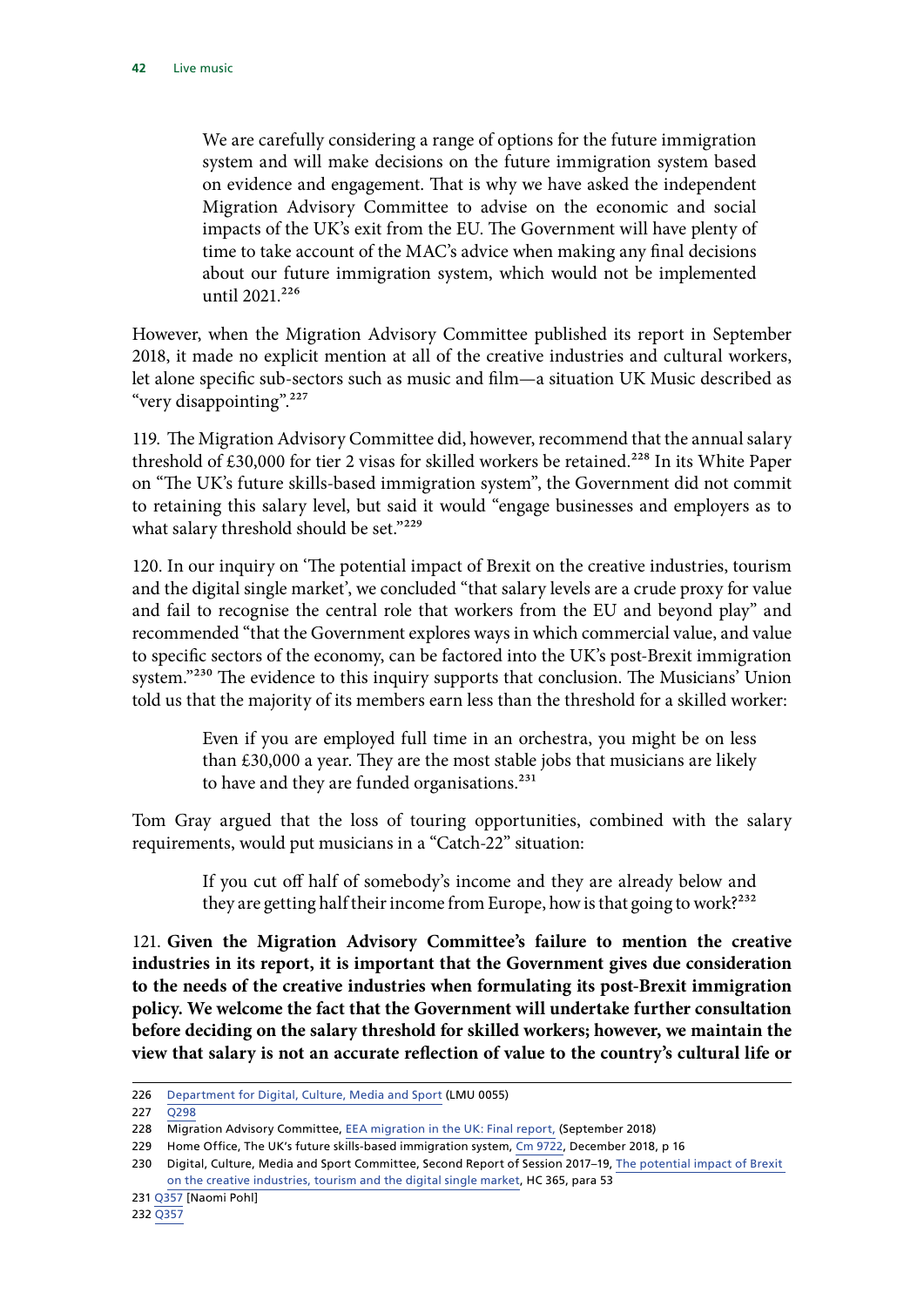**economy.** *We repeat our call for the Government to develop an immigration policy that recognises the broader contribution individuals make, beyond their salary level. We also ask the Government to detail in its response to this report how it will engage with the music industry and consider the industry's views in the formulation of its immigration policy.*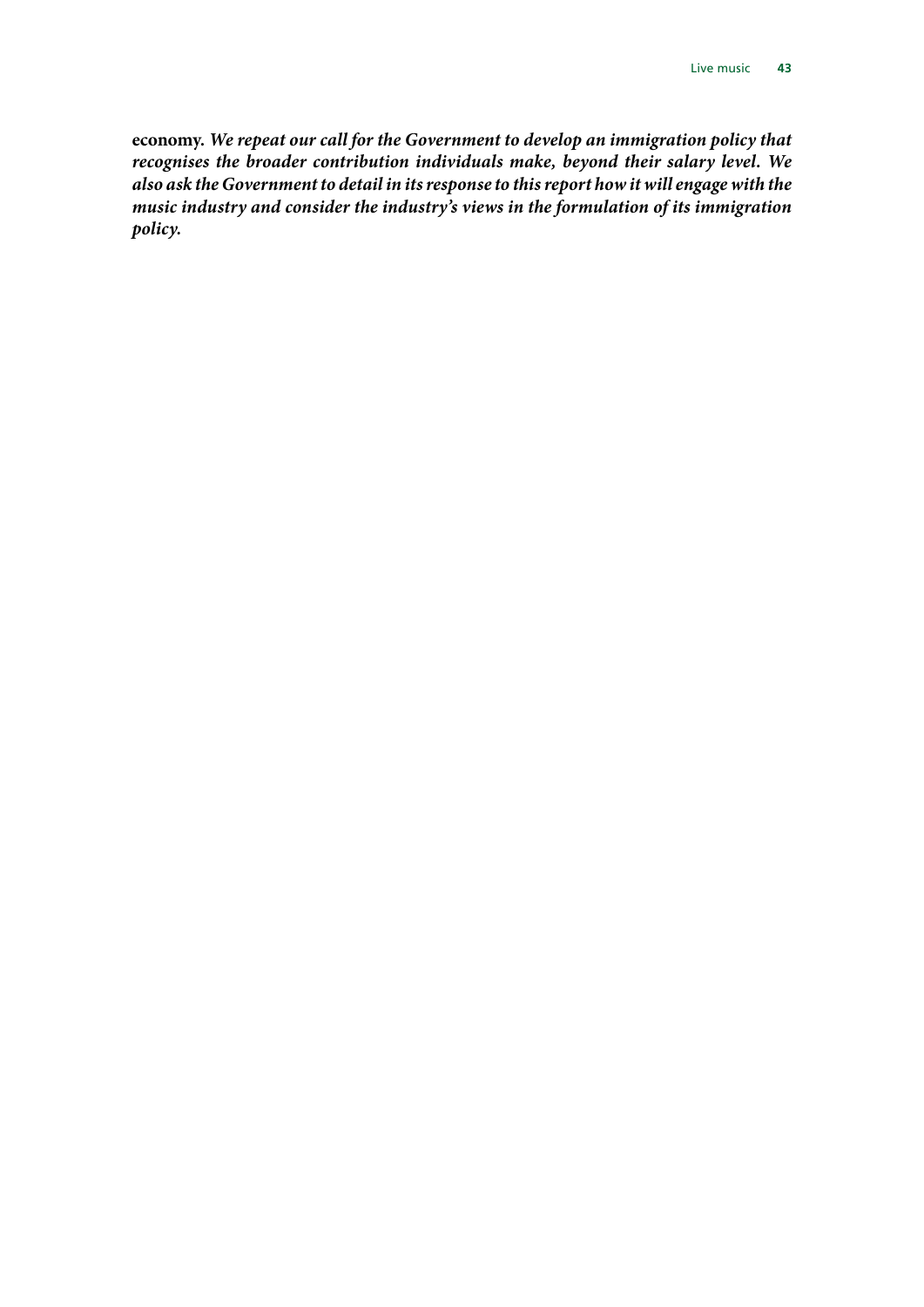## <span id="page-45-0"></span>Appendix 1: Visits in support of the inquiry

During this inquiry, we undertook the following visits to gather informal evidence and gain greater insight into the workings of the industry:

- Royal Albert Hall (9 May 2018): we heard from the Chief Executive Craig Hassall AM and the President of the Council Jon Moynihan OBE, and were shown around the venue's performance and backstage facilities. We heard about the Hall's governance structures and development plans, as well as the way it uses unusual spaces such as the loading bay for performances.
- Sunderland (9–10 July 2018): we met the then Chief Executive of Sunderland City Council, Irene Lucas CBE, and representatives of the city's Music, Arts and Culture Trust. We visited the MAC Quarter, which has received funding from the Heritage Lottery Fund, Arts Council England and the local council to develop performance spaces. We also visited the Sunderland Empire and heard from its creative learning department, which partners with the local Music Education Hub.
- Royal Opera House (5 December 2018): we met Chief Executive Alex Beard CBE, who showed us around the venue's newly reopened public spaces. Those include the renovated Linbury Theatre and its foyer, which hosts free lunchtime recitals.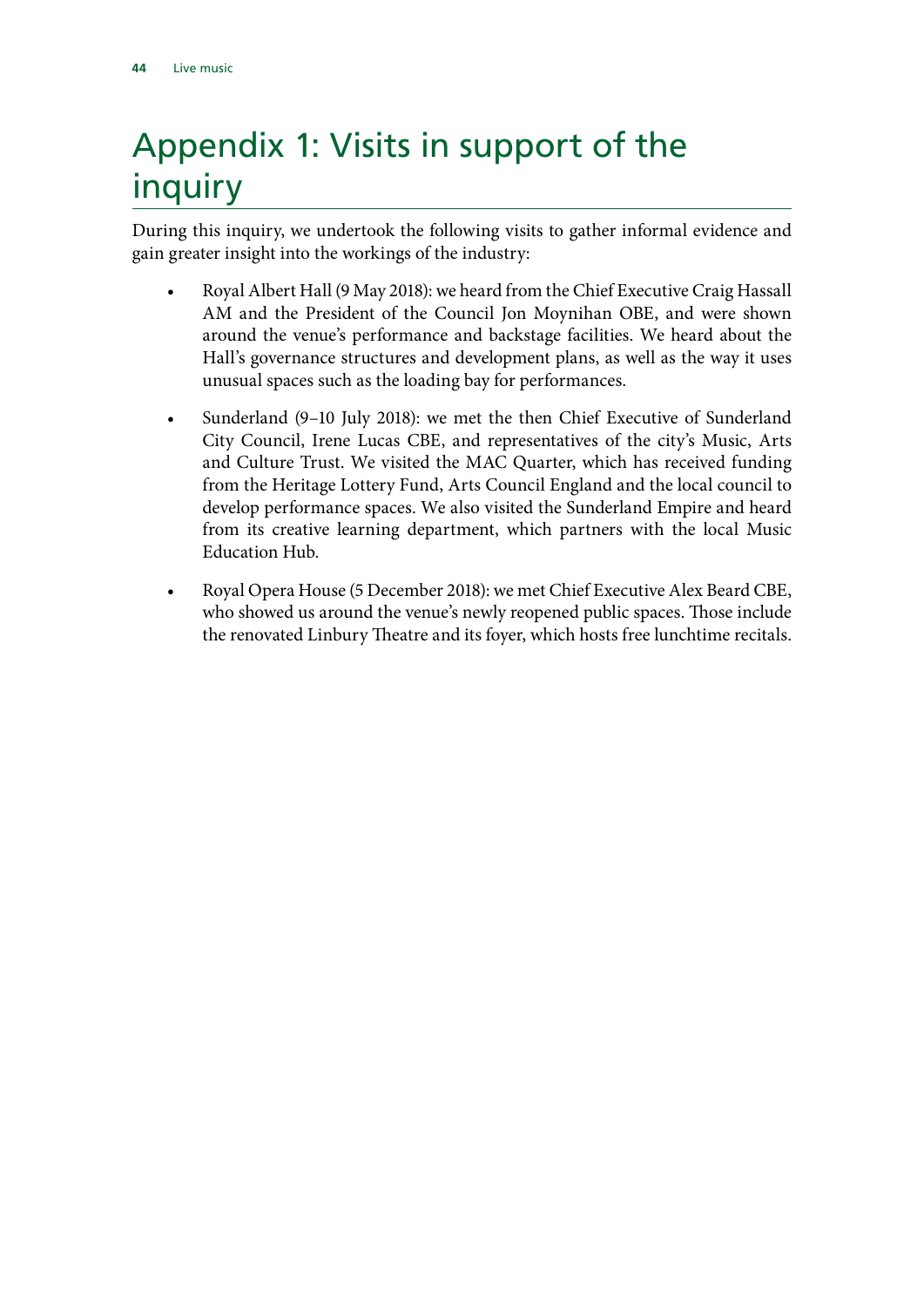### <span id="page-46-0"></span>Conclusions and recommendations

#### The live music success story

- 1. Live music is a valuable and vibrant part of the UK's culture; however, we cannot take its past success for granted, and must safeguard the industry and spread its benefits more evenly. Historically, this may not have been considered a role for central or local government because of the strength and profitability of the UK's music industry; however, there are practical ways in which policymakers and local authorities can support the sector. (Paragraph 18)
- 2. *We recommend the establishment of regional 'Music Boards', comprising representatives from the music industry, policymakers and other relevant stakeholders, to advocate for the live music sector and promote its interests in planning and policy decisions. We ask the Government to support the formation of such bodies through its devolution deals, or the Local Enterprise Partnerships in areas where no combined authorities have been established.* (Paragraph 19)
- 3. *We ask the Competition and Markets Authority to consider conducting a market study of the music industry to assess whether competition in the market is working effectively for both consumers and those working in the industry.* (Paragraph 20)
- 4. We welcome the abolition of the Metropolitan Police's form 696 following concerns that it unfairly targeted certain artists and audiences, but it is concerning to hear that prejudices against urban acts persist. *The Department for Digital, Culture, Media and Sport, Ministry of Housing, Communities and Local Government and the Home Office should work together to develop guidance for licensing authorities, police forces and music venues on how to collaborate on managing risks to ensure that urban music acts are not unfairly targeted*. (Paragraph 24)

#### Problems in the ticketing market

- 5. We welcome the changes that the Advertising Standards Authority and Competition and Markets Authority have secured to the business practices of some of the major secondary ticketing platforms; however, we regret that such time and public money is being spent on bringing the platforms, principally viagogo, into line with consumer law that they should have complied with from the outset. We believe that viagogo has yet to prove itself a trustworthy operator given its history of resisting compliance, court orders and parliamentary scrutiny, and flouting consumer law. We recognise that it will take the CMA time to prepare evidence on whether viagogo is compliant with the court order against it; however, we are concerned that while that work takes place, consumers remain vulnerable to the site's misleading sales practices. It is imperative that the CMA acts promptly and decisively to bring viagogo into line with consumer law and, until it does so, we advise the public not to buy or sell tickets via viagogo. (Paragraph 41)
- 6. StubHub and viagogo's ultimate compliance with consumer law should mitigate many of the problems that consumers have previously experienced; however, it would be naive to assume all problems will immediately cease. Indeed, this is recognised in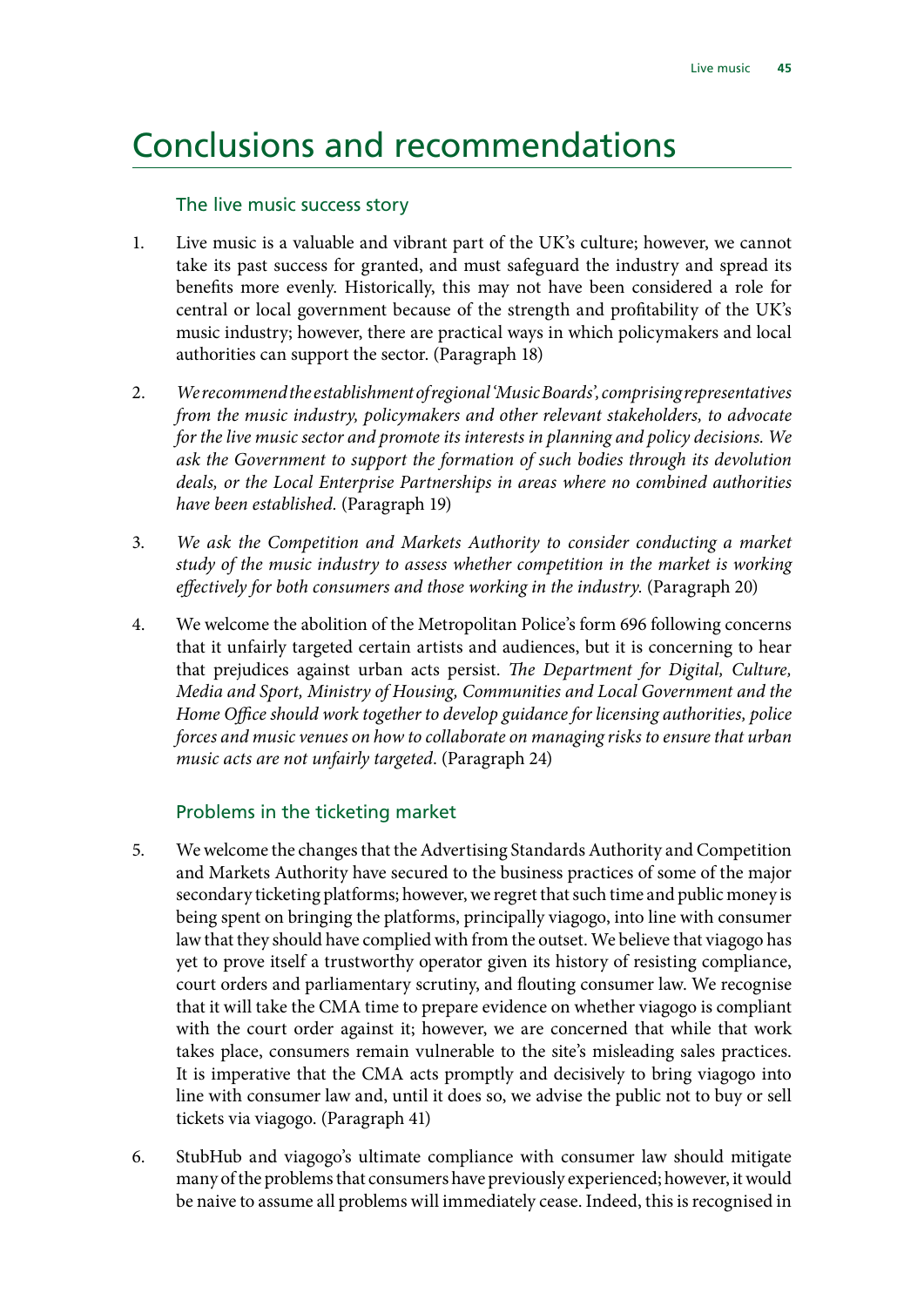the primary market, which has the STAR Code of Practice and Alternative Dispute Resolution scheme, both of which are also needed in the secondary market. Fans need a quicker and easier process for dispute resolution; given that the ticketing market is the first stage in most fans' journeys, poor experiences risk blighting people's enjoyment of live music and draining even more money out of the industry. (Paragraph 46)

- 7. The Breaching of Limits on Ticket Sales Regulations 2018 are a welcome step in the fight against ticket touts; however, they are not the only solution to the harvesting of tickets. Robust enforcement, technological solutions and the work of primary platforms will be central to combatting the use of bots. *We request that in its response to this report the Government lays out how it intends to review the effectiveness of the regulations. We also ask the Government to publish a review of the regulations no later than 18 months from their coming into force, and for it to include how much has been spent by National Trading Standards on monitoring and enforcement activity related to the regulations.* (Paragraph 51)
- 8. This is a time of significant change in the ticketing market, as illustrated by Ticketmaster's new integrated platform; however, voluntary fan-to-fan exchange is not going to solve all the problems in the secondary market. Touting for profit, or harvesting tickets ahead of other consumers, is still a major source of consumer dissatisfaction. We recognise the industry's adoption of technological solutions such as digital ticketing or terms and conditions limiting resale; however, it is important that these are always exercised in the interests of consumers and are not used to stifle competition or unfairly penalise fans who have unknowingly bought tickets on resale sites. (Paragraph 54)
- 9. It is firstly the responsibility of the advertiser to ensure that they are complying with the advertising code and consumer protection law when marketing their goods and services to potential customers. However, media owners also have a responsibility to the audiences they serve. Google has repeatedly allowed ticket resellers to target customers with products that are being sold in breach of Google's own ad policies and UK law. It is time for companies such as Google to take more responsibility and act against such advertising, or else be considered to be knowingly making money out of fraudulent selling. (Paragraph 59)
- 10. *We ask the Government to set out the responsibilities of companies such as Google to ensure that adverts targeted at their users comply with UK consumer protection*  law. This should include what action these companies should take against the adverts *themselves, and the advertisers. Ticket sellers found to be trading in breach of the law should be prevented from advertising. Companies such as Google should also face some sanction for failing to act against sellers in breach of the law.* (Paragraph 60)

#### Challenges facing music venues

11. The closure of music venues presents a significant and urgent challenge to the UK's music industry and cultural vibrancy. The Government has not acted promptly enough to stem the tide of these closures, which have been happening at a rate unprecedented in other cultural sectors for more than 10 years. The full impact of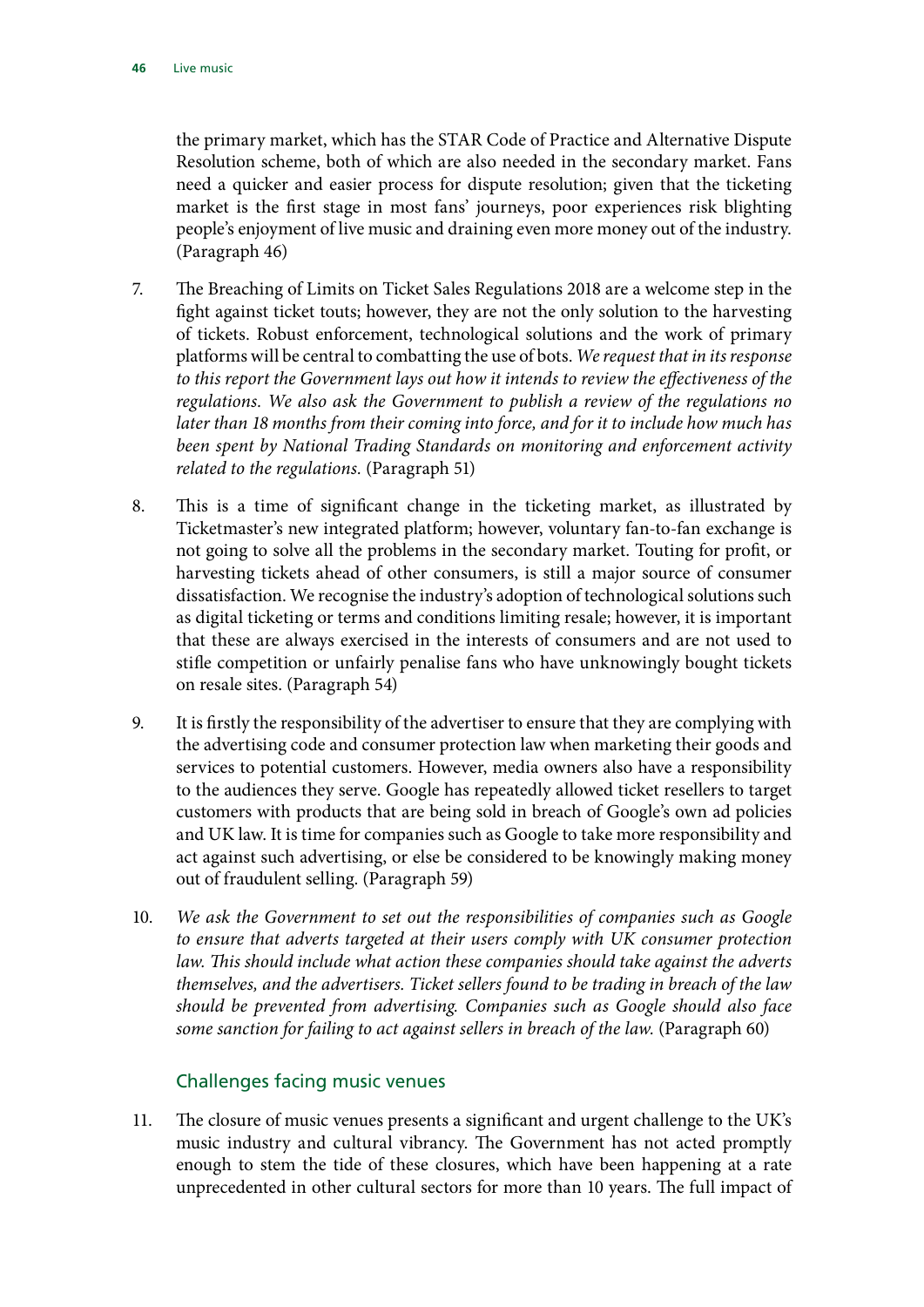these closures may not be felt immediately; however, there is a real threat that without access to spaces to hone their live craft, the next generation of musicians will struggle to maintain the UK's position at the forefront of the industry. (Paragraph 65)

- 12. Business rate rises and applying for associated reliefs place a financial and administrative burden on already over-stretched grassroots music venues and independent festivals. *The Government should immediately review the impact of recent business rates changes on the live music sector and introduce new, or extend existing, relief schemes, such as those for pubs or small retail properties, to lessen the burden of business rates on music venues.* (Paragraph 71)
- 13. We welcome the inclusion of the 'agent of change' principle in planning policy as there is a legal obligation on local authorities to comply with it; however, robust and consistent implementation of the principle nationwide is crucial for it to be of meaningful benefit to live music venues. Moreover, the principle does not address the full array of development pressures that live music venues experience. *We recommend that in the next legislative session the Government appoints a statutory consultative body to promote the protection of music venues, provide advice to local authorities on relevant planning applications and monitor how 'agent of change' is applied in practice around the country.* (Paragraph 76)
- 14. The Government is expected to produce post-legislative memorandums within three to five years of legislation gaining Royal Assent; however, we are yet to receive such a memorandum for the Live Music Act 2012. The Government needs to conduct thorough scrutiny of the impact of the Act this year. *We request that the Government supplies us with a full post-legislative memorandum for the Live Music Act 2012 before the end of this parliamentary session. We believe that the Government should amend the Act to extend its provisions to venues with a capacity over 500 and beyond 11pm and ask for the memorandum to consider these proposals and set out the Government's intentions for them. We also ask the Government to extend the creative industries tax relief to support other forms of music production, in addition to that already given for orchestral performances.* (Paragraph 85)
- 15. It is unsurprising that the live music sector has a history of under-engagement with Government and funding bodies, given the staffing constraints many venues face and the low rates of support for grassroots venues in Arts Council England's flagship funding programme. Nonetheless, we recognise that the current imbalance in funding is not sustainable and welcome ACE's commitment to engage with music venues and learn from its experiences with other sectors. *We ask that in its next ten-year strategy, the Arts Council makes explicit how it plans to redress the balance in funding for grassroots venues and contemporary music, with a view to securing the infrastructure and leadership that will enable them to maximise business opportunities.* (Paragraph 91)

#### Threats to the talent pipeline

16. While there are many different routes into a career in music, without access to an appropriate education, high-quality facilities or reliable income streams, people from a diverse range of backgrounds will struggle to build viable careers in the industry. It is impossible to know where the next multi-million-selling artist or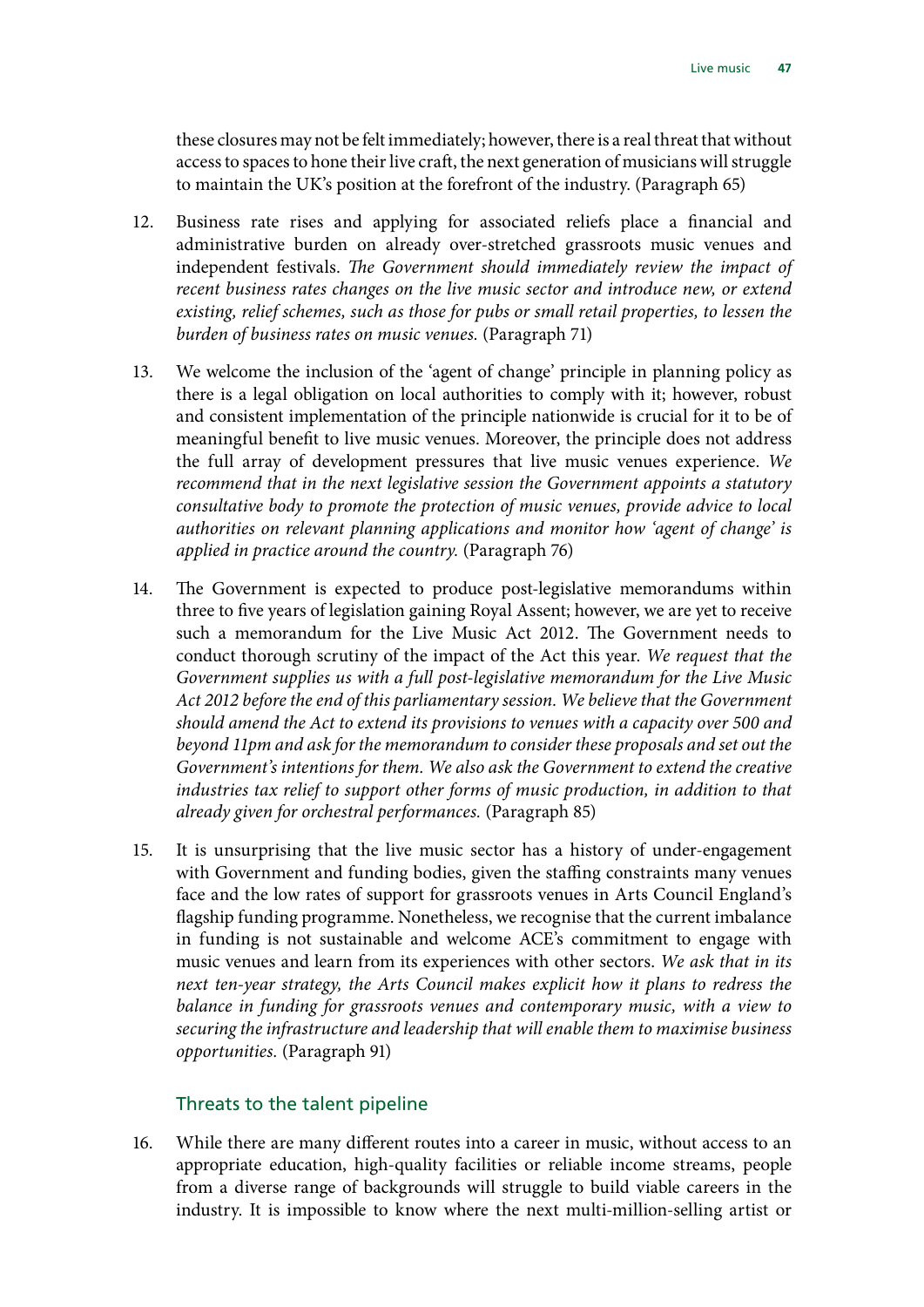classical virtuoso will come from, and it is therefore important that young people and musicians have opportunities to develop their talent irrespective of their socioeconomic background. (Paragraph 93)

- 17. We welcome the Government's intention to review the music curriculum. *The Government's independent expert panel should engage musicians from different genres, stakeholders from across the music industry, and young people to ensure the new model music curriculum reflects how people make and consume music*  in the modern age, as well as the industry's skills-needs now and into the future. (Paragraph 98)
- 18. In 2013 our predecessor Committee recommended in its report on 'Supporting the creative economy' that arts be included in the list of approved EBacc subjects, and the concerns we have heard during this inquiry suggest the need is no less pressing now. *We repeat the call for arts subjects to be added to the EBacc to ensure all students benefit from a creative education at GCSE.* (Paragraph 103)
- 19. Music Education Hubs are a valuable resource and we welcome the Government's commitment to extending the National Plan for Music Education beyond 2020. However, we are concerned that not enough is known about how provision varies between Hubs and not enough emphasis is put on sharing best practice. *As part of its review into the effectiveness of the existing National Plan for Music Education, the Government should conduct a thorough study of where provision by Hubs is good and where it could be improved. We recommend that any future plan ensures all Hubs have sufficient financial resources and workplace expertise to perform high quality evaluation of their work and impact, and that improved processes are in place to monitor performance and share best practice.* (Paragraph 106)
- 20. Structural problems within the music industry limit artists' ability to earn a sustainable income, and that in turn risks excluding sections of society from a career in music. The industry needs to ensure a greater proportion of its revenues is channelled into supporting artists at the early stages of their careers. *We recommend that the Department for Digital, Culture, Media and Sport and UK Music convene a taskforce this year comprised of musicians' representatives and corporate stakeholders to explore how the industry may be supported and incentivised to invest more effectively in supporting grassroots talent.* (Paragraph 113)
- 21. Ensuring frictionless travel for musicians, touring personnel and their equipment is essential for musicians to continue to access work opportunities abroad, and for foreign artists to tour to the UK. *We support the industry's calls for the introduction of an EU-wide touring visa, which the Government should pursue in its future relationship with the European Union. We also urge the Government to resist any arrangements that would result in the reintroduction of temporary customs documents for touring equipment.* (Paragraph 116)
- 22. Given the Migration Advisory Committee's failure to mention the creative industries in its report, it is important that the Government gives due consideration to the needs of the creative industries when formulating its post-Brexit immigration policy. We welcome the fact that the Government will undertake further consultation before deciding on the salary threshold for skilled workers; however, we maintain the view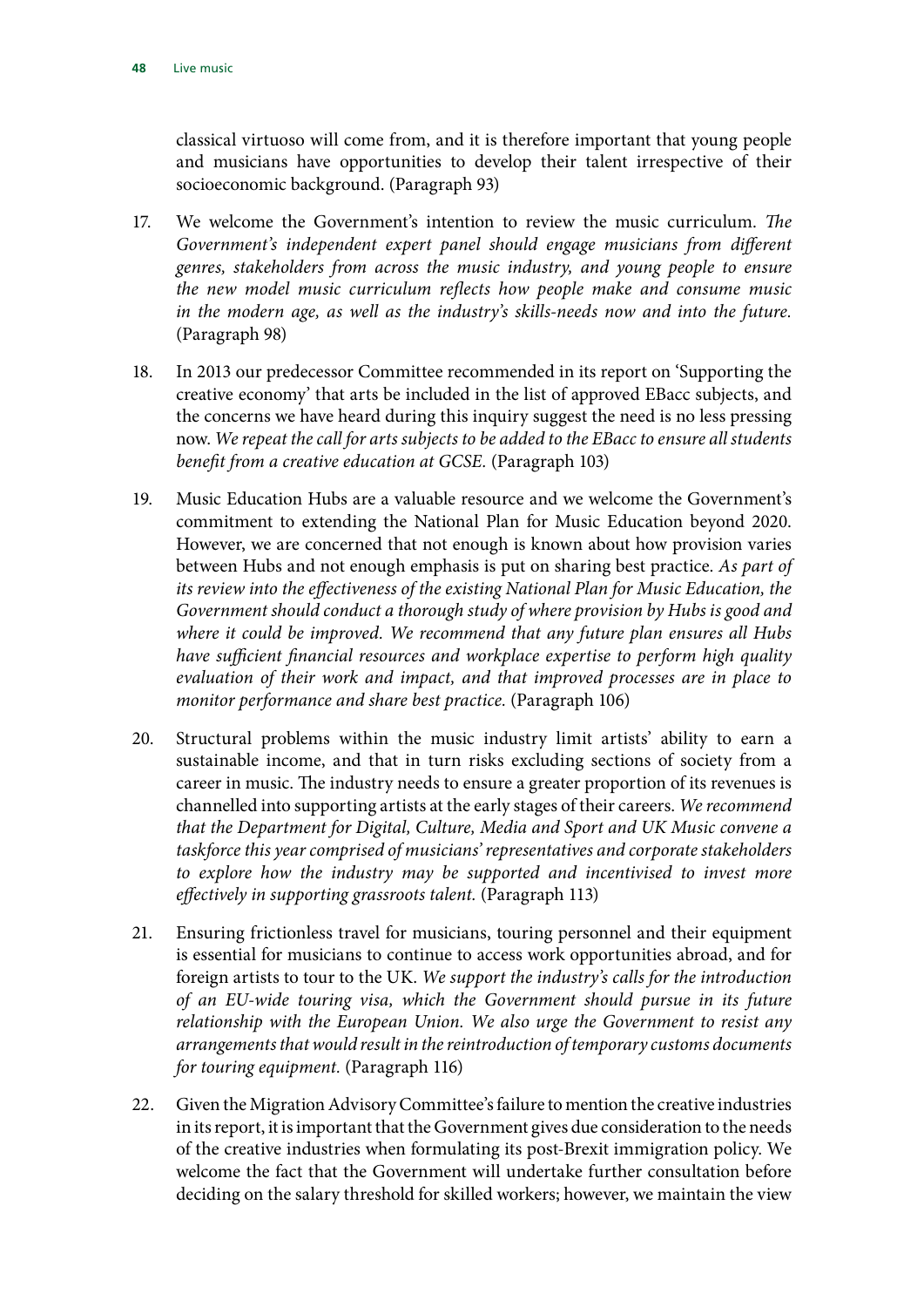that salary is not an accurate reflection of value to the country's cultural life or economy. *We repeat our call for the Government to develop an immigration policy that recognises the broader contribution individuals make, beyond their salary level. We also ask the Government to detail in its response to this report how it will engage with the music industry and consider the industry's views in the formulation of its immigration policy.* (Paragraph 121)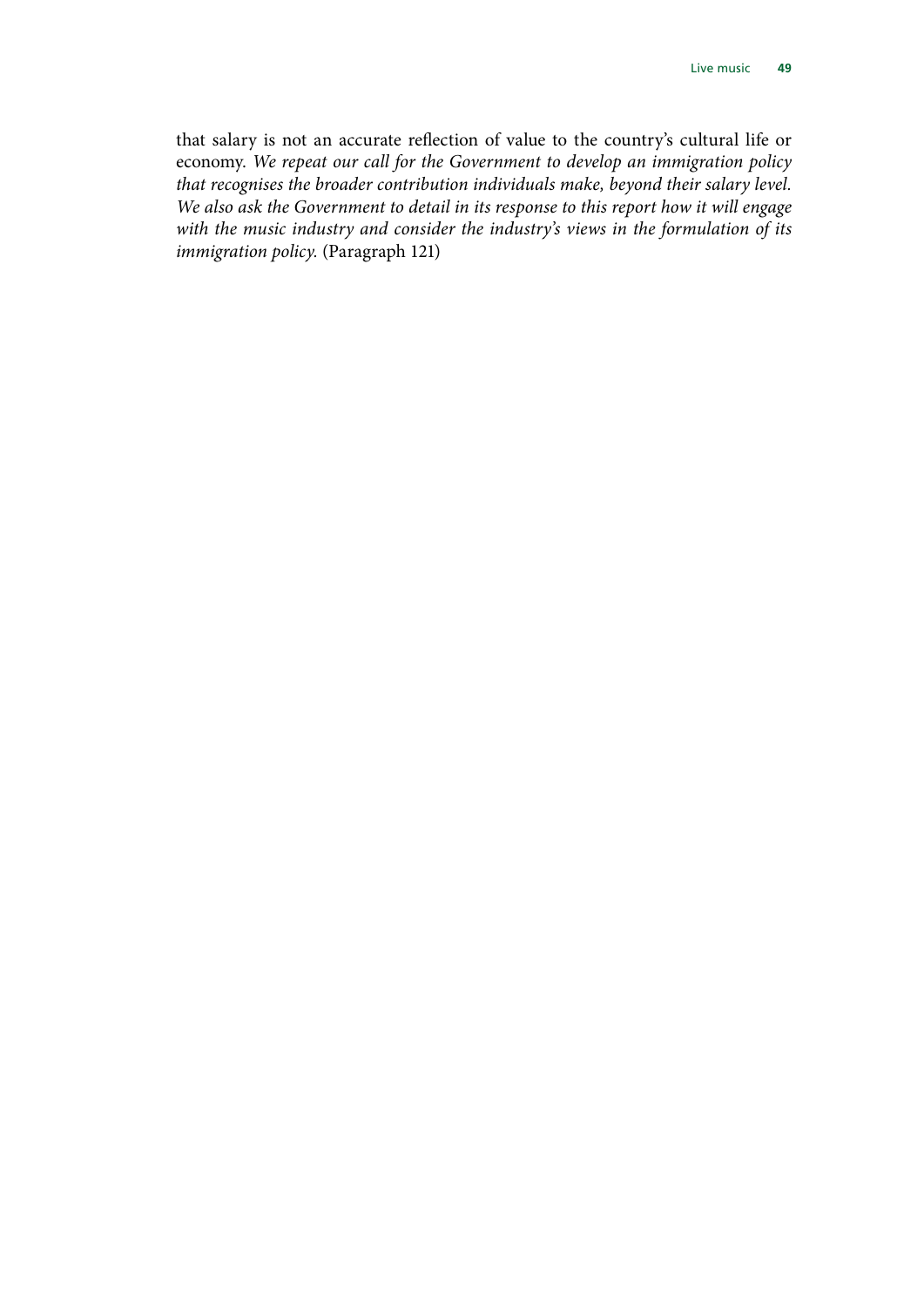## <span id="page-51-0"></span>Formal minutes

#### **Wednesday 6 March 2019**

Damian Collins, in the chair

| Clive Efford  | Simon Hart  |
|---------------|-------------|
| Julie Elliott | Ian C Lucas |
| Paul Farrelly | Jo Stevens  |

Draft Report (*Live music*), proposed by the Chairman, brought up and read.

*Ordered*, That the draft Report be read a second time, paragraph by paragraph.

Paragraphs 1 to 121 read and agreed to.

Summary agreed to.

Annex agreed to.

*Resolved*, That the Report be the Ninth Report of the Committee to the House.

*Ordered*, That the Chair make the Report to the House.

*Ordered*, That embargoed copies of the Report be made available, in accordance with the provisions of Standing Order No.134.

[Adjourned till Tuesday 12 March 2019 at 10.00 a.m.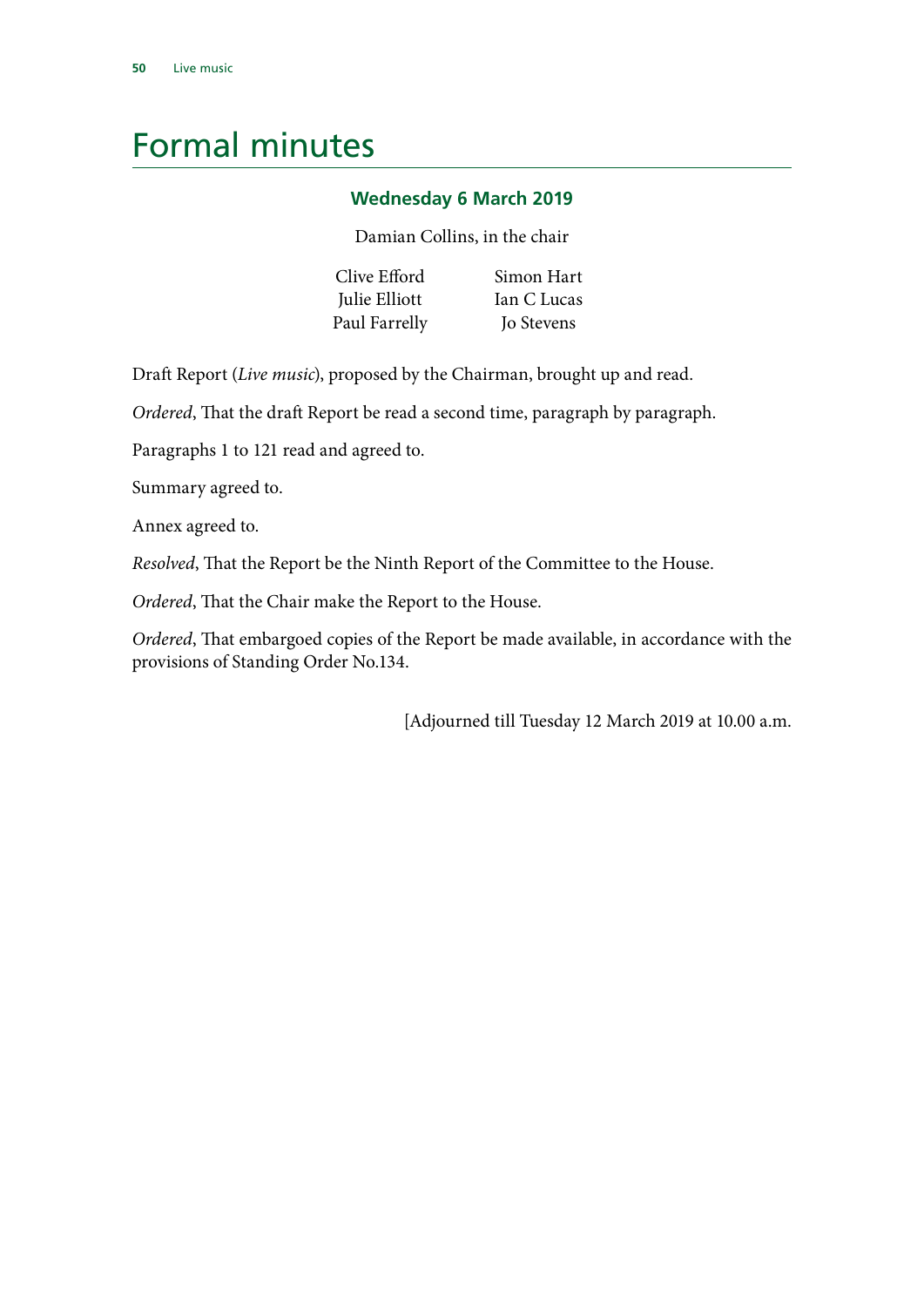### <span id="page-52-0"></span>**Witnesses**

The following witnesses gave evidence. Transcripts can be viewed on the [inquiry publications](https://www.parliament.uk/business/committees/committees-a-z/commons-select/digital-culture-media-and-sport-committee/inquiries/parliament-2017/livemusic/publications/) [page](https://www.parliament.uk/business/committees/committees-a-z/commons-select/digital-culture-media-and-sport-committee/inquiries/parliament-2017/livemusic/publications/) of the Committee's website.

#### **Wednesday 5 September 2018**

| Lucinda Brown, Venue Business Manager, Islington Assembly Hall, Stuart<br>Galbraith, Chief Executive, Kilimanjaro Live, Andrew Parsons, Managing<br>Director, Ticketmaster UK, and Adam Webb, Campaign Manager, FanFair |            |
|-------------------------------------------------------------------------------------------------------------------------------------------------------------------------------------------------------------------------|------------|
| Alliance                                                                                                                                                                                                                | $Q1 - 104$ |
| Wayne Grierson, UK Managing Director, StubHub                                                                                                                                                                           | Q105-223   |
| <b>Wednesday 10 October 2018</b>                                                                                                                                                                                        |            |
| Mark Davyd, Chief Executive, Music Venue Trust, Jeff Horton, Owner, 100<br>Club, Ben Lovett, Member of Mumford & Sons and founder of Omeara,<br>and ShaoDow, Musician                                                   | O224-259   |
| Tom Kiehl, Deputy Chief Executive and Director of Public Affairs, UK<br>Music, Lucy Noble, Artistic and Commercial Director, Royal Albert Hall, and<br>Michele Phillips, Area Manager, DHP Family                       | Q260-305   |
| <b>Tuesday 30 October 2018</b>                                                                                                                                                                                          |            |
| Jane Beese, Head of Music, The Roundhouse, Tom Gray, Member of<br>Gomez, Naomi Pohl, Assistant General Secretary, Musicians' Union, and DJ<br>Target, DJ and author                                                     | Q306-358   |
| <b>Wednesday 5 December 2018</b>                                                                                                                                                                                        |            |
| Margot James MP, Minister for Digital and the Creative Industries, and<br>Darren Henley OBE, Chief Executive, Arts Council England                                                                                      | O359-445   |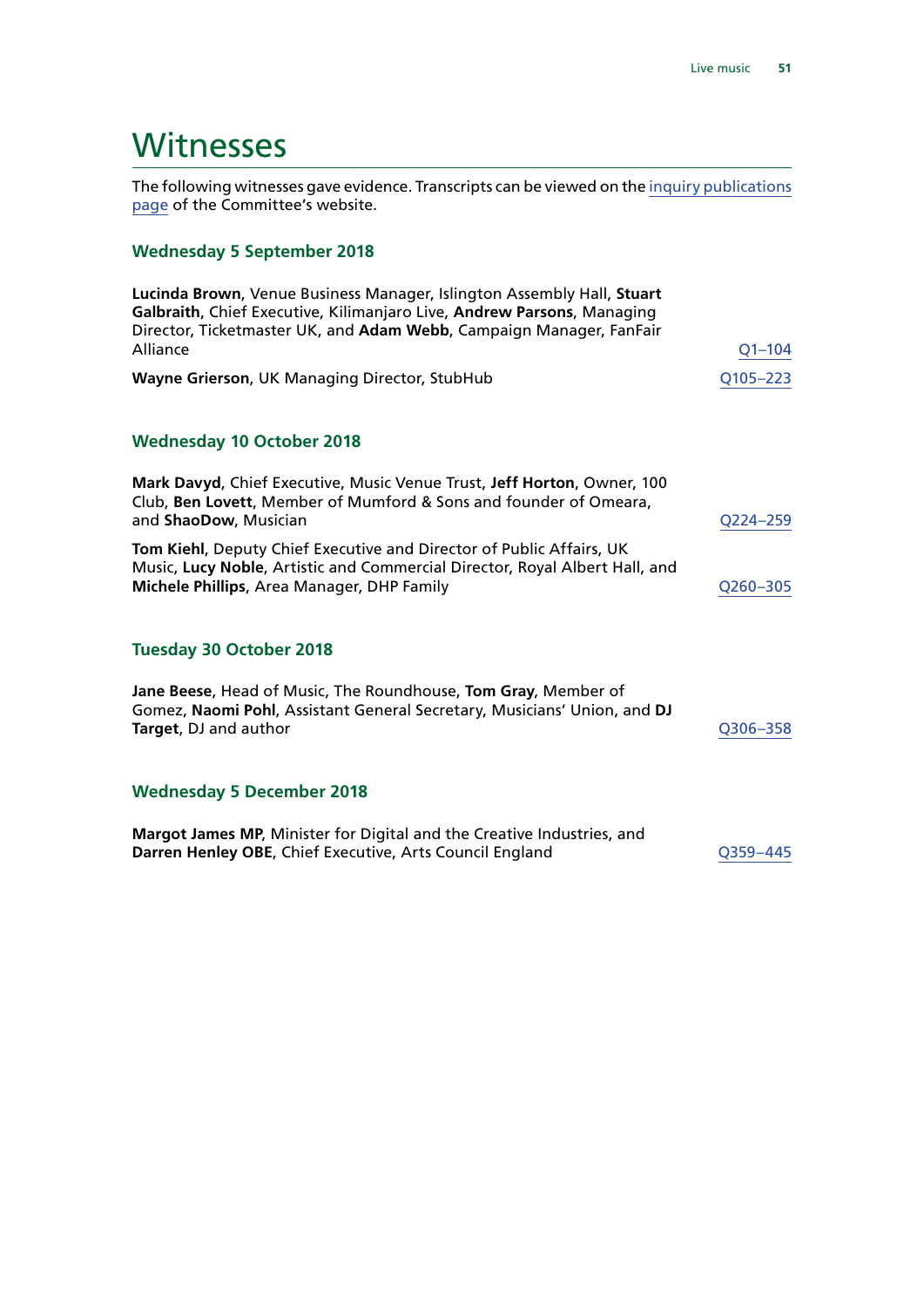## <span id="page-53-0"></span>Published written evidence

The following written evidence was received and can be viewed on the [inquiry publications](https://www.parliament.uk/business/committees/committees-a-z/commons-select/digital-culture-media-and-sport-committee/inquiries/parliament-2017/livemusic/publications/) [page](https://www.parliament.uk/business/committees/committees-a-z/commons-select/digital-culture-media-and-sport-committee/inquiries/parliament-2017/livemusic/publications/) of the Committee's website.

LMU numbers are generated by the evidence processing system and so may not be complete.

- Agutter, Ms Kirsteen ([LMU0009\)](http://data.parliament.uk/WrittenEvidence/CommitteeEvidence.svc/EvidenceDocument/Digital,%20Culture,%20Media%20and%20Sport/Live%20music/Written/78139.html)
- Alexander, Mr John [\(LMU0013\)](http://data.parliament.uk/WrittenEvidence/CommitteeEvidence.svc/EvidenceDocument/Digital,%20Culture,%20Media%20and%20Sport/Live%20music/Written/78318.html)
- Arts Council England [\(LMU0062](http://data.parliament.uk/WrittenEvidence/CommitteeEvidence.svc/EvidenceDocument/Digital,%20Culture,%20Media%20and%20Sport/Live%20music/Written/80822.html))
- The Association of Independent Festivals (AIF) ([LMU0042](http://data.parliament.uk/WrittenEvidence/CommitteeEvidence.svc/EvidenceDocument/Digital,%20Culture,%20Media%20and%20Sport/Live%20music/Written/79303.html))
- Association of Secondary Ticket Agents (ASTA) ([LMU0031](http://data.parliament.uk/WrittenEvidence/CommitteeEvidence.svc/EvidenceDocument/Digital,%20Culture,%20Media%20and%20Sport/Live%20music/Written/79173.html))
- Barry, Mr Barry ([LMU0029\)](http://data.parliament.uk/WrittenEvidence/CommitteeEvidence.svc/EvidenceDocument/Digital,%20Culture,%20Media%20and%20Sport/Live%20music/Written/79160.html)
- BPI [\(LMU0045\)](http://data.parliament.uk/WrittenEvidence/CommitteeEvidence.svc/EvidenceDocument/Digital,%20Culture,%20Media%20and%20Sport/Live%20music/Written/79317.html)
- British Entertainment Industry Radio Group [\(LMU0032\)](http://data.parliament.uk/WrittenEvidence/CommitteeEvidence.svc/EvidenceDocument/Digital,%20Culture,%20Media%20and%20Sport/Live%20music/Written/79195.html)
- CAA ([LMU0049\)](http://data.parliament.uk/WrittenEvidence/CommitteeEvidence.svc/EvidenceDocument/Digital,%20Culture,%20Media%20and%20Sport/Live%20music/Written/79359.html)
- Cornwall Music Service Trust [\(LMU0060\)](http://data.parliament.uk/WrittenEvidence/CommitteeEvidence.svc/EvidenceDocument/Digital,%20Culture,%20Media%20and%20Sport/Live%20music/Written/80199.html)
- Crossland, Andrew [\(LMU0014](http://data.parliament.uk/WrittenEvidence/CommitteeEvidence.svc/EvidenceDocument/Digital,%20Culture,%20Media%20and%20Sport/Live%20music/Written/78359.html))
- Cunnane, John [\(LMU0079](http://data.parliament.uk/WrittenEvidence/CommitteeEvidence.svc/EvidenceDocument/Digital,%20Culture,%20Media%20and%20Sport/Live%20music/Written/85812.html))
- Cunnane, John, supplementary evidence [\(LMU0089](http://data.parliament.uk/writtenevidence/committeeevidence.svc/evidencedocument/digital-culture-media-and-sport-committee/live-music/written/95429.html))
- Dale, Mr Paul [\(LMU0016](http://data.parliament.uk/WrittenEvidence/CommitteeEvidence.svc/EvidenceDocument/Digital,%20Culture,%20Media%20and%20Sport/Live%20music/Written/78377.html))
- Department for Digital, Culture, Media and Sport ([LMU0055](http://data.parliament.uk/WrittenEvidence/CommitteeEvidence.svc/EvidenceDocument/Digital,%20Culture,%20Media%20and%20Sport/Live%20music/Written/79962.html))
- Department for Digital, Culture, Media and Sport, supplementary evidence ([LMU0087\)](http://data.parliament.uk/writtenevidence/committeeevidence.svc/evidencedocument/digital-culture-media-and-sport-committee/live-music/written/94950.html)
- Department for Digital, Culture, Media and Sport, further supplementary evidence ([LMU0088\)](http://data.parliament.uk/writtenevidence/committeeevidence.svc/evidencedocument/digital-culture-media-and-sport-committee/live-music/written/94984.html)
- DHP Family [\(LMU0051\)](http://data.parliament.uk/WrittenEvidence/CommitteeEvidence.svc/EvidenceDocument/Digital,%20Culture,%20Media%20and%20Sport/Live%20music/Written/79632.html)
- Fair Ticket Solutions Inc. ([LMU0048\)](http://data.parliament.uk/WrittenEvidence/CommitteeEvidence.svc/EvidenceDocument/Digital,%20Culture,%20Media%20and%20Sport/Live%20music/Written/79340.html)
- Fair Ticketing Alliance ([LMU0070\)](http://data.parliament.uk/WrittenEvidence/CommitteeEvidence.svc/EvidenceDocument/Digital,%20Culture,%20Media%20and%20Sport/Live%20music/Written/80977.html)
- FanFair Alliance ([LMU0044\)](http://data.parliament.uk/writtenevidence/committeeevidence.svc/evidencedocument/digital-culture-media-and-sport-committee/live-music/written/79310.html)
- Fast Entertainment Ltd T/A The Fulford Arms [\(LMU0036\)](http://data.parliament.uk/WrittenEvidence/CommitteeEvidence.svc/EvidenceDocument/Digital,%20Culture,%20Media%20and%20Sport/Live%20music/Written/79252.html)
- Gray, Mrs Melissa ([LMU0004\)](http://data.parliament.uk/WrittenEvidence/CommitteeEvidence.svc/EvidenceDocument/Digital,%20Culture,%20Media%20and%20Sport/Live%20music/Written/77834.html)
- Hart, Terry ([LMU0023](http://data.parliament.uk/WrittenEvidence/CommitteeEvidence.svc/EvidenceDocument/Digital,%20Culture,%20Media%20and%20Sport/Live%20music/Written/79013.html))
- Hayter, Baroness Dianne ([LMU0026](http://data.parliament.uk/WrittenEvidence/CommitteeEvidence.svc/EvidenceDocument/Digital,%20Culture,%20Media%20and%20Sport/Live%20music/Written/79145.html))
- Incorporated Society of Musicians (ISM) [\(LMU0073](http://data.parliament.uk/WrittenEvidence/CommitteeEvidence.svc/EvidenceDocument/Digital,%20Culture,%20Media%20and%20Sport/Live%20music/Written/80999.html))
- Institute of Economic Affairs ([LMU0075](http://data.parliament.uk/WrittenEvidence/CommitteeEvidence.svc/EvidenceDocument/Digital,%20Culture,%20Media%20and%20Sport/Live%20music/Written/81124.html))
- Jeffery, Katy ([LMU0052](http://data.parliament.uk/WrittenEvidence/CommitteeEvidence.svc/EvidenceDocument/Digital,%20Culture,%20Media%20and%20Sport/Live%20music/Written/79636.html))
- Johnston, Mr Ronald ([LMU0005\)](http://data.parliament.uk/WrittenEvidence/CommitteeEvidence.svc/EvidenceDocument/Digital,%20Culture,%20Media%20and%20Sport/Live%20music/Written/77837.html)
- King, Gerry [\(LMU0071\)](http://data.parliament.uk/WrittenEvidence/CommitteeEvidence.svc/EvidenceDocument/Digital,%20Culture,%20Media%20and%20Sport/Live%20music/Written/80984.html)
- Laverick, Carl ([LMU0065](http://data.parliament.uk/WrittenEvidence/CommitteeEvidence.svc/EvidenceDocument/Digital,%20Culture,%20Media%20and%20Sport/Live%20music/Written/80891.html))
- Live Music Exchange [\(LMU0067\)](http://data.parliament.uk/WrittenEvidence/CommitteeEvidence.svc/EvidenceDocument/Digital,%20Culture,%20Media%20and%20Sport/Live%20music/Written/80926.html)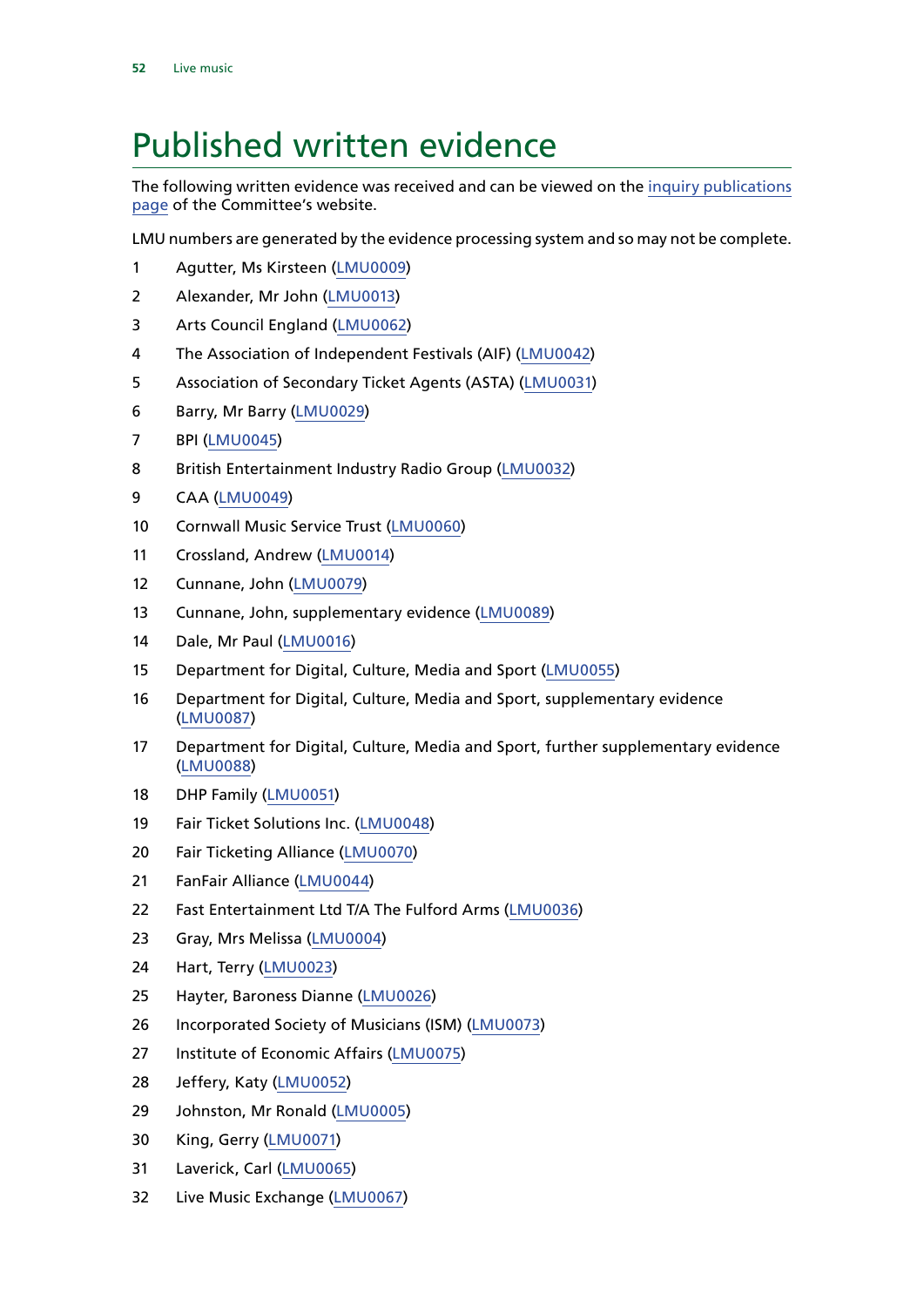- The Live Music Forum ([LMU0054](http://data.parliament.uk/WrittenEvidence/CommitteeEvidence.svc/EvidenceDocument/Digital,%20Culture,%20Media%20and%20Sport/Live%20music/Written/79864.html))
- Live Music Now [\(LMU0059](http://data.parliament.uk/WrittenEvidence/CommitteeEvidence.svc/EvidenceDocument/Digital,%20Culture,%20Media%20and%20Sport/Live%20music/Written/80045.html))
- Making Music ([LMU0066\)](http://data.parliament.uk/WrittenEvidence/CommitteeEvidence.svc/EvidenceDocument/Digital,%20Culture,%20Media%20and%20Sport/Live%20music/Written/80897.html)
- Martin, Miss Karen [\(LMU0012\)](http://data.parliament.uk/WrittenEvidence/CommitteeEvidence.svc/EvidenceDocument/Digital,%20Culture,%20Media%20and%20Sport/Live%20music/Written/78309.html)
- Massey, Mrs Anne ([LMU0011\)](http://data.parliament.uk/WrittenEvidence/CommitteeEvidence.svc/EvidenceDocument/Digital,%20Culture,%20Media%20and%20Sport/Live%20music/Written/78252.html)
- Mathieson, Brian [\(LMU0003\)](http://data.parliament.uk/WrittenEvidence/CommitteeEvidence.svc/EvidenceDocument/Digital,%20Culture,%20Media%20and%20Sport/Live%20music/Written/77331.html)
- Mayor of London ([LMU0069](http://data.parliament.uk/writtenevidence/committeeevidence.svc/evidencedocument/digital-culture-media-and-sport-committee/live-music/written/80944.html))
- Mcdonald, Mr Charles [\(LMU0020\)](http://data.parliament.uk/WrittenEvidence/CommitteeEvidence.svc/EvidenceDocument/Digital,%20Culture,%20Media%20and%20Sport/Live%20music/Written/78988.html)
- Merry, Allan [\(LMU0040](http://data.parliament.uk/WrittenEvidence/CommitteeEvidence.svc/EvidenceDocument/Digital,%20Culture,%20Media%20and%20Sport/Live%20music/Written/79283.html))
- Music Education Council [\(LMU0053\)](http://data.parliament.uk/WrittenEvidence/CommitteeEvidence.svc/EvidenceDocument/Digital,%20Culture,%20Media%20and%20Sport/Live%20music/Written/79822.html)
- Music Venue Trust ([LMU0022](http://data.parliament.uk/WrittenEvidence/CommitteeEvidence.svc/EvidenceDocument/Digital,%20Culture,%20Media%20and%20Sport/Live%20music/Written/78999.html))
- Musicians'Union ([LMU0037](http://data.parliament.uk/WrittenEvidence/CommitteeEvidence.svc/EvidenceDocument/Digital,%20Culture,%20Media%20and%20Sport/Live%20music/Written/79255.html))
- O'Byrne, Mrs Christine [\(LMU0025\)](http://data.parliament.uk/WrittenEvidence/CommitteeEvidence.svc/EvidenceDocument/Digital,%20Culture,%20Media%20and%20Sport/Live%20music/Written/79133.html)
- Perkins, Mr Richard ([LMU0007\)](http://data.parliament.uk/WrittenEvidence/CommitteeEvidence.svc/EvidenceDocument/Digital,%20Culture,%20Media%20and%20Sport/Live%20music/Written/77933.html)
- Production Services Association ([LMU0064\)](http://data.parliament.uk/WrittenEvidence/CommitteeEvidence.svc/EvidenceDocument/Digital,%20Culture,%20Media%20and%20Sport/Live%20music/Written/80853.html)
- Roetgering, Tom ([LMU0035](http://data.parliament.uk/WrittenEvidence/CommitteeEvidence.svc/EvidenceDocument/Digital,%20Culture,%20Media%20and%20Sport/Live%20music/Written/79251.html))
- Rose, Mr Graham [\(LMU0027\)](http://data.parliament.uk/WrittenEvidence/CommitteeEvidence.svc/EvidenceDocument/Digital,%20Culture,%20Media%20and%20Sport/Live%20music/Written/79151.html)
- Roundhouse [\(LMU0041\)](http://data.parliament.uk/WrittenEvidence/CommitteeEvidence.svc/EvidenceDocument/Digital,%20Culture,%20Media%20and%20Sport/Live%20music/Written/79290.html)
- Royal Albert Hall supplementary evidence [\(LMU0083\)](http://data.parliament.uk/WrittenEvidence/CommitteeEvidence.svc/EvidenceDocument/Digital,%20Culture,%20Media%20and%20Sport/Live%20music/Written/92098.html)
- Rozbicka and Michael D. Conroy, Dr Patrycja ([LMU0077](http://data.parliament.uk/WrittenEvidence/CommitteeEvidence.svc/EvidenceDocument/Digital,%20Culture,%20Media%20and%20Sport/Live%20music/Written/82216.html))
- Sarah Toomey and Olly Toomey ([LMU0086\)](http://data.parliament.uk/WrittenEvidence/CommitteeEvidence.svc/EvidenceDocument/Digital,%20Culture,%20Media%20and%20Sport/Live%20music/Written/93622.html)
- Save London Music Campaign [\(LMU0002\)](http://data.parliament.uk/WrittenEvidence/CommitteeEvidence.svc/EvidenceDocument/Digital,%20Culture,%20Media%20and%20Sport/Live%20music/Written/77329.html)
- Sneaky Pete's ([LMU0076\)](http://data.parliament.uk/WrittenEvidence/CommitteeEvidence.svc/EvidenceDocument/Digital,%20Culture,%20Media%20and%20Sport/Live%20music/Written/81480.html)
- Society of London Theatre and UK Theatre ([LMU0043](http://data.parliament.uk/WrittenEvidence/CommitteeEvidence.svc/EvidenceDocument/Digital,%20Culture,%20Media%20and%20Sport/Live%20music/Written/79305.html))
- Society of Ticket Agents and Retailers (STAR) ([LMU0038](http://data.parliament.uk/WrittenEvidence/CommitteeEvidence.svc/EvidenceDocument/Digital,%20Culture,%20Media%20and%20Sport/Live%20music/Written/79257.html))
- Sound and Music [\(LMU0072\)](http://data.parliament.uk/WrittenEvidence/CommitteeEvidence.svc/EvidenceDocument/Digital,%20Culture,%20Media%20and%20Sport/Live%20music/Written/80998.html)
- Southbank Centre [\(LMU0063\)](http://data.parliament.uk/WrittenEvidence/CommitteeEvidence.svc/EvidenceDocument/Digital,%20Culture,%20Media%20and%20Sport/Live%20music/Written/80833.html)
- Spencer, Clive ([LMU0001\)](http://data.parliament.uk/WrittenEvidence/CommitteeEvidence.svc/EvidenceDocument/Digital,%20Culture,%20Media%20and%20Sport/Live%20music/Written/77317.html)
- StubHub [\(LMU0033](http://data.parliament.uk/WrittenEvidence/CommitteeEvidence.svc/EvidenceDocument/Digital,%20Culture,%20Media%20and%20Sport/Live%20music/Written/79210.html))
- StubHub, supplementary evidence [\(LMU0084](http://data.parliament.uk/WrittenEvidence/CommitteeEvidence.svc/EvidenceDocument/Digital,%20Culture,%20Media%20and%20Sport/Live%20music/Written/92099.html))
- Thomas, Mrs and Mr Jen and Rob [\(LMU0019](http://data.parliament.uk/WrittenEvidence/CommitteeEvidence.svc/EvidenceDocument/Digital,%20Culture,%20Media%20and%20Sport/Live%20music/Written/78987.html))
- Ticketmaster, supplementary evidence ([LMU0085\)](http://data.parliament.uk/writtenevidence/committeeevidence.svc/evidencedocument/digital-culture-media-and-sport-committee/live-music/written/92875.html)
- TicketSwap [\(LMU0030\)](http://data.parliament.uk/WrittenEvidence/CommitteeEvidence.svc/EvidenceDocument/Digital,%20Culture,%20Media%20and%20Sport/Live%20music/Written/79163.html)
- Trinity Laban Conservatoire of Music and Dance [\(LMU0081](http://data.parliament.uk/WrittenEvidence/CommitteeEvidence.svc/EvidenceDocument/Digital,%20Culture,%20Media%20and%20Sport/Live%20music/Written/88150.html))
- Turnham, Ms Claire ([LMU0068\)](http://data.parliament.uk/WrittenEvidence/CommitteeEvidence.svc/EvidenceDocument/Digital,%20Culture,%20Media%20and%20Sport/Live%20music/Written/80934.html)
- UK Music [\(LMU0047\)](http://data.parliament.uk/WrittenEvidence/CommitteeEvidence.svc/EvidenceDocument/Digital,%20Culture,%20Media%20and%20Sport/Live%20music/Written/79332.html)
- University of Sheffield [\(LMU0034\)](http://data.parliament.uk/WrittenEvidence/CommitteeEvidence.svc/EvidenceDocument/Digital,%20Culture,%20Media%20and%20Sport/Live%20music/Written/79248.html)
- viagogo ([LMU0061](http://data.parliament.uk/WrittenEvidence/CommitteeEvidence.svc/EvidenceDocument/Digital,%20Culture,%20Media%20and%20Sport/Live%20music/Written/80445.html))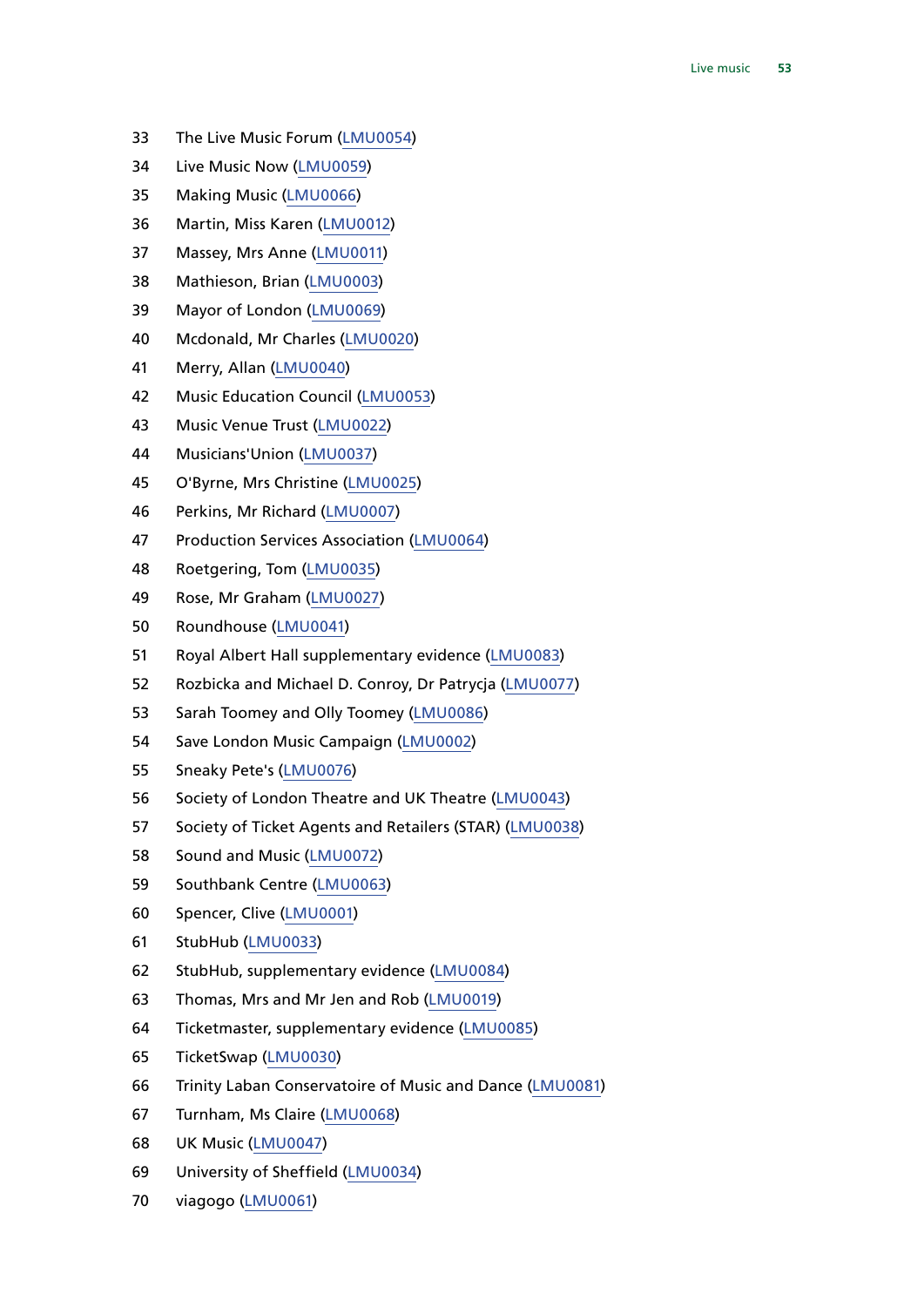- viagogo, supplementary evidence ([LMU0082](http://data.parliament.uk/writtenevidence/committeeevidence.svc/evidencedocument/digital-culture-media-and-sport-committee/live-music/written/90326.html))
- Waterson, Michael [\(LMU0078](http://data.parliament.uk/WrittenEvidence/CommitteeEvidence.svc/EvidenceDocument/Digital,%20Culture,%20Media%20and%20Sport/Live%20music/Written/82408.html))
- Wiggins, Mrs Patsy ([LMU0008\)](http://data.parliament.uk/writtenevidence/committeeevidence.svc/evidencedocument/digital-culture-media-and-sport-committee/live-music/written/77968.html)